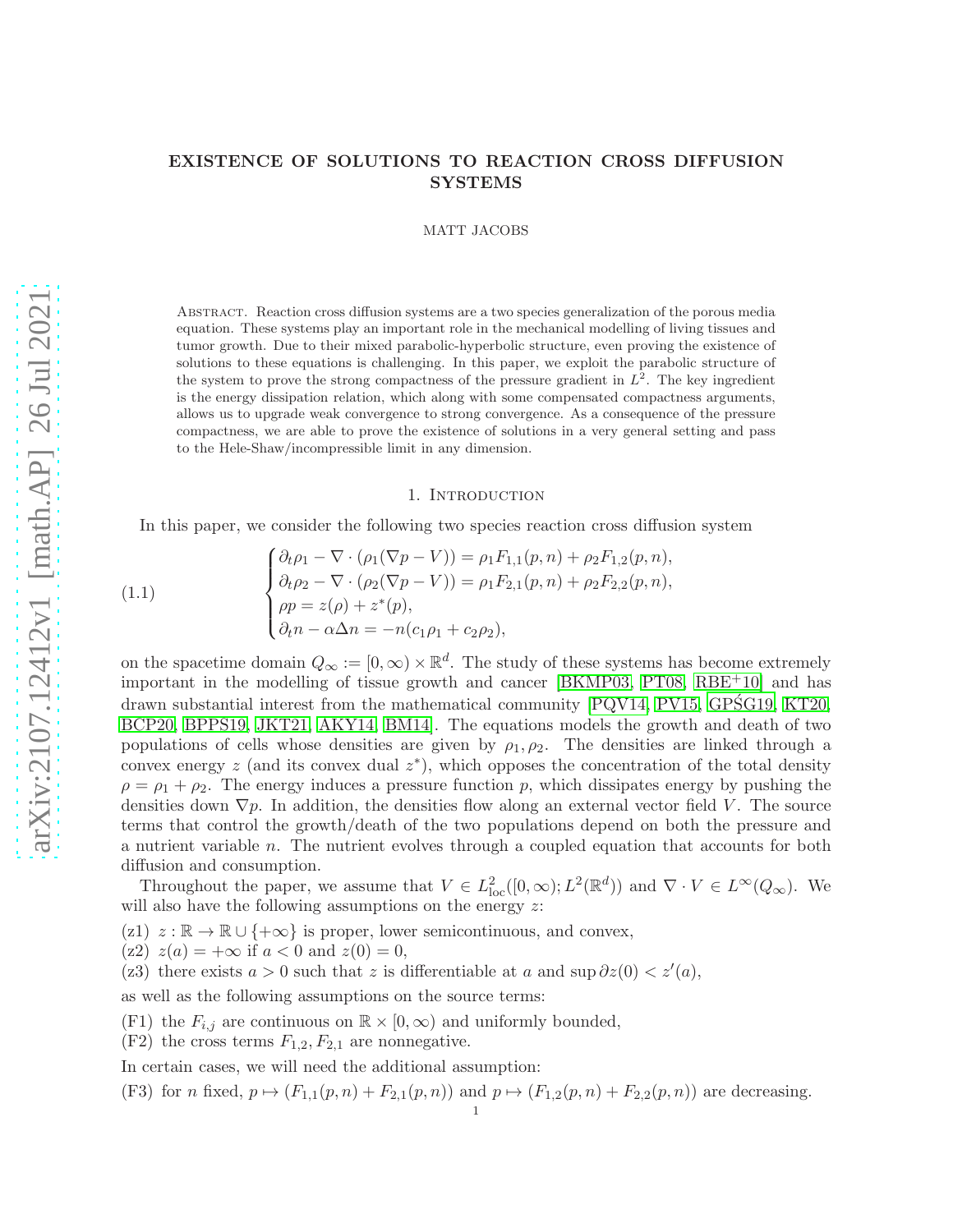## 2 MATT JACOBS

Constructing weak solutions to the system  $(1.1)$  is challenging due to the highest order nonlinear terms  $\rho_1 \nabla p$ ,  $\rho_2 \nabla p$ . Given a sequence of approximate solutions, one needs either strong convergence of the densities or of the pressure gradient to pass to the limit. Due to the hyperbolic character of the first two equations, the regularity of the individual densities need not improve over time. Furthermore, it is not clear if densities with BV initial data will remain BV in dimensions  $d > 1$  (see [\[CFSS18\]](#page-25-7) and [\[BPPS19\]](#page-24-2) for results in one dimension). On the other hand, summing the first two equations, one sees that the pressure p and the total density  $\rho$  satisfy the parabolic equation

<span id="page-1-0"></span>
$$
(1.2) \qquad \partial_t \rho - \nabla \cdot (\rho (\nabla p - V)) = \rho_1 (F_{1,1}(p,n) + F_{2,1}(p,n)) + \rho_2 (F_{1,2}(p,n) + F_{2,2}(p,n)),
$$

(note [\(1.2\)](#page-1-0) needs to be coupled with the duality relation  $\rho p = z(\rho) + z^*(p)$  in order to fully appreciate the parabolic structure). Hence, attacking the problem through the pressure appears to be more promising.

Indeed, recently, several authors have been able to construct solutions to certain cases of [\(1.1\)](#page-0-0) by exploiting  $(1.2)$  to obtain strong convergence of the pressure gradient  $[GP\acute{S}G19, BCP20]$  $[GP\acute{S}G19, BCP20]$ . The strategy of these approaches is to use the parabolic structure to obtain a priori estimates on the pressure that are strong enough to guarantee compactness. In particular, following these approaches, one tries to bound the pressure Laplacian in at least  $L<sup>1</sup>$  and then obtain some additional (arbitrarily weak) time regularity. As it turns out, both space and time regularity can be problematic. It is not clear whether spatial regularity can hold without some structural assumptions on the sources terms  $F_{i,j}$  or in the presence of a non-zero vector field V. Time regularity also becomes problematic in the (important) special case where the energy z enforces the incompressibility constraint  $\rho \leq 1$ . Indeed, in the incompressible case, the coupling between the total density  $\rho$  and the pressure p is degenerate and it is not clear how to convert time regularity for  $\rho$  (easy) into time regularity for  $p$  (hard).

In this paper, rather than establish the strong convergence of the pressure gradient through regularity, we instead prove it directly by exploiting the energy dissipation relation associated to [\(1.2\)](#page-1-0). In order to explain our strategy more fully, we need to introduce a change of variables that will make our subsequent analysis easier. Thanks to the duality relation  $\rho p = z(\rho) + z^*(p)$ , the term  $\rho \nabla p$  is equivalent to  $\nabla z^*(p)$ . This suggests the natural change of variables  $q = z^*(p)$ . Since the pressure is only relevant on the set  $\rho > 0$ , we can essentially treat  $z^*$  as a strictly increasing function. As a result, we can completely rewrite the system [\(1.1\)](#page-0-0) and the parabolic equation  $(1.2)$  in terms of q instead of p (c.f. Section [2](#page-4-0) and [5](#page-13-0) for the rigorous justification). Doing so, we get the equivalent system

<span id="page-1-1"></span>(1.3) 
$$
\begin{cases} \partial_t \rho_1 - \nabla \cdot (\frac{\rho_1}{\rho} \nabla q) + \nabla \cdot (\rho_1 V) = \rho_1 F_{1,1}((z^*)^{-1}(q), n) + \rho_2 F_{1,2}((z^*)^{-1}(q), n), \\ \partial_t \rho_2 - \nabla \cdot (\frac{\rho_2}{\rho} \nabla q) + \nabla \cdot (\rho_2 V) = \rho_1 F_{2,1}((z^*)^{-1}(q), n) + \rho_2 F_{2,2}((z^*)^{-1}(q), n), \\ \rho q = e(\rho) + e^*(q), \\ \partial_t n - \alpha \Delta n = -n(c_1 \rho_1 + c_2 \rho_2), \end{cases}
$$

where e is the unique convex function such that

$$
e(a) = \begin{cases} az(a) - 2 \int_0^a z(s) ds & \text{if } z(a) \neq +\infty, \\ +\infty & \text{otherwise.} \end{cases}
$$

It is worth noting that the change of variables from  $p$  to  $q$  is essentially the reverse direction of Otto's celebrated interpretation of the porous media equation as a  $W^2$  gradient flow [\[Ott01\]](#page-25-8). Indeed, the p variable can be interpreted as a Kantorovich potential for the quadratic optimal transport distance, while the q variable is instead the dual potential for an  $H^{-1}$  distance. While the optimal transport interpretation of the system is more physically natural, the linearity of the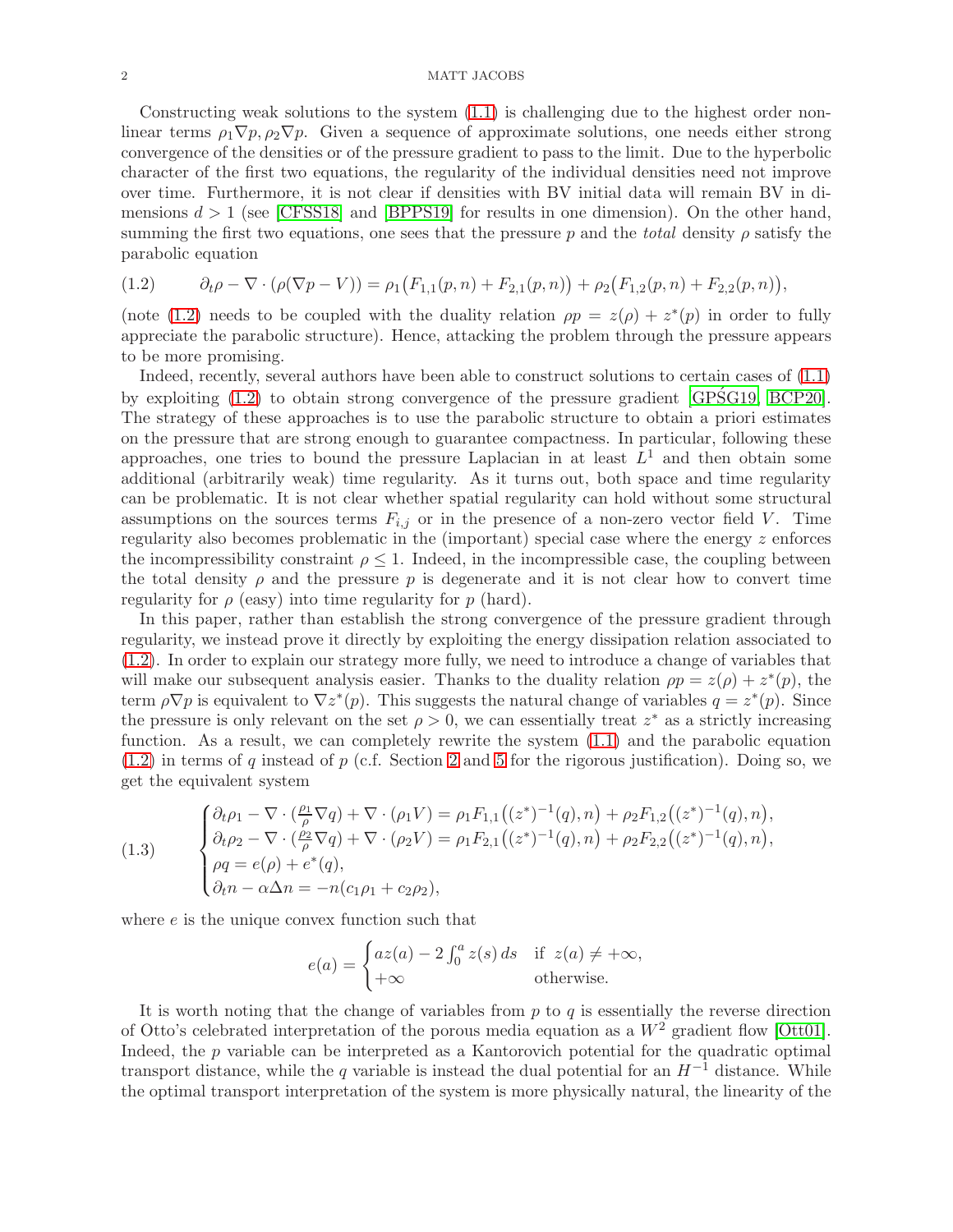$H^{-1}$  structure is advantageous for our arguments. Indeed, summing the first two equations of  $(1.3)$ , we get a more linear analogue of  $(1.2)$ :

<span id="page-2-0"></span>(1.4) 
$$
\partial_t \rho - \Delta q + \nabla \cdot (\rho V) = \mu,
$$

where we have defined  $\mu := \rho_1(F_{1,1}((z^*)^{-1}(q), n) + F_{2,1}((z^*)^{-1}(q), n)) + \rho_2(F_{1,2}((z^*)^{-1}(q), n) +$  $F_{2,2}((z^*)^{-1}(q),n)$  for convenience.

Now we are ready to give an outline of our strategy. As we mentioned earlier, the key idea is to exploit the energy dissipation relation associated to [\(1.4\)](#page-2-0). Given any nonnegative test function  $\omega \in W_c^{1,\infty}([0,\infty))$  depending on time only, the dissipation relation states that

<span id="page-2-1"></span>(1.5) 
$$
\int_{Q_{\infty}} \omega |\nabla q|^2 - e(\rho) \partial_t \omega + \omega e^*(q) \nabla \cdot V - \omega \mu q = \int_{\mathbb{R}^d} \omega(0) e(\rho^0)
$$

where  $\rho^0$  is the initial total density and we recall that  $Q_{\infty} = [0, \infty) \times \mathbb{R}^d$  is the full space-time domain. Suppose we have a sequence  $(\rho_k, q_k, \mu_k)$  of solutions to equation [\(1.4\)](#page-2-0) with the same initial data  $\rho^0$  that converges weakly to a limit point  $(\bar{\rho}, \bar{q}, \bar{\mu})$ . Thanks to the linearity of [\(1.4\)](#page-2-0), the limit point  $(\bar{\rho}, \bar{q}, \bar{\mu})$  will also be a solution of [\(1.4\)](#page-2-0). As a result, we can expect that both  $(\rho_k, q_k, \mu_k)$  and  $(\bar{\rho}, \bar{q}, \bar{\mu})$  satisfy the dissipation relation [\(1.5\)](#page-2-1). Hence, we can conclude that

$$
\int_{Q_{\infty}} \omega |\nabla q_k|^2 - e(\rho_k) \partial_t \omega + \omega e^*(q_k) \nabla \cdot V - \omega \mu_k q_k = \int_{Q_{\infty}} \omega |\nabla \bar{q}|^2 - e(\bar{\rho}) \partial_t \omega + \omega e^*(\bar{q}) \nabla \cdot V - \omega \bar{\mu} \bar{q},
$$

If we can prove that  $e(\rho_k)$ ,  $e^*(q_k)$  converge weakly to  $e(\bar{\rho}), e^*(\bar{q})$  respectively and

<span id="page-2-2"></span>(1.6) 
$$
\limsup_{k \to \infty} \int_{Q_{\infty}} \omega \mu_k q_k \leq \int_{Q_{\infty}} \omega \bar{\mu} \bar{q},
$$

then we have the upper semicontinuity property

<span id="page-2-3"></span>(1.7) 
$$
\limsup_{k \to \infty} \int_{Q_{\infty}} \omega |\nabla q_k|^2 \leq \int_{Q_{\infty}} \omega |\nabla q|^2,
$$

which automatically implies that  $\nabla q_k$  converges strongly in  $L^2_{loc}([0,\infty);L^2(\mathbb{R}^d))$  to  $\nabla \bar{q}$ . Thus, the energy dissipation relation gives us a way to upgrade some weak convergence properties into strong gradient convergence.

Of course, in order to exploit this idea, we need:

- (i) enough regularity to ensure that the dissipation relation [\(1.5\)](#page-2-1) is valid,
- (ii) enough compactness to prove the weak convergence of the energies  $e(\rho_k)$ ,  $e^*(q_k)$ ,
- (iii) enough compactness to verify the nonlinear limit [\(1.6\)](#page-2-2).

The amount of a priori regularity needed for (i) is very low, thus, this point does not pose much of a problem. However, obtaining the compactness needed for points (ii) and (iii) is more delicate. Exploiting convex duality, the weak convergence of the energies  $e(\rho_k)$ ,  $e^*(q_k)$  is essentially equivalent to the weak convergence of the product  $\rho_k q_k$  (c.f. Proposition [3.2\)](#page-7-0). While we may not know strong convergence of either  $\rho_k$  or  $q_k$  separately, we can still obtain the weak convergence of the product through compensated compactness arguments (c.f. Lemma [3.3\)](#page-8-0). When  $e^*$  is strictly convex, the weak convergence of the energy  $e^*(q_k)$  to  $e^*(q)$  actually implies that  $q_k$  converges to q locally in measure. Thus, in this case, verifying the limit [\(1.6\)](#page-2-2) becomes trivial. When the strict convexity of  $e^*$  fails, we will still be able to verify the limit  $(1.6)$  as long as we add the additional structural assumption (F3) on the source terms.

Once we have obtained the strong convergence of the pressure gradient, constructing solutions to the system  $(1.3)$  (and hence the system  $(1.1)$ ) is straightforward via a vanishing viscosity approach (note adding viscosity to the system is compatible with our energy dissipation based argument). Furthermore, the above strategy works even when the energy is allowed to change along the approximating sequence. Hence, we can also use the above arguments to show that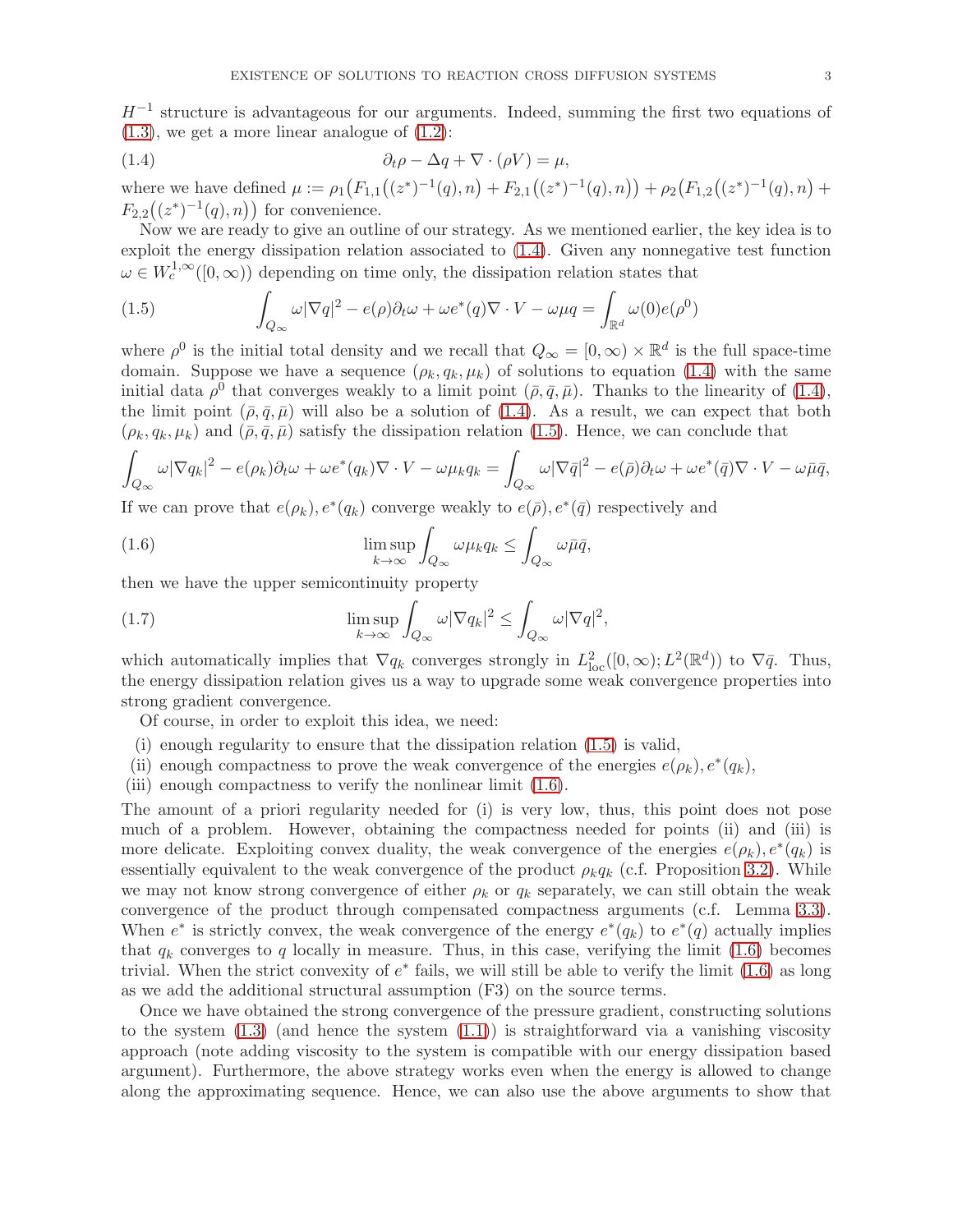solutions to the system [\(1.1\)](#page-0-0) with the porous media energy  $z_m(a) = \frac{1}{m-1}a^m$  converge to the incompressible limit system with the energy  $z_{\infty}(a) = 0$  if  $a \in [0,1]$  and  $+\infty$  otherwise.

1.1. Main results. For the reader's convenience, in this subsection, we collect some of our main results. To prevent the introduction from becoming too bloated, we shall state our results somewhat informally. The rigorous analogues of these results can be found in Section [5.](#page-13-0)

Our first result concerns the case where the density-pressure coupling is non-degenerate i.e. z is differentiable on  $(0, \infty)$ .

<span id="page-3-1"></span>**Theorem 1.1.** Suppose that z is an energy satisfying assumptions (z1-z3) such that  $\partial z(a)$  is a singleton for all  $a > 0$  and suppose that the source terms satisfy assumptions (F1-F2). Given initial data  $\rho_1^0, \rho_2^0, n^0$  such that  $e(\rho_1^0 + \rho_2^0) \in L^1(\mathbb{R}^d)$ , there exists a weak solution  $(\rho_1, \rho_2, p, n)$  to the system  $(1.1)$ .

When the density-pressure coupling becomes degenerate, we need to add the additional assumption  $(F3)$  on the source terms.

<span id="page-3-2"></span>**Theorem 1.2.** Suppose that z is an energy satisfying assumptions ( $z1-z3$ ) and suppose that the source terms satisfy assumptions (F1-F3). Given initial data  $\rho_1^0, \rho_2^0, n^0$  such that  $e(\rho_1^0 + \rho_2^0) \in$  $L^1(\mathbb{R}^d)$ , there exists a weak solution  $(\rho_1, \rho_2, p, n)$  to the system  $(1.1)$ .

In addition to our existence results, we also show that solutions of the system with the porous media energy  $z_m(a) := \frac{1}{m-1} a^m$  converge to a solution of the system with the incompressible energy

$$
z_{\infty}(a) := \begin{cases} 0 & \text{if } a \in [0,1] \\ +\infty & \text{otherwise} \end{cases}
$$

as  $m \to \infty$ .

<span id="page-3-0"></span>**Theorem 1.3.** Let  $\rho_1^0, \rho_2^0, n^0$  be initial data such that  $\rho_1^0 + \rho_2^0 \leq 1$  almost everywhere. Suppose that the source terms satisfy (F1-F3). If  $(\rho_{1,m}, \rho_{2,m}, p_m, n_m)$  is a sequence of solutions to the system [\(1.1\)](#page-0-0) with the energy  $z_m$  and the fixed initial data  $(\rho_1^0, \rho_2^0, n^0)$ , then there exists a limit point of the sequence  $(\rho_{1,\infty}, \rho_{2,\infty}, p_{\infty}, n_{\infty})$  that solves the system [\(1.1\)](#page-0-0) with the incompressible energy  $z_{\infty}$ .

Theorem [1.3](#page-3-0) is just a special case of our more general convergence result, Theorem [5.5,](#page-17-0) which shows that one can extract limit solutions for essentially any reasonable sequence of energies. Nonetheless, the statement of Theorem [5.5](#page-17-0) is a bit too complicated to be cleanly summarized in the introduction, so we leave it to be stated for the first time in Section [5.](#page-13-0)

1.2. Limitations and other directions. Unfortunately, our approach cannot handle the more challenging case where  $\rho_1, \rho_2$  have different mobilities or where  $\rho_1, \rho_2$  flow along different vector fields  $V_1, V_2$ . These cases are known to be extremely difficult, however see [\[KM18\]](#page-25-9) and [\[KT20\]](#page-25-5) for some partial results. When the mobilities are different, the analogue of [\(1.4\)](#page-2-0) is a nonlinear parabolic equation with potentially discontinuous coefficients. As a result, one cannot do much with the limiting variables  $\bar{\rho}, \bar{q}$ . When the densities flow along different vector fields, verifying the upper semicontinuity property [\(1.7\)](#page-2-3) requires proving the weak convergence of the terms  $\rho_{1,k}\nabla q_k$ and  $\rho_{2,k} \nabla q_k$ . Since this essentially requires knowing strong compactness for  $\nabla q_k$  in the first place, it completely defeats the purpose of the argument.

Nonetheless, it would be interesting to see if this strategy could be applied to other systems of equations that have some parabolic structure. For instance, if  $\{W_{i,j}\}_{i,j\in\{1,2\}}$  are convolution kernels whose symbols are dominated by  $(-\Delta)^{1/2}$  i.e.  $\limsup_{|\xi| \to \infty} \frac{|\hat{W}_{i,j}(\xi)|}{|\xi|} = 0$ , then it should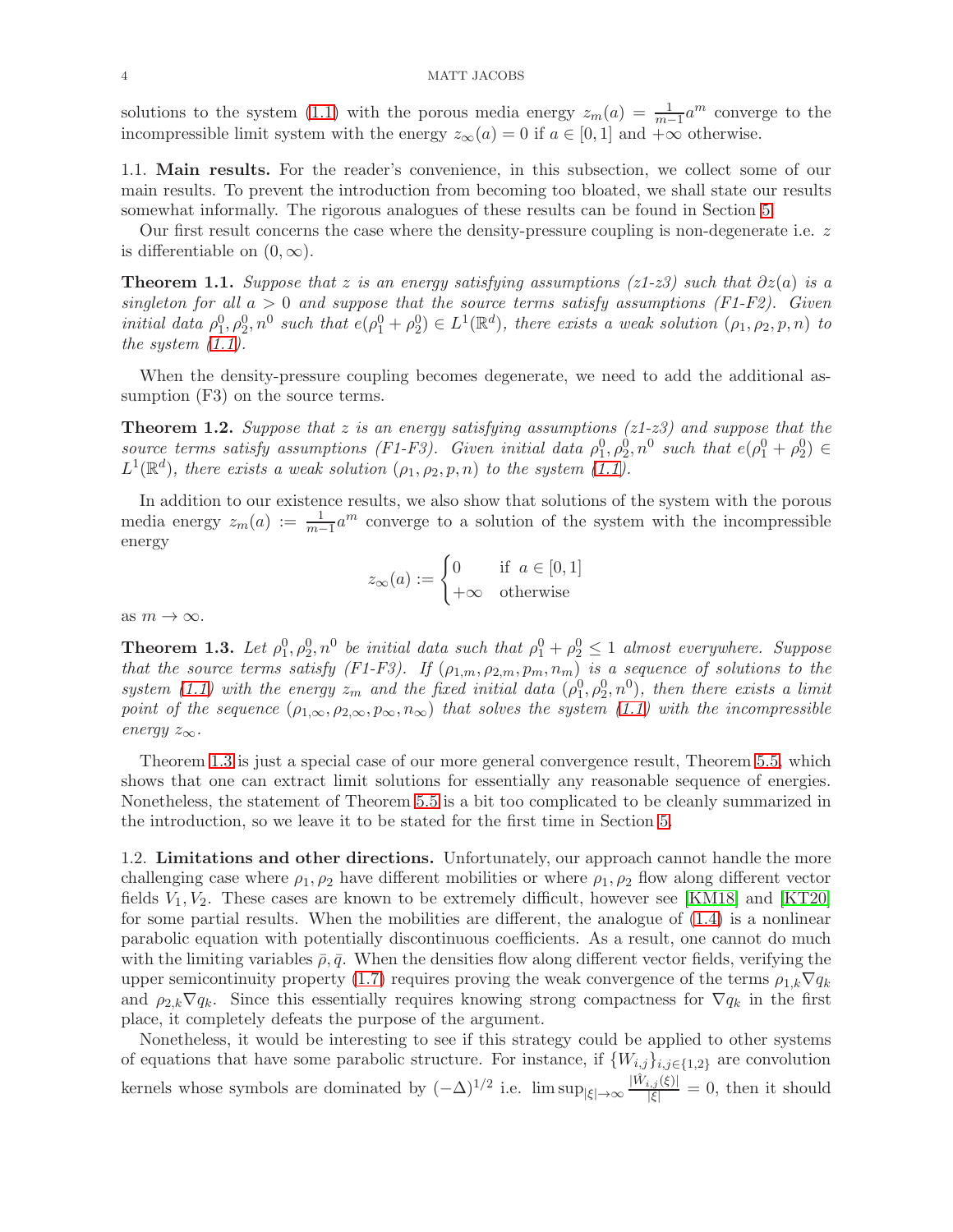be possible to extend our arguments to the more general system (1.8)

$$
\begin{cases} \partial_t \rho_1 - \nabla \cdot (\frac{\rho_1}{\rho} \nabla q) + \nabla \cdot (\rho_1 V) + W_{1,1} * \rho_1 + W_{1,2} * \rho_2 = \rho_1 F_{1,1}((z^*)^{-1}(q), n) + \rho_2 F_{1,2}((z^*)^{-1}(q), n), \\ \partial_t \rho_2 - \nabla \cdot (\frac{\rho_2}{\rho} \nabla q) + \nabla \cdot (\rho_2 V) + W_{2,1} * \rho_1 + W_{2,2} * \rho_2 = \rho_1 F_{2,1}((z^*)^{-1}(q), n) + \rho_2 F_{2,2}((z^*)^{-1}(q), n), \\ \rho q = e(\rho) + e^*(q), \\ \partial_t n - \alpha \Delta n = -n(c_1 \rho_1 + c_2 \rho_2), \end{cases}
$$

(perhaps with some other mild requirements on the  $W_{i,j}$ ), however, we will not pursue this line of inquiry further in this work.

1.3. Paper outline. The rest of the paper is organized as follows. In Section [2,](#page-4-0) we explore some of the consequences of the change of variables  $q = z^*(p)$ . After this Section, we will focus only on the transformed system [\(1.3\)](#page-1-1) until Section [5.](#page-13-0) In Section [3,](#page-6-0) we provide some generic convex analysis and compensated compactness arguments needed for the weak convergence of the primal and dual energies. In Section [4,](#page-9-0) we analyze parabolic PDEs, establishing basic estimates and the energy dissipation relation. Finally, in Section [5,](#page-13-0) we combine our work to prove the main results of the paper.

# 2. THE TRANSFORMATION  $q = z^*(p)$

<span id="page-4-0"></span>In this section, we will explore some of the consequences of the transformation  $q = z^*(p)$ . Note that the full verification of the equivalence between the systems [\(1.1\)](#page-0-0) and [\(1.3\)](#page-1-1) will not occur until the final section, Section [5.](#page-13-0) Before we begin our work in this section, let us give a bit more motivation for introducing this change of variables. First of all, the spatial derivative in the parabolic equation  $(1.4)$  is linear with respect to q, whereas the spatial derivative in parabolic equation for the p variable [\(1.2\)](#page-1-0) is not. As a result, establishing the strong  $L^2$  gradient compactness for  $q$  is simpler than for  $p$ . Furthermore, the  $q$  variable is always nonnegative, while certain choices of z will lead to a p variable that is not bounded from below. The lack of lower bounds on  $p$  leads to some very annoying integrability issues that are completely absent when one works with  $q$  instead.

We begin by establishing the fundamental properties of the transformation  $q = z^*(p)$ . In particular, we will show that the transformation is essentially invertible.

**Lemma 2.1.** If z is an energy satisfying  $(z1-z3)$ , then  $z^*$  is nonnegative, nondecreasing, and  $(z^*)^{-1}$  is well defined and Lipschitz on  $z^*(\mathbb{R}) \cap (0,\infty)$ .

*Proof.* Given any  $b \in \mathbb{R}$ , we have

$$
z^*(b) = \sup_{a \in \mathbb{R}} ab - z(a) \ge 0 - z(0) = 0.
$$

It is also clear that  $\inf \partial z^*(b) \ge 0$  since  $z(a) = +\infty$  for any  $a < 0$ . If  $b_1 < b_2$ , then  $z^*(b_2)$  –  $z^*(b_1) \ge a_1(b_2 - b_1) \ge 0$  where  $a_1$  is any element of  $\partial z^*(b_1)$ . Thus,  $z^*$  is both nonnegative and nondecreasing.

Since z is proper, we know that  $z(a) \neq -\infty$  for all a. Thus given some  $a_0 > 0$ , there must exist some  $b_0 \in \mathbb{R}$  such that  $b_0 \leq \frac{z(a_0)}{a_0}$  $\frac{(a_0)}{a_0}$ . It then follows that for all  $a \ge a_0$ 

$$
ab_0 - z(a) \leq ab_0 - z(a_0) - (a - a_0) \frac{z(a_0)}{a_0} = a(b_0 - \frac{z(a_0)}{a_0}) \leq 0.
$$

Therefore, for all  $b \leq b_0$ 

$$
\sup_{a \in \mathbb{R}} ab - z(a) = \sup_{a \in [0, a_0]} ab - z(a).
$$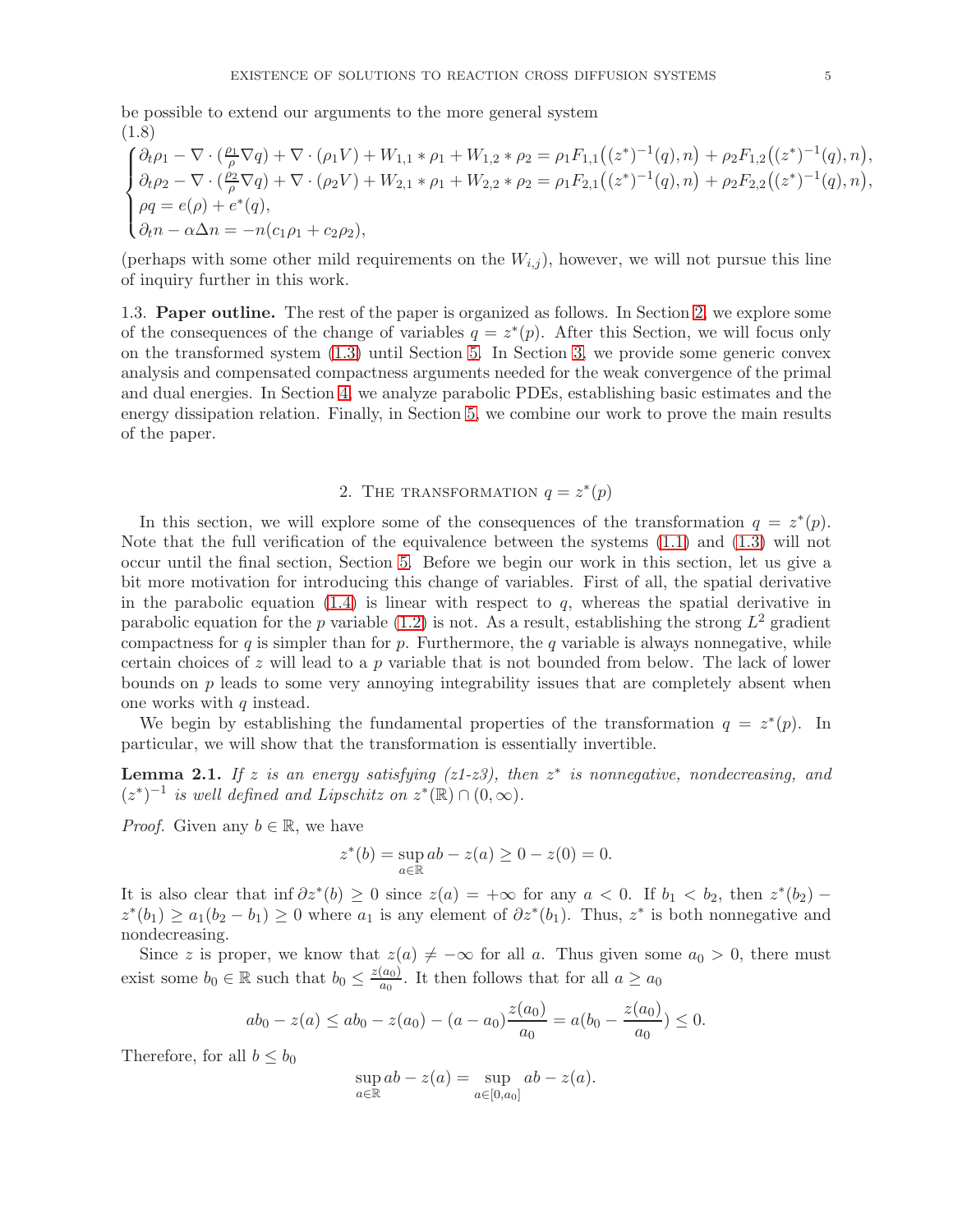Fix  $\epsilon > 0$  and let  $a_n \in [0, a_0]$  be a decreasing sequence such that  $z^*(-n) \leq \epsilon - na_n - z(a_n)$ (note that from the above logic such choices of  $a_n$  must exist once n is sufficiently large). Since  $a_n$  is decreasing and bounded from below, it must converge to a limit point  $\bar{a}$  as  $n \to \infty$ . Thus,

$$
0 \le \liminf_{n \to \infty} z^*(-n) \le \epsilon - z(\bar{a}) - \limsup_{n \to \infty} na_n,
$$

which immediately implies that  $\bar{a} = 0$ . We can then rewrite the above as

$$
\liminf_{n \to \infty} z^*(-n) \le \epsilon - \limsup_{n \to \infty} na_n \le \epsilon.
$$

Therefore,  $\liminf_{n\to\infty} z^*(-n) = 0.$ 

It now follows that if  $z^*(b) \in (0, \infty)$ , then there must exist some  $b_0 < b$  such that  $2z^*(b_0) \le$  $z^*(b)$ . We then have

$$
\inf \partial z^*(b) \ge \frac{z^*(b)}{2(b - b_0)} > 0.
$$

Thus,  $z^*$  is strictly increasing at b whenever  $z^*(b) \in (0,\infty)$ . Hence  $(z^*)^{-1}$  is well defined and Lipschitz on  $z^*(\mathbb{R}) \cap (0,\infty)$ .

While the invertibility of  $q = z^*(p)$  can fail when  $z^*(p) = 0$ , this will not cause a problem for our study of the systems [\(1.1\)](#page-0-0) and [\(1.3\)](#page-1-1), as the failure cannot happen on the support of  $\rho$ .

**Lemma 2.2.** Suppose that z satisfies assumptions (z1-z3). If  $(z^*)^{-1}$  cannot be extended to a continuous function on  $[0, \infty) \cap z^*(\mathbb{R})$ , then  $\partial z^*(p) = \{0\}$  whenever  $z^*(p) = 0$ .

*Proof.* Let  $p_0 = \sup\{p \in \mathbb{R} : z^*(p) = 0\}$ . If  $p_0 = -\infty$ , then the statement is vacuously true.

Otherwise, we define  $(z^*)^{-1}(0) = p_0$ . If  $z^*(\mathbb{R}) \cap [0, \infty) = \{0\}$ , then  $(z^*)^{-1}$  is trivially continuous on  $[0, \infty) \cap z^*(\mathbb{R})$ . Thus, we only need to worry about the case where  $z^*(\mathbb{R}) \cap (0, \infty) \neq \emptyset$  and there exists  $a_0 \in \partial z^*(p_0)$  such that  $a_0 > 0$ . Convexity then implies that for any  $p > p_0$  with  $z^*(p) \neq +\infty$  we have inf  $\partial z^*(p) \geq a_0$ . Thus, the Lipschitz constant of  $(z^*)^{-1}$  must be bounded in a neighborhood of zero and therefore the extension  $(z^*)^{-1}(0) = p_0$  must be continuous.  $\square$ 

Perhaps the most significant aspect of the change of variables  $q = z^*(p)$  is the change in the energy controlling the primal and dual coupling. Recall that we defined the new energy e through the formula

<span id="page-5-0"></span>(2.1) 
$$
e(a) = \begin{cases} az(a) - 2 \int_0^a z(s) ds & \text{if } z(a) \neq +\infty, \\ +\infty & \text{otherwise.} \end{cases}
$$

While this formula appears somewhat mysterious,  $e$  is the unique (up to an irrelevant constant factor) convex function such that  $\partial e(a) = z^* \circ \partial z(a)$  when  $\partial z(a) \neq \emptyset$ . Thus, when  $p \in \partial z(\rho)$  we will know that  $q \in \partial e(\rho)$ . Note that the monotonicity of  $z^*$  is key, otherwise e would fail to be convex. The following Lemma records the properties that  $e$  inherits from  $z$ .

**Lemma 2.3.** Suppose that z is an energy satisfying (z1-z3). If we define  $e : \mathbb{R} \to \mathbb{R} \cup \{+\infty\}$ according to  $(2.1)$ , then e satisfies the following properties

(e1)  $e : \mathbb{R} \to \mathbb{R} \cup \{+\infty\}$  is proper, convex, and lower semicontinuous. (e2)  $e(a) = +\infty$  if  $a < 0$ ,  $e(0) = 0$ , and e is increasing on  $e^{-1}(\mathbb{R})$ . (e3)  $\limsup_{a\to 0^+} \frac{e(a)}{a} = 0$ , and  $\liminf_{b\to\infty} \frac{e^*(b)}{b} > 0$ . Furthermore, if  $a \neq 0$ , we have

$$
\partial e(a) = \{ab - z(a) : b \in \partial z(a)\} = \{z^*(b) : b \in \partial z(a)\},\
$$

and so  $\partial e(a)$  is a singleton if and only if  $\partial z(a)$  is a singleton.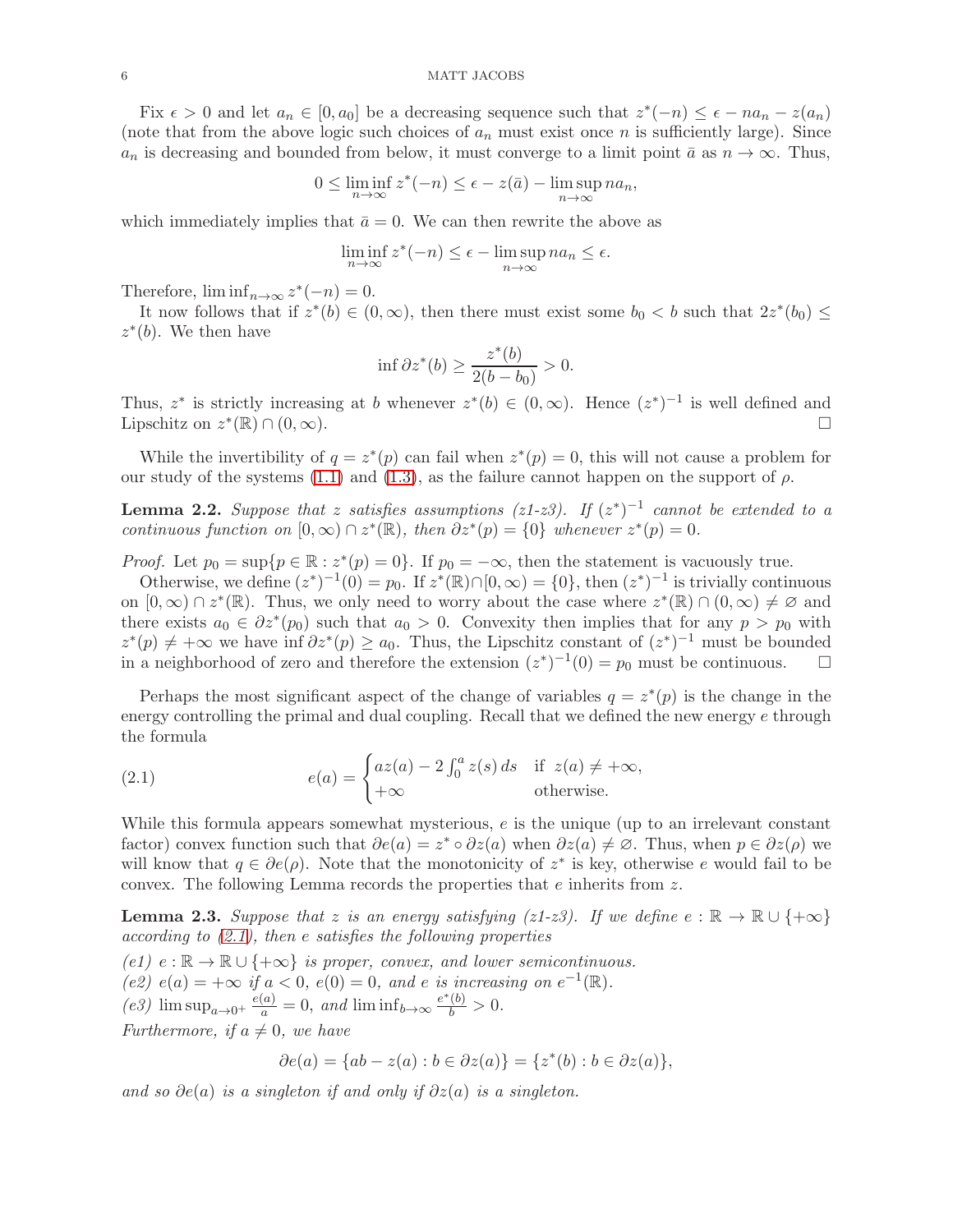*Proof.* It is clear that  $e(0) = 0$  and  $e(a) = +\infty$  if  $z(a) = +\infty$ .

<span id="page-6-1"></span>Given any two points  $a_0, a_1 \in z^{-1}(\mathbb{R})$ , convexity implies that

(2.2) 
$$
2(a_1 - a_0)z(\frac{a_1 + a_0}{2}) \le 2 \int_{a_0}^{a_1} z(s) ds \le (a_1 - a_0)(z(a_0) + z(a_1)).
$$

Thus, if  $z(a) \neq +\infty$ , then

$$
0 \le e(a) \le az(a) - 2az(\frac{a}{2}) < \infty.
$$

Therefore  $e(a) = +\infty$  if and only if  $z(a) = +\infty$ . Thus, the set  $e^{-1}(\mathbb{R})$  is an interval. Furthermore, the above inequalities combined with (z3) clearly imply that  $\limsup_{a\to 0^+} \frac{e(a)}{a} = 0$ .

Again using  $(2.2)$ ,

$$
e(a_1) - e(a_0) = a_0(z(a_1) - z(a_0)) + (a_1 - a_0)z(a_1) - 2\int_{a_0}^{a_1} z(s) ds \ge a_0(z(a_1) - z(a_0)) - (a_1 - a_0)z(a_0)
$$

If  $b_0 \in \partial z(a_0)$ , then

$$
e(a_1) - e(a_0) \ge (a_1 - a_0)(a_0b_0 - z(a_0)).
$$

Thus,  $b \in \partial z(a)$  implies that  $ab - z(a) \in \partial e(a)$  whenever  $a \in e^{-1}(\mathbb{R})$ . Thus, the subdifferential of  $e$  is nonempty whenever the subdifferential of  $z$  is nonempty. Combining this with the equality  $z^{-1}(\mathbb{R}) = e^{-1}(\mathbb{R})$ , it follows that e is convex, lower semicontinuous and proper.

Note that  $b \in \partial z(a)$  implies that  $z^*(b) = ab - z(a)$ . Therefore,  $\{ab - z(a) : a \in \partial z(a)\}$  $\{z^*(b) : b \in \partial z(a)\}\right\}$ . Since  $\int_0^a z(s) ds$  is everywhere differentiable on the interior of  $z^{-1}(\mathbb{R})$ , every element of  $\partial e(a)$  must have the form  $ab - z(a)$  for  $b \in \partial z(a)$ . Convexity implies that  $ab - z(a) \geq -z(0) = 0$ , thus e is increasing on the interior  $e^{-1}(\mathbb{R})$ .

It remains to show that  $\lim_{b\to\infty} \frac{e^*(b)}{b} > 0$ . Since  $\limsup_{a\to 0^+} \frac{e(a)}{a} = 0$ , there must exist some  $a_0 > 0$  such that  $e(a_0) < \infty$ . Thus,

$$
\liminf_{b \to \infty} \frac{e^*(b)}{b} \ge \liminf_{b \to \infty} a_0 - \frac{e(a_0)}{b} = a_0.
$$

 $\Box$ 

| Parameter                      | $z$ energy $a \in$<br>$[0, \infty)$ | energy $b \in \mathbb{R}$                        | e energy $a \in \mathcal{C}$<br>10,<br>$\infty$ | $e^{\tau}$<br>energy $b \in \mathbb{R}$   |
|--------------------------------|-------------------------------------|--------------------------------------------------|-------------------------------------------------|-------------------------------------------|
| $m \in (0, \infty]$<br>$\perp$ | $a^m$<br>$\overline{m-1}$           | $(m-1)b+1$<br>$\Omega \geq m/(m-1)$<br>max(<br>m | $\lambda$<br>$\overline{m+1}$ <sup>u</sup>      | $m+$<br>m<br>$\frac{m}{m+1}$ max $(b, 0)$ |
| $m \rightarrow$                | $a \log(a)$ –                       | $\exp(b)$                                        |                                                 | max(b, 0)                                 |

TABLE 1. Some examples of the transformation from z to e.

Now that we have established properties of the transformation  $q = z^*(p)$  we can temporarily forget about the original system  $(1.1)$  and focus on  $(1.3)$ . We will eventually return to  $(1.1)$ in the final section, where we show that solutions to [\(1.3\)](#page-1-1) can be transformed into solutions to [\(1.1\)](#page-0-0). Until then, our efforts will be concentrated on establishing the energy dissipation strategy described in the introduction.

## 3. Convex analysis and compensated compactness

<span id="page-6-0"></span>In this section, we collect some results that we will need to establish the weak convergence of the primal and dual energy terms. We begin by defining some convex spaces that we will work with throughout the paper.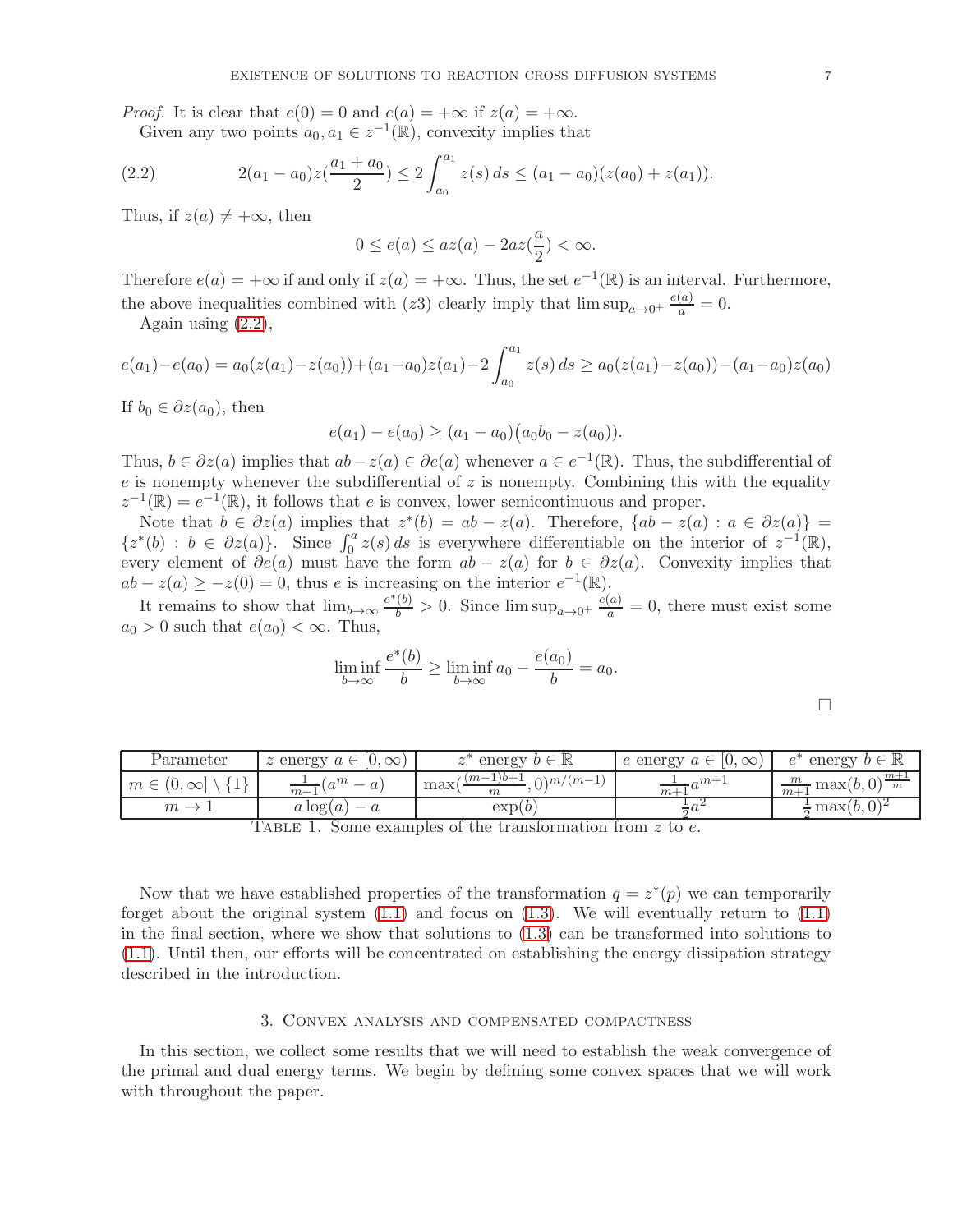**Definition 3.1.** Given an energy e satisfying (e1-e3), we define

$$
X(e) := \{ \rho \in L^1_{loc}(Q_{\infty}) : e(\rho) \in L^{\infty}_{loc}([0, \infty); L^1(\mathbb{R}^d)) \},\
$$
  

$$
Y(e^*) := \{ q \in L^1_{loc}(Q_{\infty}) : e^*(q) \in L^1_{loc}([0, \infty); L^1(\mathbb{R}^d)) \}.
$$

We are now ready to introduce a result that is one of the cornerstones of our argument.

<span id="page-7-0"></span>**Proposition 3.2.** Let  $e : \mathbb{R} \to \mathbb{R} \cup \{+\infty\}$  be an energy satisfying (e1−e3). Let  $e_k : \mathbb{R} \to \mathbb{R} \cup \{+\infty\}$ be a sequence of energies satisfying (e1-e3) such that  $e_k$  converges pointwise everywhere to e. Suppose we have a sequence of nonnegative density and pressure functions  $\rho_k \in X(e_k)$ ,  $q_k \in Y(e_k^*)$ such that  $\rho_k q_k = e_k(\rho_k) + e_k^*(q_k)$  almost everywhere and  $\rho_k, q_k$  converge weakly in  $L^1_{loc}(Q_\infty)$ to limits  $\rho, q \in L^1_{loc}(Q_\infty)$  respectively. If  $\rho q \in L^1_{loc}([0,\infty); L^1(\mathbb{R}^d))$  and for every nonnegative  $\varphi \in C_c^{\infty}(Q_{\infty})$ 

$$
\limsup_{k \to \infty} \int_{Q_{\infty}} \varphi \rho_k q_k \le \int_{Q_{\infty}} \varphi \rho q,
$$

then  $\rho \in X(e), q \in Y(e^*), \rho q = e(\rho) + e^*(q)$  almost everywhere, and  $\rho_k q_k, e_k(\rho_k), e_k^*(q_k)$  converge weakly in  $L^1_{loc}([0,\infty); L^1(\mathbb{R}^d))$  to  $\rho q, e(\rho), e^*(q)$  respectively.

*Proof.* Given some nonnegative  $\varphi \in C_c^{\infty}(Q_{\infty})$ , let D be a compact set containing the support of  $\varphi$ . From our assumptions, we have

$$
\int_{Q_{\infty}} \varphi \rho q \ge \limsup_{k \to \infty} \int_{Q_{\infty}} \varphi \rho_k q_k = \limsup_{k \to \infty} \int_{Q_{\infty}} \varphi e_k(\rho_k) + \varphi e_k^*(q_k).
$$

Fix some simple functions  $g_1, g_2 \in L^{\infty}(D)$  such that every value of  $g_1$  is a value where  $e_k^*$  converges to  $e^*$  (c.f. Lemma [A.1\)](#page-22-0). It then follows that

$$
\limsup_{k \to \infty} \int_{Q_{\infty}} \varphi(e_k(\rho_k) + e_k^*(q_k)) \ge \limsup_{k \to \infty} \int_{Q_{\infty}} \varphi(g_1 \rho_k - e_k^*(g_1) + g_2 q_k - e_k(g_2)) = \int_{Q_{\infty}} \varphi(g_1 \rho - e^*(g_1) + g_2 q - e(g_2))
$$

.

Taking a supremum over  $g_1, g_2$ , we can conclude that

$$
\int_{Q_{\infty}} \varphi \rho q \ge \limsup_{k \to \infty} \int_{Q_{\infty}} \varphi(e_k(\rho_k) + e_k^*(q_k)) \ge \int_{Q_{\infty}} \varphi(e(\rho) + e^*(q)).
$$

On the other hand, Young's inequality immediately implies that

$$
\rho q \le e(\rho) + e^*(q)
$$

almost everywhere. Thus,  $\rho q = e(\rho) + e^*(q)$  almost everywhere. This also now implies that  $\rho \in X(e)$  and  $q \in Y(e^*)$ .

The previous calculation shows that  $e_k(\rho_k)+e_k^*(q_k)$  is uniformly bounded in  $L^1_{loc}([0,\infty);L^1(\mathbb{R}^d))$ . Thus, for any time  $T > 0$ , there exists  $w_1, w_2 \in C(Q_T)^*$  such that  $e_k(\rho_k), e_k^*(q_k)$  converge (along a subsequence that we will not relabel) to  $w_1, w_2$  respectively. Arguing as in the first paragraph, it follows that

$$
\int_{Q_T} \varphi w_1 = \liminf_{k \to \infty} \int_{Q_T} \varphi e_k(\rho_k) \ge \int_{Q_T} \varphi e(\rho), \quad \int_{Q_T} \varphi w_2 = \liminf_{k \to \infty} \int_{Q_T} \varphi e_k^*(q_k) \ge \int_{Q_T} \varphi e^*(q).
$$
  
ence,  

$$
\int \varphi |w_1 - e(\rho)| + \varphi |w_2 - e^*(q)| = \int \varphi (w_1 - e(\rho) + w_2 - e^*(q)) =
$$

 $H<sub>0</sub>$ 

$$
\int_{Q_T} \varphi |w_1 - e(\rho)| + \varphi |w_2 - e^*(q)| = \int_{Q_T} \varphi (w_1 - e(\rho) + w_2 - e^*(q)) =
$$
  

$$
\limsup_{k \to \infty} \int_{Q_T} \varphi (e_k(\rho_k) + e_k^*(q_k) - e(\rho) - e^*(q)) = \limsup_{k \to \infty} \int_{Q_T} \varphi (\rho_k q_k - \rho q) \le 0.
$$

Thus,  $w_1 = e(\rho)$  and  $w_2 = e^*(q)$ . Since  $w_1, w_2$  and  $T > 0$  were arbitrary, it follows that  $e(\rho), e^*(q)$ are the only weak limit points of  $e_k(\rho_k), e_k^*(q_k)$  in  $L^1_{loc}([0,\infty); L^1(\mathbb{R}^d))$ . Thus, the full sequences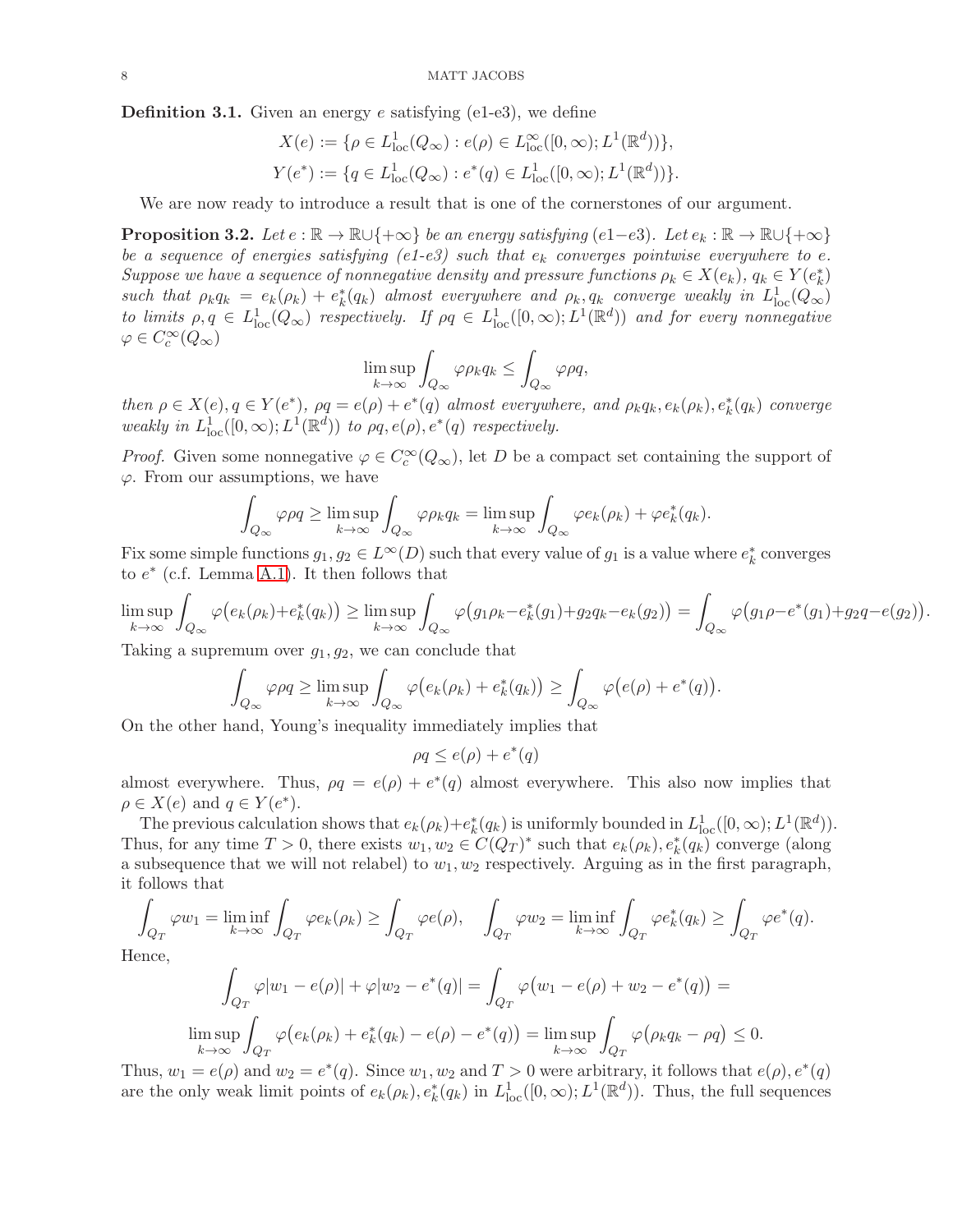$e_k(\rho_k), e_k^*(q_k)$  must converge weakly in  $L^1_{loc}([0,\infty); L^1(\mathbb{R}^d))$  to  $e(\rho)$  and  $e^*(q)$  respectively. The weak  $L_{\text{loc}}^{1}([0,\infty); L^{1}(\mathbb{R}^{d}))$  convergence of  $\rho_{k}q_{k}$  to  $\rho q$  is an immediate consequence.

 $\Box$ 

Of course, to even be able to use Proposition [3.2,](#page-7-0) we somehow need to know an upper semicontinuity type property for the product  $\rho_k q_k$ . In practice, this seems to require establishing the weak convergence of  $\rho_k q_k$  to  $\rho q$ . Luckily, the following "compensated compactness"-type Lemma shows that the weak convergence of the product can hold even when the strong convergence of both  $\rho_k$  and  $q_k$  is unknown. Unlike typical compensated compactness arguments that decompose the codomain of the function, the following compensated compactness argument is based on a decomposition of the domain of the functions. Indeed, we show that if  $\rho_k$  has some time regularity and  $q_k$  has some space regularity then their product weakly converges. This argument was inspired by the proof of the main Theorem in [\[MRCS10\]](#page-25-10), although we would not be surprised if this result was already established in an earlier work.

<span id="page-8-0"></span>**Lemma 3.3.** Fix some  $r \in (1,\infty)$  and let r' be the Holder conjugate of r. Let  $Z_r = L_{loc}^r(Q_\infty) \times$  $L_{\text{loc}}^{r'}(Q_{\infty})$  and let  $\eta$  be a spatial mollifier. Suppose that  $(u_k, v_k) \in Z_r$  is a sequence that converges weakly in  $Z_r$  to a limit point  $(u, v) \in Z_r$ . If  $u_k$  is equicontinuous with respect to space in  $L_{loc}^r(Q_\infty)$ and for any  $\epsilon > 0$ ,  $\eta_{\epsilon} * v_k$  is equicontinuous with respect to space and time in  $L_{\text{loc}}^{r'}(Q_{\infty})$ , then  $u_kv_k$  converges weakly in  $(C_c(Q_{\infty}))^*$  to  $uv$ .

*Proof.* Define  $v_{k,\epsilon} := \eta_{\epsilon} * v_k$  and  $v_{\epsilon} := \eta_{\epsilon} * v$ . For  $\epsilon > 0$  fixed and any compact set  $D \subset Q_{\infty}$ , the Riesz-Frechet-Kolmogorov compactness theorem implies that  $v_{k,\epsilon}$  converges strongly in  $L^{r'}(D)$ to  $v_{\epsilon}$  as  $k \to \infty$ .

Given  $\varphi \in C_c^{\infty}(Q_{\infty})$ , we must have

$$
\lim_{\epsilon \to 0} \int_{Q_{\infty}} \varphi(v - v_{\epsilon}) u = 0,
$$

and

$$
\lim_{k \to \infty} \int_{Q_{\infty}} \varphi(v_{k,\epsilon} - v_{\epsilon}) u_k + v_{\epsilon}(u - u_k) = 0.
$$

Thus, to prove the weak convergence of  $u_kv_k$  to uv, it will suffice to show that

$$
\lim_{\epsilon \to 0} \lim_{k \to \infty} \int_{Q_{\infty}} \varphi(v_k - v_{k,\epsilon}) u_k = 0.
$$

Rearranging the convolution, this is equivalent to showing

$$
\lim_{\epsilon \to 0} \lim_{k \to \infty} \int_{Q_{\infty}} v_k (\eta_{\epsilon} * \varphi u_k - \varphi u_k) = 0.
$$

Choose some compact set  $D \subset Q_\infty$  such that for any  $\epsilon$  sufficiently small, the support of  $\varphi, \eta_\epsilon * \varphi$ is contained in  $D$ . We then have the estimate

$$
\Big|\int_{Q_{\infty}} v_k \big(\eta_{\epsilon} * \varphi u_k - \varphi u_k\big)\Big| \lesssim \|v_k\|_{L^{r'}(D)} \big(\|\varphi\|_{L^{\infty}(Q_{\infty})} \|u_k - \eta_{\epsilon} * u_k\|_{L^{r}(D)} + \epsilon \|u_k\|_{L^{r}(D)} \|\nabla \varphi\|_{L^{\infty}(Q_{\infty})}\big).
$$

The weak convergence of  $(u_k, v_k)$  to  $(u, v)$  in  $Z_r$  implies that  $||u_k||_{L^r(D)} + ||v_k||_{L^{r'}(D)}$  is bounded with respect to  $k$ . Spatial equicontinuity gives us

$$
\lim_{\epsilon \to 0} \sup_{k} \|u_k - \eta_{\epsilon} * u_k\|_{L^r(D)} = 0.
$$

Thus, it follows that

$$
\lim_{\epsilon \to 0} \sup_{k} \left| \int_{Q_{\infty}} v_k \left( \eta_{\epsilon} * \varphi u_k - \varphi u_k \right) \right| = 0,
$$

and so we can conclude that  $u_k v_k$  converges in  $(C_c(Q_\infty))^*$  to  $uv$ .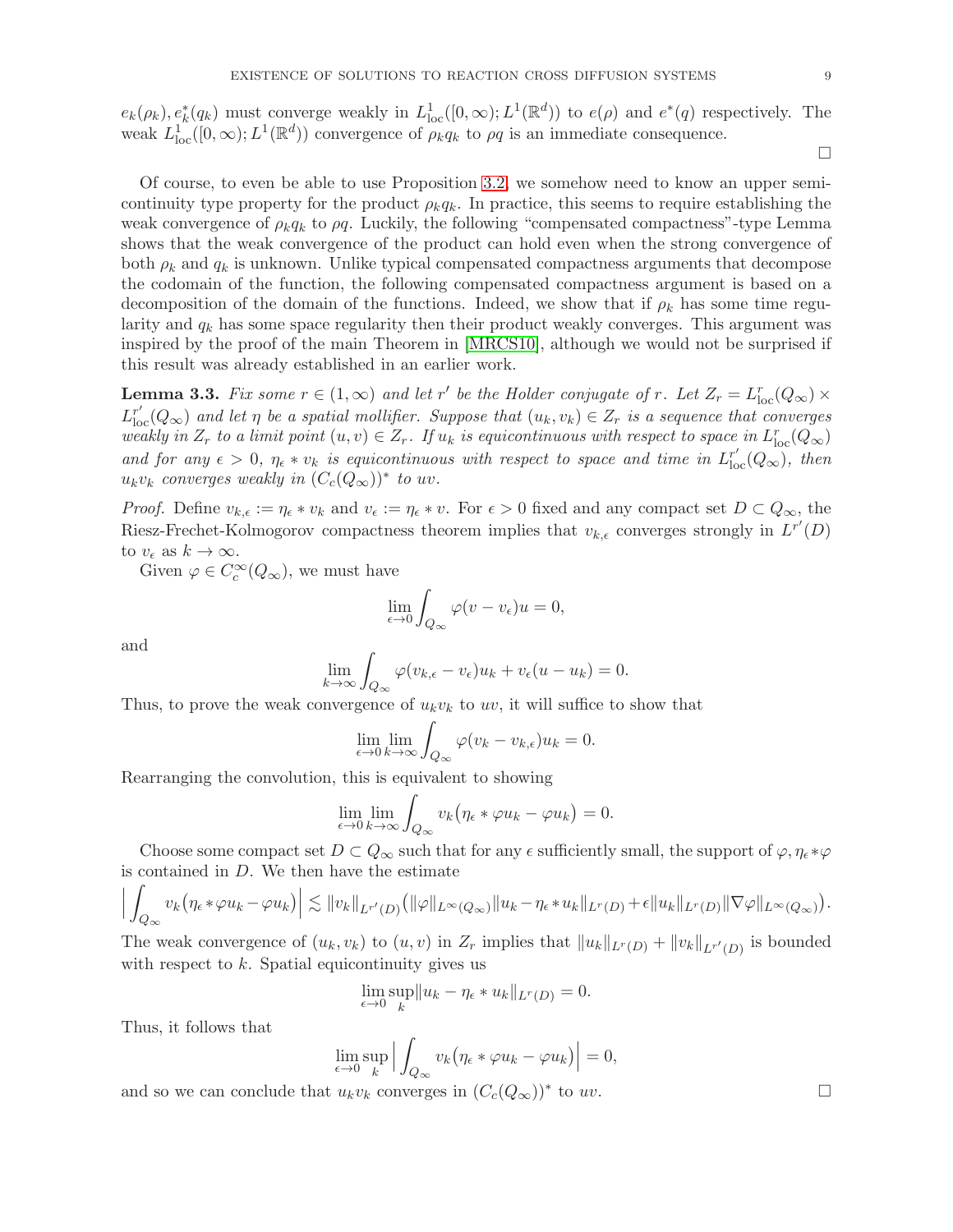### <span id="page-9-0"></span>10 MATT JACOBS

## 4. Energy dissipation and estimates

We will now begin to analyze the parabolic structure of the equation [\(1.4\)](#page-2-0). In order to do this, we will need to upgrade the spaces  $X(e), Y(e^*)$  into spaces that are more appropriate for solving PDEs

**Definition 4.1.** Given an energy  $e$  satisfying (e1-e3), we define

$$
\mathcal{X}(e) := \{ \rho \in X(e) : \rho \in L^{\infty}_{loc}([0,\infty); L^{1}(\mathbb{R}^{d}) \cap L^{\infty}(\mathbb{R}^{d})) \cap H^{1}_{loc}([0,\infty); H^{-1}(\mathbb{R}^{d})) \}, \n\mathcal{Y}(e^{*}) := \{ q \in Y(e^{*}) : q \in L^{\frac{2d+4}{d+4}}_{loc}([0,\infty); L^{2}_{loc}(\mathbb{R}^{d})) \cap L^{2}_{loc}([0,\infty); \dot{H}^{1}(\mathbb{R}^{d})) \}.
$$

Note that the seemingly strange choice of time integrability for  $\mathcal Y$  will become clear later.

<span id="page-9-3"></span>**Proposition 4.2.** Given an energy  $e : \mathbb{R} \to \mathbb{R} \cup \{+\infty\}$  satisfying (e1-e3), suppose that  $e(\rho^0) \in$  $L^1(\mathbb{R}^d) \cap L^{\infty}(\mathbb{R}^d)$  and  $\rho^0 \in L^1(\mathbb{R}^d)$ . Let  $\rho \in \mathcal{X}(e)$  be a density function and  $q \in \mathcal{Y}(e^*)$  a pressure function that satisfy the duality relation  $\rho q = e(\rho) + e^*(q)$  almost everywhere. Suppose that  $\mu \in$  $L^{\infty}(\frac{1}{a})$  $\frac{1}{\rho}$ ) is a growth rate and  $V \in L^2_{loc}([0,\infty); L^2(\mathbb{R}^d))$  is a vector field such that  $\nabla \cdot V \in L^{\infty}(Q_\infty)$ . If for every  $\psi \in W_c^{1,1}([0,\infty); \mathcal{Y}(e^*)), \rho, q$  are weak solutions of the parabolic equation

<span id="page-9-1"></span>(4.1) 
$$
\int_{\mathbb{R}^d} \psi(0, x) \rho^0(x) dx = \int_{Q_\infty} \nabla q \cdot \nabla \psi - \rho \partial_t \psi - \rho V \cdot \nabla \psi - \mu \psi,
$$

then for any nonnegative  $\omega \in W_c^{1,\infty}([0,\infty))$  that depends only on time, we have the dissipation relation

(4.2) 
$$
\int_{\mathbb{R}^d} \omega(0) e(\rho^0(x)) dx = \int_{Q_{\infty}} -e(\rho) \partial_t \omega + \omega |\nabla q|^2 + \omega e^*(q) \nabla \cdot V - \omega \mu q.
$$

*Proof.* Let  $\tilde{q} \in C_c^{\infty}(\mathbb{R}^d)$  such that  $e^*(\tilde{q}) \in L^1(\mathbb{R}^d)$ . Extend q backwards in time by defining  $q(-t, x) = \tilde{q}(x)$  for all  $t \in (0, \infty)$ . Fix  $\epsilon > 0$ , and define

$$
q_{\epsilon}(t,x) := \frac{1}{\epsilon} \int_{t-\epsilon}^{t} q(s,x) \, ds
$$

for all  $(t, x) \in \mathbb{R} \times \mathbb{R}^d$ .

By Jensen's inequality,  $q_{\epsilon} \in \mathcal{Y}(e^*)$  and a direct computation shows that  $\partial_t q_{\epsilon}$  is the linear combination of two  $\mathcal{Y}(e^*)$  functions for any  $\epsilon > 0$ . Given any nonnegative  $\omega \in W_c^{1,\infty}([0,\infty))$  that is a function of time only, it now follows that  $q_{\epsilon}\omega$  is a valid test function for the weak equation [\(4.1\)](#page-9-1). Thus, we have

(4.3) 
$$
\int_{\mathbb{R}^d} q_{\epsilon}(0,x)\omega(0)\rho^0(x) dx = \int_{Q_{\infty}} -\rho \partial_t(\omega q_{\epsilon}) + (\nabla q - \rho V) \cdot \nabla (q_{\epsilon}\omega) - \mu \omega q_{\epsilon},
$$

Note that for almost every  $(t, x) \in Q_{\infty}$ 

<span id="page-9-2"></span>
$$
\rho \partial_t(\omega q_{\epsilon}) = \rho(t, x) q_{\epsilon}(t, x) \partial_t \omega(t, x) + \omega(t, x) \frac{q(t, x) - q(t - \epsilon, x)}{\epsilon} \rho(t, x).
$$

Hence, we can apply Young's inequality to deduce that

(4.4) 
$$
\left(\frac{q(t,x)-q(t-\epsilon,x)}{\epsilon}\right)\rho(t,x) \geq \frac{e^*(q(t,x))-e^*(q(t-\epsilon,x))}{\epsilon}
$$

By defining

$$
(e^*(q))_\epsilon := \frac{1}{\epsilon} \int_{t-\epsilon}^t e^*(q(s,x)) \, ds
$$

we can write the above inequality in the more compact form

$$
\rho \partial_t q_{\epsilon} \ge \partial_t (e^*(q))_{\epsilon}
$$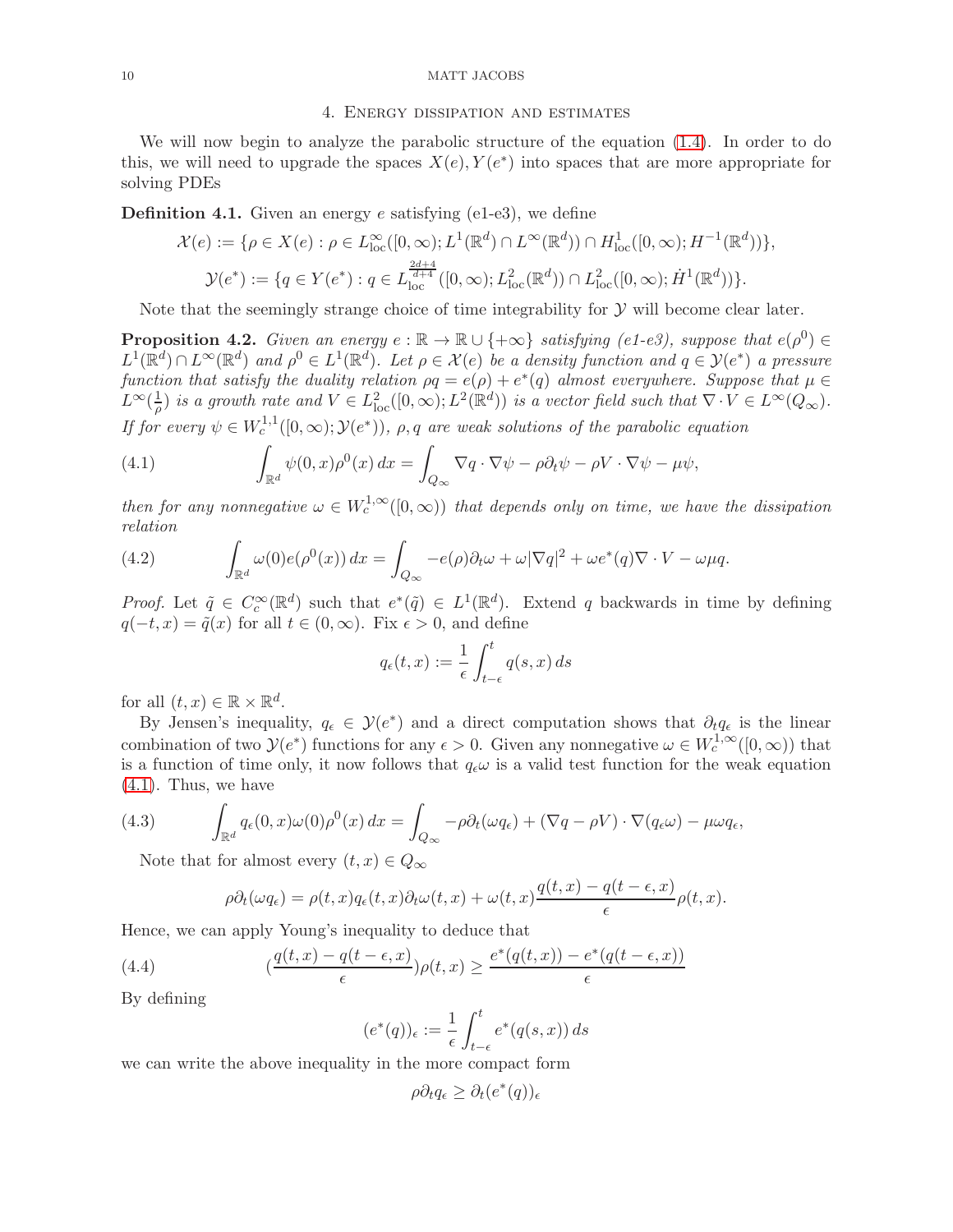Plugging this into [\(4.3\)](#page-9-2), we get the inequality

$$
\int_{\mathbb{R}^d} q_{\epsilon}(0,x)\omega(0)\rho^0(x) dx \leq \int_{Q_{\infty}} -\rho q_{\epsilon}\partial_t \omega - \omega \partial_t (e^*(q))_{\epsilon} + (\nabla q - \rho V) \cdot \nabla (q_{\epsilon}\omega) - \mu \omega q_{\epsilon},
$$

Moving time derivatives back on to  $\omega$ , we get the equivalent inequality

(4.5)  
\n
$$
\int_{\mathbb{R}^d} \omega(0) \Big( q_{\epsilon}(0, x) \rho^0(x) - e^* \big( q_{\epsilon}(0, x) \big) \Big) dx
$$
\n
$$
\leq \int_{Q_{\infty}} \partial_t \omega \big( (e^*(q))_{\epsilon} - \rho q_{\epsilon} \big) + (\nabla q - \rho V) \cdot \nabla (q_{\epsilon} \omega) - \mu \omega q_{\epsilon}.
$$

Note that we also have

$$
\int_{\mathbb{R}^d} \omega(0) \Big( q_\epsilon(0, x) \rho^0(x) - e^* \big( q_\epsilon(0, x) \big) \Big) dx = \int_{\mathbb{R}^d} \omega(0) \Big( \tilde{q}(x) \rho^0(x) - e^* \big( \tilde{q}(x) \big) \Big) dx
$$

thanks to our construction of  $q_{\epsilon}$ .

Since all of the time derivatives are now on  $\omega$ , we can safely send  $\epsilon \to 0$ . Thus, it follows that

$$
\int_{\mathbb{R}^d} \omega(0) \Big( \tilde{q}(x) \rho^0(x) - e^* \big( \tilde{q}(x) \big) \Big) dx
$$
  

$$
\leq \int_{Q_{\infty}} \partial_t \omega(e^*(q) - \rho q) + \omega |\nabla q|^2 + \omega e^*(q) \nabla \cdot V - \mu \omega q
$$

where we have used the fact that  $\nabla e^*(q) = \rho \nabla q$  (note that this is just a consequence of the chain rule for Sobolev functions). Exploiting the duality relation  $\rho q = e(\rho) + e^*(q)$ , we have arrived at the inequality

(4.6) 
$$
\int_{\mathbb{R}^d} \omega(0) \Big( \tilde{q}(x) \rho^0(x) - e^* \big( \tilde{q}(x) \big) \Big) \leq \int_{Q_{\infty}} -e(\rho) \partial_t \omega + \omega |\nabla q|^2 + \omega e^*(q) \nabla \cdot V - \omega \mu q.
$$

 $\tilde{q}$  was arbitrary, thus, taking a supremum over  $\tilde{q}$  we obtain one direction of the dissipation relation.

To get the other direction, we instead smooth  $q$  forwards in time by defining

$$
\bar{q}_{\epsilon} := \frac{1}{\epsilon} \int_{t}^{t+\epsilon} q(s, x).
$$

The argument will then proceed identically to the above except that the forward-in-time smoothing does not allow us to conclude that  $q_{\epsilon}(0, x) = \tilde{q}$ . Luckily, Young's inequality is now in our favor and so we just use

$$
\int_{\mathbb{R}^d} \omega(0) \Big( q_\epsilon(0, x) \rho^0(x) - e^* \big( q_\epsilon(0, x) \big) \Big) dx \le \int_{\mathbb{R}^d} \omega(0) e(\rho^0(x)) dx.
$$

In the next proposition we collect some a priori estimates for solutions to  $(1.4)$ . In fact, we will consider a slightly more general equation where we add an additional viscosity term  $-\gamma\Delta\rho$ where the constant  $\gamma$  is possibly zero. As we will see, the estimates will give us uniform control when we consider sequences of solutions.

<span id="page-10-1"></span>**Proposition 4.3.** Let e be an energy function satisfying (e1-e3), let  $V \in L^2_{loc}(Q_\infty)$  be a vector field such that  $\nabla \cdot V \in L^{\infty}(Q_{\infty})$ , let  $\frac{\mu}{\rho} \in L^{\infty}(Q_{\infty})$  and let  $\gamma$  be a positive constant. Suppose that  $\rho \in \mathcal{X}(e) \cap L^2_{loc}([0,\infty);H^1(\mathbb{R}^d))$ ,  $q \in \mathcal{Y}(e^*)$  satisfy the duality relation  $\rho q = e(\rho) + e^*(q)$  almost everywhere. If  $e(\rho^0) \in L^1(\mathbb{R}^d)$  and the variables satisfy the weak equation

<span id="page-10-0"></span>(4.7) 
$$
\int_{\mathbb{R}^d} \psi(0,x)\rho^0(x) dx = \int_{Q_\infty} \gamma \nabla \rho \cdot \nabla \psi + \nabla q \cdot \nabla \psi - \rho \partial_t \psi - \rho V \cdot \nabla \psi - \mu \psi,
$$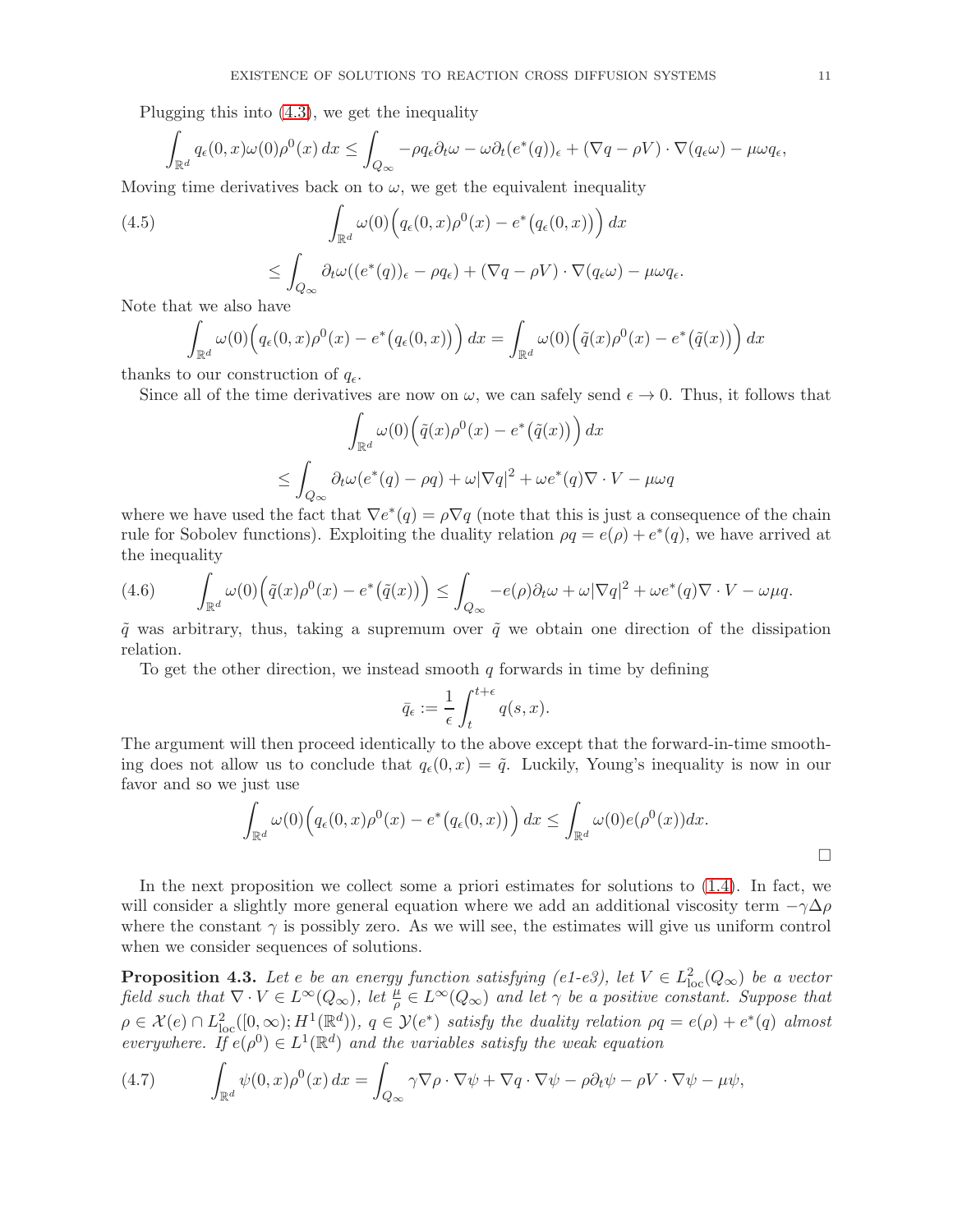## 12 MATT JACOBS

for every test function  $\psi \in W_c^{1,1}([0,\infty);L^1(\rho) \cap \dot{H}^1(\mathbb{R}^d))$ , then for any nonnegative  $\omega \in W_c^{1,\infty}([0,\infty))$ that depends only on time and for every  $m \in (1,\infty)$ , we have the dissipation inequalities

<span id="page-11-0"></span>(4.8) 
$$
\int_{Q_{\infty}} -e(\rho)\partial_t \omega + \omega |\nabla q|^2 + \omega e^*(q)\nabla \cdot V - \omega \mu q \leq \int_{\mathbb{R}^d} \omega(0)e(\rho^0(x)) dx
$$

<span id="page-11-1"></span>
$$
(4.9) \qquad \int_{Q_{\infty}} \omega \gamma(m-1)\rho^{m-2} |\nabla \rho|^2 - \rho^m \left(\frac{1}{m} \partial_t \omega + \omega \left(\frac{\mu}{\rho} - \frac{m-1}{m} \nabla \cdot V\right)\right) \le \int_{\mathbb{R}^d} \frac{\omega(0)}{m} (\rho^0)^m dx
$$

and if we set  $\beta = \inf\{b \in \mathbb{R} : e^*(b) \geq 1\}$  then the following estimates hold for almost all  $T \in [0,\infty)$ :

<span id="page-11-4"></span>
$$
(4.10) \t\t\t\t\t\gamma \|\nabla \rho\|_{L^2(Q_T)}^2 \leq \|\rho^0\|_{L^2(\mathbb{R}^d)}^2 + \|\rho\|_{L^2(Q_T)}^2 \left(\|\frac{\mu}{\rho}\|_{L^\infty(Q_T)} + \|\nabla \cdot V\|_{L^\infty(Q_\infty)}\right),
$$

<span id="page-11-2"></span>(4.11) 
$$
\|\rho(T\,\cdot)\|_{L^1(\mathbb{R}^d)} \le \|\rho^0\|_{L^1(\mathbb{R}^d)} \exp(T\|\frac{\mu}{\rho}\|_{L^\infty(Q_T)})
$$

<span id="page-11-3"></span>
$$
(4.12) \qquad \|\partial_t \rho\|_{L^2([0,T];H^{-1}(\mathbb{R}^d))} \leq \gamma \|\nabla \rho\|_{L^2(Q_T)} + \|\nabla q\|_{L^2(Q_T)} + \|\mu\|_{L^2(Q_T)} + \|\rho V\|_{L^2(Q_T)}
$$

<span id="page-11-5"></span>(4.13) 
$$
\|\rho(T,\cdot)\|_{L^{\infty}(\mathbb{R}^d)} \leq \|\rho^0\|_{L^{\infty}(\mathbb{R}^d)} \exp\left(2T(\|\nabla\cdot V\|_{L^{\infty}(Q_T)} + \|\frac{\mu}{\rho}\|_{L^{\infty}(Q_T)})\right),
$$

<span id="page-11-6"></span>(4.14)  
\n
$$
\|\nabla q\|_{L^2(Q_T)}^2 \lesssim_d \int_{\mathbb{R}^d} e(\rho^0) dx + \max(\beta, 1) \Big( \|\rho\|_{L^1(Q_T)} + \|\rho\|_{L^\infty[0, T]; L^1(\mathbb{R}^d)}^{\frac{2}{d}} \|\rho\|_{L^2(Q_T)}^2 \Big) \big( 1 + \|\frac{\mu}{\rho}\|_{L^\infty(Q_T)} + \|\nabla \cdot V\|_{L^\infty(Q_T)}\big)^2,
$$
\n(4.15)

<span id="page-11-8"></span>
$$
\|e^*(q)\|_{L^1(Q_T)} + \|e(\rho)\|_{L^1(Q_T)} \lesssim_d \beta \|\rho\|_{L^1(Q_T)} + (\beta \|\rho\|_{L^\infty[0,T];L^1(\mathbb{R}^d)})^{\frac{1}{d}} (\|\rho\|_{L^2(Q_T)} \|\nabla q\|_{L^2(Q_T)}),
$$

$$
(4.16) \t\t\t ||e^*(q)||_{L^{\frac{2d+4}{d+4}}([0,T];L^2(\mathbb{R}^d))} \lesssim_d ||e^*(q)||_{L^1(Q_T)}^{\frac{2}{d+2}} ||\nabla q||_{L^2(Q_T)}^{\frac{d}{d+2}} ||\rho||_{L^{\infty}(Q_T)}^{\frac{d}{d+2}}.
$$

and for any compact set  $K \subset \mathbb{R}^d$ ,

<span id="page-11-7"></span>
$$
(4.17) \t\t ||q||_{L^{\frac{2d+4}{d+4}}([0,T];L^2(K))} \lesssim_d \beta T |K| + \beta ||e^*(q)||_{L^1(Q_T)}^{\frac{2}{d+2}} ||\nabla q||_{L^2(Q_T)}^{\frac{d}{d+2}} ||\rho||_{L^{\infty}(Q_T)}^{\frac{d}{d+2}}.
$$

*Proof.* The dissipation inequalities  $(4.8)$  and  $(4.9)$  follow from choosing the test functions q and  $\rho^{m-1}$  respectively. These test functions do not have the required time regularity, however, by following an identical argument to Proposition [4.2,](#page-9-3) this technicality can be overcome. In addition, note that in both inequalities we have dropped a term involving  $\nabla \rho \cdot \nabla q$ , which is nonnegative thanks to the duality relation.

Estimates  $(4.11)$  and  $(4.12)$  are straightforward consequences of the weak equation  $(4.7)$ . Es-timate [\(4.10\)](#page-11-4) follows from [\(4.9\)](#page-11-1) with  $m = 2$ . Estimate [\(4.13\)](#page-11-5) follows from applying a Gronwall argument to [\(4.9\)](#page-11-1) and then sending  $m \to \infty$ .

The estimates [\(4.14](#page-11-6)[-4.17\)](#page-11-7), are all linked. We begin by fixing a time  $T \in [0, \infty)$  and considering  $\|\rho q\|_{L^1(Q_T)}$ . Define  $\tilde{q} := \max(q, \beta) - \beta$ . It is then clear that

$$
\|\rho q\|_{L^1(Q_T)} \leq \beta \|\rho\|_{L^1(Q_T)} + \|\rho \tilde{q}\|_{L^1(Q_T)}, \quad \|\nabla \tilde{q}\|_{L^2(Q_T)} \leq \|\nabla q\|_{L^2(Q_T)}.
$$

Working in Fourier space, we have

$$
\|\rho \tilde{q}\|_{L^{1}(Q_{T})} \leq \int_{0}^{T} \int_{\mathbb{R}^{d}} |\hat{\rho}(t,\xi) \hat{\tilde{q}}(t,\xi)| d\xi dt \leq \int_{0}^{T} |B_{R}| \|\rho(t,\cdot)\|_{L^{1}(\mathbb{R}^{d})} \|\tilde{q}(t,\cdot)\|_{L^{1}(\mathbb{R}^{d})} + \int_{|\xi|>R} |\hat{\rho}(t,\xi) \hat{\tilde{q}}(t,\xi)| d\xi dt
$$
  

$$
\leq T|B_{R}| \|\rho\|_{L^{\infty}([0,T];L^{1}(\mathbb{R}^{d}))} \|\tilde{q}\|_{L^{1}(Q_{T})} + R^{-1} \|\rho\|_{L^{2}(Q_{T})} \|\nabla \tilde{q}\|_{L^{2}(Q_{T})}
$$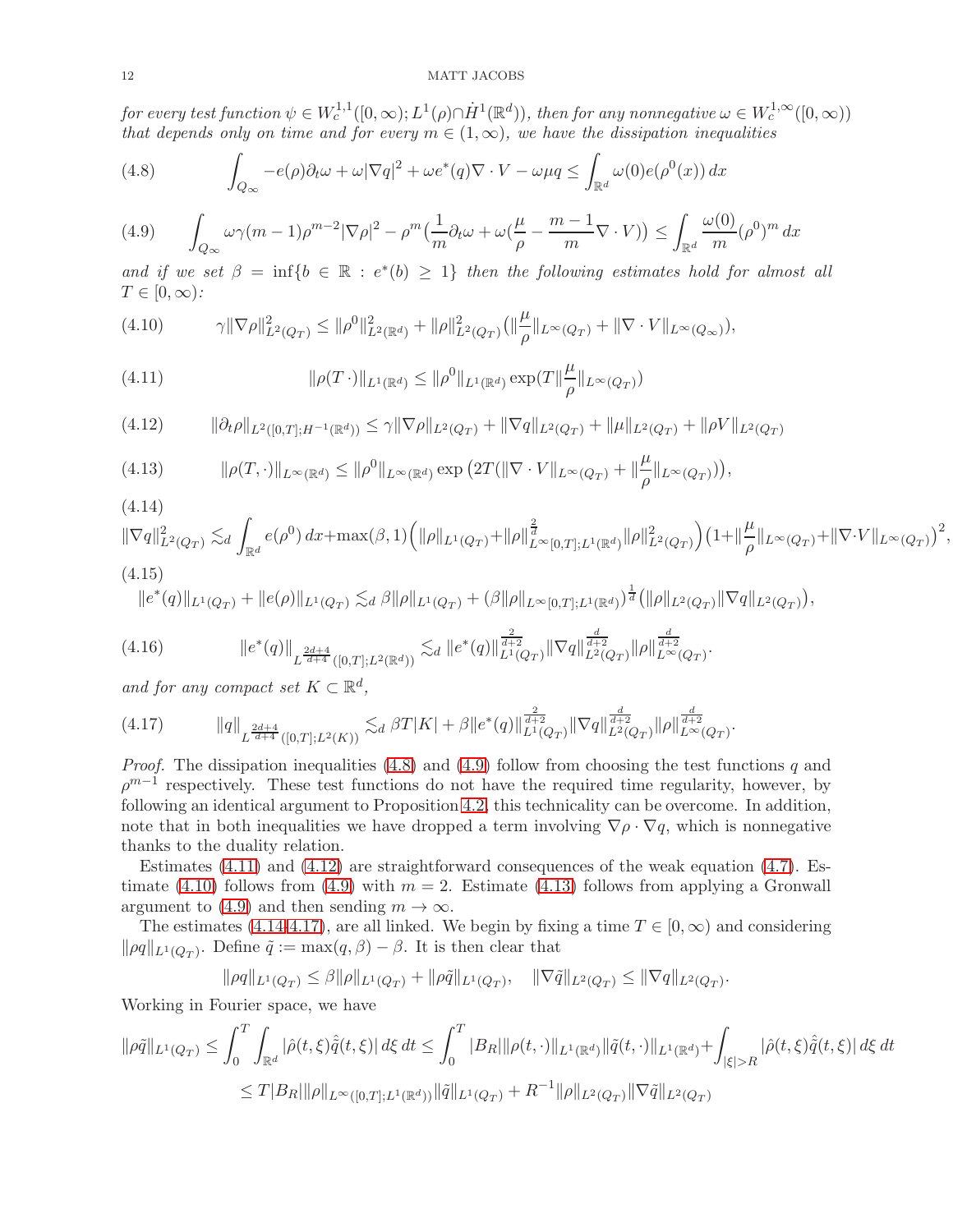where  $R > 0$  and  $B_R$  is the ball of radius R. Optimizing over R and dropping dimensional constants, it follows that

$$
\int_{Q_T} \rho \tilde{q} \lesssim_d \left( \|\rho\|_{L^\infty([0,T];L^1(\mathbb{R}^d))} \|\tilde{q}\|_{L^1(Q_T)} \right)^{\frac{1}{d+1}} \left( \|\rho\|_{L^2(Q_T)} \|\nabla q\|_{L^2(Q_T)} \right)^{\frac{d}{d+1}}.
$$

If  $b > \beta$  and  $e^*(b) \neq +\infty$ , then it follows from the definition of  $\beta$  that  $\beta^{-1} = \liminf_{\epsilon \to 0^+} \frac{e^*(\beta+\epsilon)-e^*(0)}{\beta+\epsilon} \leq$ inf  $∂e^*(b)$ . Therefore,

$$
\max(e^*(q) - e^*(\beta), 0) \ge \beta^{-1}\tilde{q}
$$

It then follows that

$$
\|\tilde{q}\|_{L^1(Q_T)} \leq \beta \|e^*(q)\|_{L^1(Q_T)} \leq \beta \|\rho q\|_{L^1(Q_T)}.
$$

As a result,

 $\|\rho q\|_{L^1(Q_T)} \lesssim_d \beta \|\rho\|_{L^1(Q_T)} + \left(\beta \|\rho\|_{L^\infty([0,T];L^1(\mathbb{R}^d))} \|\rho q\|_{L^1(Q_T)} \right)^{\frac{1}{d+1}} \left( \|\rho\|_{L^2(Q_T)} \|\nabla q\|_{L^2(Q_T)} \right)^{\frac{d}{d+1}}$ Now using Young's inequality (suboptimally), it follows that

$$
\|\rho q\|_{L^1(Q_T)} \lesssim_d \beta \|\rho\|_{L^1(Q_T)} + (\beta \|\rho\|_{L^\infty[0,T];L^1(\mathbb{R}^d)})^{\frac{1}{d}} (\|\rho\|_{L^2(Q_T)} \|\nabla q\|_{L^2(Q_T)}).
$$

Since

$$
||e(\rho)||_{L^1(Q_T)} + ||e^*(q)||_{L^1(Q_T)} = ||\rho q||_{L^1(Q_T)}
$$

we have obtained the bound in [\(4.15\)](#page-11-8).

Now we turn to estimating  $\|\nabla q\|_{L^2(Q_T)}$ . From the dissipation relation [\(4.8\)](#page-11-0), we have

$$
\int_{Q_{\infty}} \omega |\nabla q|^2 - e(\rho)(\partial_t \omega + \frac{\mu}{\rho} \omega) + \omega e^*(p)(\nabla \cdot V - \frac{\mu}{\rho}) \le \int_{\mathbb{R}^d} \omega(0)e(\rho^0) dx
$$

for any nonnegative  $\omega \in W_c^{1,\infty}((0,\infty))$ . Fix a time  $T > 0$  that is a Lebesgue point for the mapping  $T \mapsto \|\nabla q\|_{L^2(Q_T)}$ . Assume that  $\omega$  is a decreasing function supported on  $[0, T]$  and  $\omega \leq 1$  everywhere. We can then eliminate the term  $-e(\rho)\partial_t\omega$ . Thus, it follows from our previous work that

$$
\int_{Q_{\infty}} \omega |\nabla q|^2 \le \int_{\mathbb{R}^d} e(\rho^0) dx + ||\rho q||_{L^1(Q_T)} (||\frac{\mu}{\rho}||_{L^{\infty}(Q_T)} + ||\nabla \cdot V||_{L^{\infty}(Q_T)})
$$

$$
\lesssim_d \int_{\mathbb{R}^d} e(\rho^0) dx + \max(\beta, 1) \Big( \|\rho\|_{L^1(Q_T)} + \|\rho\|_{L^\infty[0,T]; L^1(\mathbb{R}^d)}^{\frac{1}{d}} \Big( \|\rho\|_{L^2(Q_T)} \|\nabla q\|_{L^2(Q_T)} \Big) \Big) \Big( \|\frac{\mu}{\rho}\|_{L^\infty(Q_T)} + \|\nabla \cdot V\|_{L^\infty(Q_T)} \Big)
$$
  
If we let  $\omega$  approach the characteristic function of [0, T], then we deduce that  $\|\nabla q\|_{L^2(Q_T)}^2$  is

$$
\lesssim_d \int_{\mathbb{R}^d} e(\rho^0) \, dx + \Big( \beta \|\rho\|_{L^1(Q_T)} + (\beta \|\rho\|_{L^\infty[0,T];L^1(\mathbb{R}^d)})^{\frac{1}{d}} \|\rho\|_{L^2(Q_T)} \|\nabla q\|_{L^2(Q_T)} \Big) \Big( \|\frac{\mu}{\rho}\|_{L^\infty(Q_T)} + \|\nabla \cdot V\|_{L^\infty(Q_T)} \Big).
$$
\nNow, we can use *N*our's inequality (suboptimally: graph) to get (4.14).

Now we can use Young's inequality (suboptimally again) to get [\(4.14\)](#page-11-6)

$$
\|\nabla q\|_{L^2(Q_T)}^2 \lesssim_d \int_{\mathbb{R}^d} e(\rho^0) \, dx + \max(\beta, 1) \Big( \|\rho\|_{L^1(Q_T)} + \|\rho\|_{L^\infty[0,T]; L^1(\mathbb{R}^d)}^{\frac{2}{d}} \|\rho\|_{L^2(Q_T)}^2 \Big) \big( 1 + \|\frac{\mu}{\rho}\|_{L^\infty(Q_T)} + \|\nabla \cdot V\|_{L^\infty(Q_T)} \big)^2
$$

Finally, working in Fourier space again, it follows that for any exponent  $r \in [1, \frac{d+2}{2}]$  $\frac{+2}{2}$  and radius  $R > 0$ ,

$$
\|e^*(q)\|_{L^r([0,T];L^2(\mathbb{R}^d))}^r \lesssim_d \int_0^T \left( R^d \|e^*(q(t,\cdot))\|_{L^1(\mathbb{R}^d)}^2 + R^{-2} \|\nabla e^*(q(t,\cdot))\|_{L^2(\mathbb{R}^d)}^2 \right)^{r/2} dt.
$$

Once again optimizing over  $R$ , we have

$$
||e^*(q)||^r_{L^r([0,T];L^2(\mathbb{R}^d))} \lesssim_d \int_0^T ||e^*(q(t,\cdot)||^{\frac{2r}{(d+2)}}_{L^1(\mathbb{R}^d)}||\nabla e^*(q(t,\cdot))||^{\frac{dr}{(d+2)}}_{L^2(\mathbb{R}^d)} dt
$$

.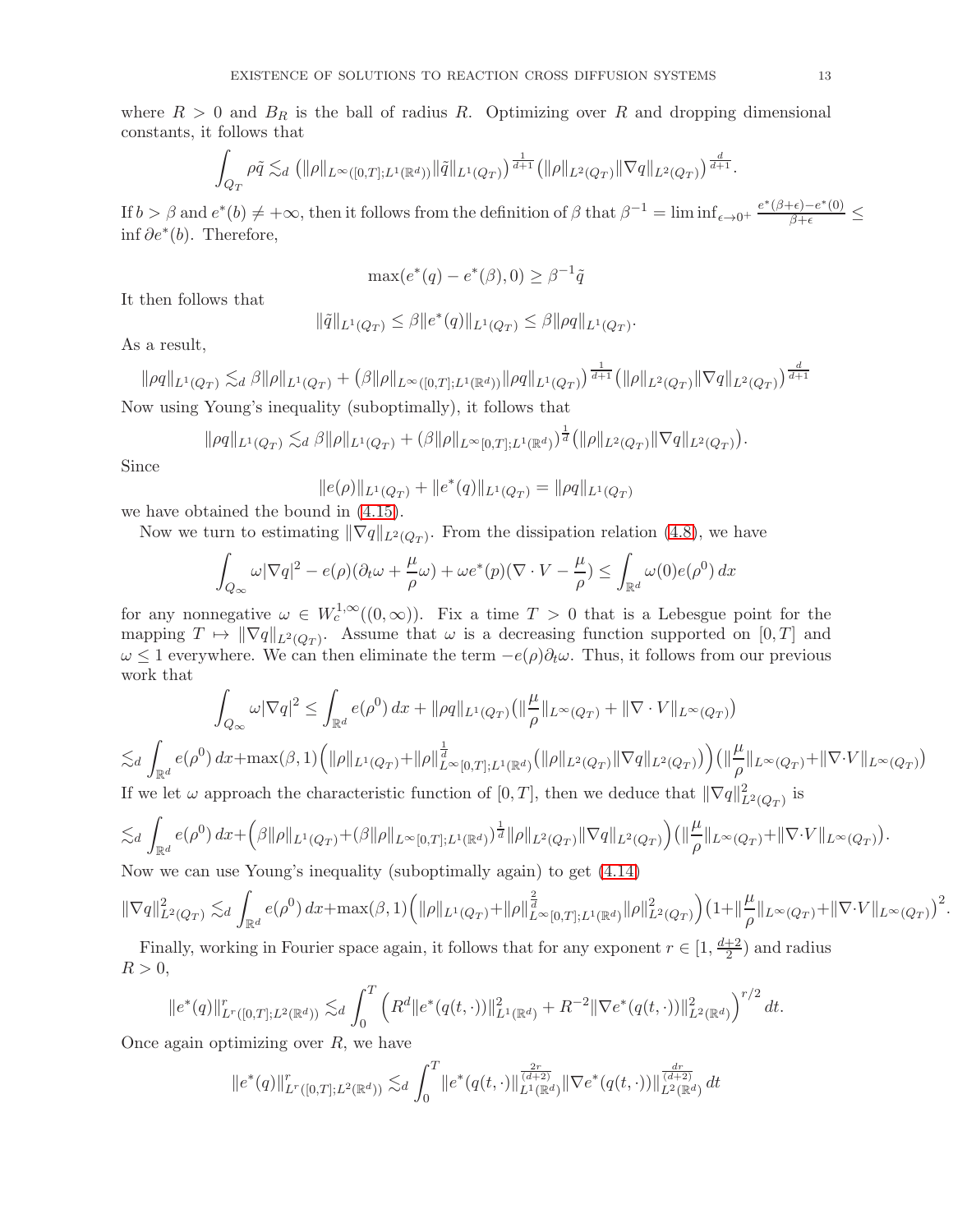$$
\lesssim_d \|e^*(q)\|_{L^1(Q_T)}^{\frac{2r}{d+2}} \|\nabla e^*(q)\|_{L^{\frac{dr}{d+2}-2r}([0,T];L^2(\mathbb{R}^d))}^{\frac{dr}{d+2}}.
$$

Thus,

$$
||e^*(q)||_{L^r([0,T];L^2(\mathbb{R}^d))} \lesssim_d ||e^*(q)||_{L^1(Q_T)}^{\frac{2}{d+2}} ||\nabla e^*(q)||_{L^{\frac{dr}{d+2-2r}}([0,T];L^2(\mathbb{R}^d))}^{\frac{d}{d+2}}.
$$

If we choose  $r = \frac{2d+4}{d+4}$  we get

$$
||e^*(q)||_{L^{\frac{2d+4}{d+4}}([0,T];L^2(\mathbb{R}^d))} \lesssim_d ||e^*(q)||_{L^1(Q_T)}^{\frac{2}{d+2}} ||\nabla e^*(q)||_{L^2(Q_T)}^{\frac{d}{d+2}}.
$$

Finally, since  $\nabla e^*(q) = \rho \nabla q$  by the chain rule for Sobolev functions, we have

$$
||e^*(q)||_{L^{\frac{2d+4}{d+4}}([0,T];L^2(\mathbb{R}^d))} \lesssim_d ||\rho||_{L^{\infty}(Q_T)}^{\frac{d}{d+2}} ||e^*(q)||_{L^1(Q_T)}^{\frac{2}{d+2}} ||\nabla q||_{L^2(Q_T)}^{\frac{d}{d+2}}.
$$

Fixing a compact set  $K \subset \mathbb{R}^d$ , we also have

$$
||q||_{L^{\frac{2d+4}{d+4}}([0,T];L^2(K))} \leq \beta T|K| + ||\bar{q}||_{L^{\frac{2d+4}{d+4}}([0,T];L^2(Q_T))} \leq \beta T|K| + \beta ||e^*(q)||_{L^{\frac{2d+4}{d+4}}([0,T];L^2(\mathbb{R}^d))}
$$

## 5. Main results

<span id="page-13-0"></span>At last, we are ready to combine our work to prove the main results of this paper. We will begin by constructing solutions to the system [\(1.3\)](#page-1-1) and then we will show that these can be converted into solutions to the original system [\(1.1\)](#page-0-0).

The construction of solutions to [\(1.3\)](#page-1-1) is based on a vanishing viscosity approach. To that end, we consider a viscous analogue of system [\(1.3\)](#page-1-1) where we add viscosity to both of the species  $\rho_1, \rho_2$ . Given a viscosity parameter  $\gamma \geq 0$ , we introduce the system:

<span id="page-13-1"></span>
$$
(5.1) \begin{cases} \partial_t \rho_1 - \gamma \Delta \rho_1 - \nabla \cdot (\frac{\rho_1}{\rho} \nabla q) + \nabla \cdot (\rho_1 V) = \rho_1 F_{1,1}((z^*)^{-1}(q), n) + \rho_2 F_{1,2}((z^*)^{-1}(q), n), \\ \partial_t \rho_2 - \gamma \Delta \rho_2 - \nabla \cdot (\frac{\rho_2}{\rho} \nabla q) + \nabla \cdot (\rho_2 V) = \rho_1 F_{2,1}((z^*)^{-1}(q), n) + \rho_2 F_{2,2}((z^*)^{-1}(q), n), \\ \rho q = e(\rho) + e^*(q), \\ \partial_t n - \alpha \Delta n = -n(c_1 \rho_1 + c_2 \rho_2). \end{cases}
$$

We define weak solutions to this system as follows.

<span id="page-13-2"></span>**Definition 5.1.** Given a viscosity parameter  $\gamma \geq 0$  and initial data  $\rho_1^0, \rho_2^0 \in X(e)$  and  $n^0 \in$  $L^2(\mathbb{R}^d)$ , we say that  $(\rho_1, \rho_2, q, n) \in \mathcal{X}(e) \times \mathcal{X}(e) \times \mathcal{Y}(e^*) \times L^2_{loc}([0, \infty); \tilde{H}^1(\mathbb{R}^d))$  is a weak solu-tion to the system [\(5.1\)](#page-13-1) with initial data  $(\rho_1^0, \rho_2^0, n^0)$ , if  $\rho q = e(\rho) + e^*(q)$  almost everywhere,  $\gamma \nabla \rho_1, \gamma \nabla \rho_2 \in L^2_{loc}([0,\infty); L^2(\mathbb{R}^d))$ , and for every test function  $\psi \in H^1_c([0,\infty); H^1(\mathbb{R}^d))$ (5.2) Z  $\int_{\mathbb{R}^d} \psi(0,x)\rho_1^0 = \int$  $Q_{\infty}$  $\nabla \psi \cdot (\frac{\rho_1}{\rho_1})$  $\frac{\partial^1 \rho}{\partial q} \nabla q + \gamma \nabla \rho_1 - \rho_1 V$ ) –  $\rho_1 \partial_t \psi - \psi (\rho_1 F_{1,1}((z^*)^{-1}(q),n) + \rho_2 F_{1,2}((z^*)^{-1}(q),n)),$ (5.3) Z  $\int_{\mathbb{R}^d} \psi(0,x) \rho_2^0 = \int$  $Q_{\infty}$  $\nabla \psi \cdot (\frac{\rho_2}{\rho_1})$  $\frac{\partial^2 \mathcal{L}}{\partial \rho} \nabla q + \gamma \nabla \rho_2 - \rho_2 V) - \rho_2 \partial_t \psi - \psi (\rho_1 F_{2,1}((z^*)^{-1}(q),n) + \rho_2 F_{2,2}((z^*)^{-1}(q),n)),$  $(5.4)$  $\int_{\mathbb{R}^d} \psi(0,x) n^0 = \int$  $Q_{\infty}$  $\alpha \nabla \psi \cdot \nabla n - n \partial_t \psi + n (c_1 \rho_1 + c_2 \rho_2) \psi$ 

<span id="page-13-4"></span><span id="page-13-3"></span>where  $\rho = \rho_1 + \rho_2$ .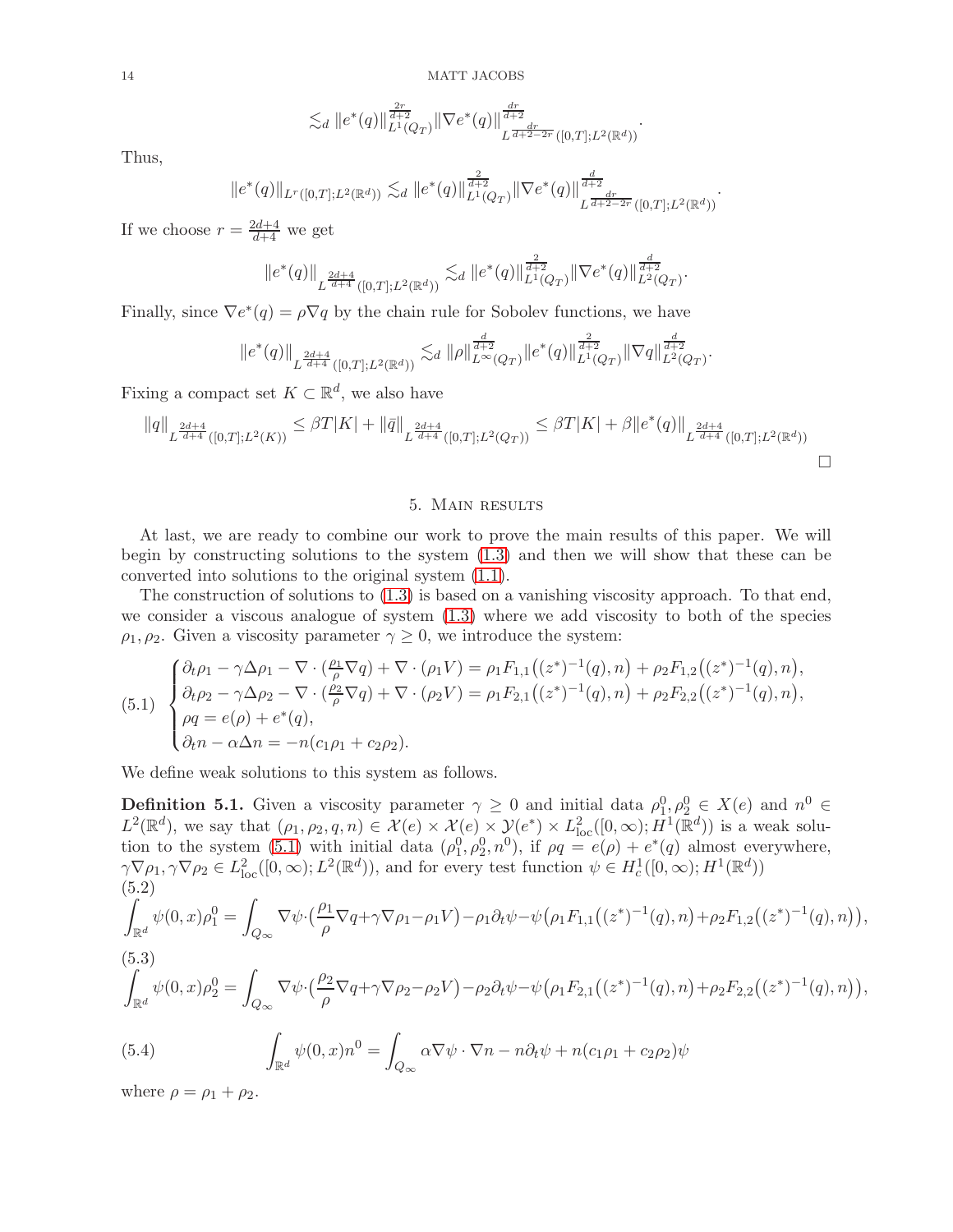When  $\gamma > 0$ , the existence of weak solutions to [\(5.1\)](#page-13-1) is straightforward, as the individual densities will be bounded in  $L^2_{\text{loc}}([0,\infty); H^1(\mathbb{R}^d)) \cap H^1_{\text{loc}}([0,\infty); H^{-1}(\mathbb{R}^d))$ . Since this space is compact in  $L^2_{loc}([0,\infty); L^2(\mathbb{R}^d))$ , one can construct the solutions as limits of an even more regularized system (with enough regularity existence of solutions can be shown with a standard but tedious Picard iteration). Thus, we can assume the existence of a sequence  $(\rho_{1,k}, \rho_{2,k}, q_k, n_k)$  such that for each k the variables are a weak solution to [\(5.1\)](#page-13-1) with viscosity parameter  $\gamma_k > 0$ . We will then use our efforts from the past two sections to show that when  $\gamma_k \to 0$  we can still pass to the limit in equations  $(5.2-5.4)$  $(5.2-5.4)$  to obtain a solution to  $(1.3)$ . In fact, we will show that we can pass to the limit even when the underlying energy function  $e_k$  is changing along the sequence.

We begin with the strong precompactness for the pressure gradient.

<span id="page-14-4"></span>**Proposition 5.2.** Let  $e_k$  be a sequence of energy functions satisfying (e1-e3) and suppose there exists an energy e satisfying (e1-e3) such that  $e_k$  converges pointwise everywhere to e. Let  $\rho_k \in \mathcal{X}(e_k), q_k \in \mathcal{Y}(e_k^*), \text{ and } \mu_k \in L^{\infty}(\frac{1}{\rho_k})$  $\frac{1}{\rho_k}$ ) be sequences of densities, pressure, and growth terms that converge weakly in  $L_{loc}^1(Q_\infty)$  to limits  $\rho \in \mathcal{X}(e), q \in \mathcal{Y}(e^*), \mu \in L^\infty(\frac{1}{\rho})$  $\frac{1}{\rho}$ ). If  $\rho_k q_k$  converges weakly in  $L^1_{loc}(Q_\infty)$  to  $\rho q$  and for every  $\omega \in W^{1,\infty}_c([0,\infty))$ 

<span id="page-14-0"></span>(5.5) 
$$
\int_{Q_{\infty}} -e_k(\rho_k)\partial_t \omega + \omega |\nabla q_k|^2 + \omega e_k^*(q_k)\nabla \cdot V - \omega \mu_k q_k \leq \int_{\mathbb{R}^d} \omega(0)e_k(\rho_k(0,x)) dx,
$$

<span id="page-14-2"></span>(5.6) 
$$
\int_{\mathbb{R}^d} \omega(0) e(\rho(0,x)) dx \leq \int_{Q_{\infty}} -e(\rho) \partial_t \omega + \omega |\nabla q|^2 + \omega e^*(q) \nabla \cdot V - \omega \mu q,
$$

and

<span id="page-14-1"></span>(5.7) 
$$
\limsup_{k \to \infty} \int_{\mathbb{R}^d} \omega(0) e_k(\rho_k(0, x)) + \int_{Q_{\infty}} \omega q_k \mu_k \le \int_{\mathbb{R}^d} \omega(0) e(\rho(0, x)) + \int_{Q_{\infty}} \omega q \mu,
$$

then  $\nabla q_k$  converges strongly in  $L^2_{\text{loc}}([0,\infty);L^2(\mathbb{R}^d))$  to  $\nabla q$ .

*Proof.* If we combine  $(5.5)$ ,  $(5.7)$  and  $(5.6)$ , we get the string of inequalities

$$
\limsup_{k \to \infty} \int_{Q_{\infty}} -e_k(\rho_k)\partial_t \omega + \omega |\nabla q_k|^2 + \omega e_k^*(q_k)\nabla \cdot V
$$
  

$$
\leq \limsup_{k \to \infty} \int_{\mathbb{R}^d} \omega(0)e(\rho_k(0, x)) + \int_{Q_{\infty}} \omega q_k \mu_k \leq \int_{\mathbb{R}^d} \omega(0)e(\rho(0, x)) + \int_{Q_{\infty}} \omega \mu q
$$
  

$$
\leq \int_{Q_{\infty}} -e(\rho)\partial_t \omega + \omega |\nabla q|^2 + \omega e^*(q)\nabla \cdot V
$$

Thanks to Prop [3.2,](#page-7-0) the weak convergence of  $\rho_k q_k$  to  $\rho q$  implies that  $e_k(\rho_k)$ ,  $e_k^*(q_k)$  converge weakly in  $L^1_{loc}(Q_\infty)$  to  $e(\rho), e^*(q)$  respectively. Therefore,

<span id="page-14-3"></span>(5.8) 
$$
\limsup_{k \to \infty} \int_{Q_{\infty}} \omega |\nabla q_k|^2 \leq \int_{Q_{\infty}} \omega |\nabla q|^2 < \infty.
$$

The  $L^2_{\text{loc}}([0,\infty);L^2(\mathbb{R}^d))$  boundedness of  $\nabla q_k$  along with the weak  $L^1_{\text{loc}}(Q_\infty)$  convergence of  $q_k$ to q implies that  $\nabla q_k$  converges weakly in  $L^2_{\text{loc}}([0,\infty);L^2(\mathbb{R}^d))$  to  $\nabla q$ . Combining the weak convergence with the upper semicontinuity property [\(5.8\)](#page-14-3), it now follows that  $\nabla q_k$  converges strongly in  $L^2_{\text{loc}}([0,\infty); L^2(\mathbb{R}^d))$  to  $\nabla q$ .

The next two Lemmas are technical results that will help us guarantee that we can pass to the limit in all of the terms in [\(5.2\)](#page-13-2) and [\(5.3\)](#page-13-4).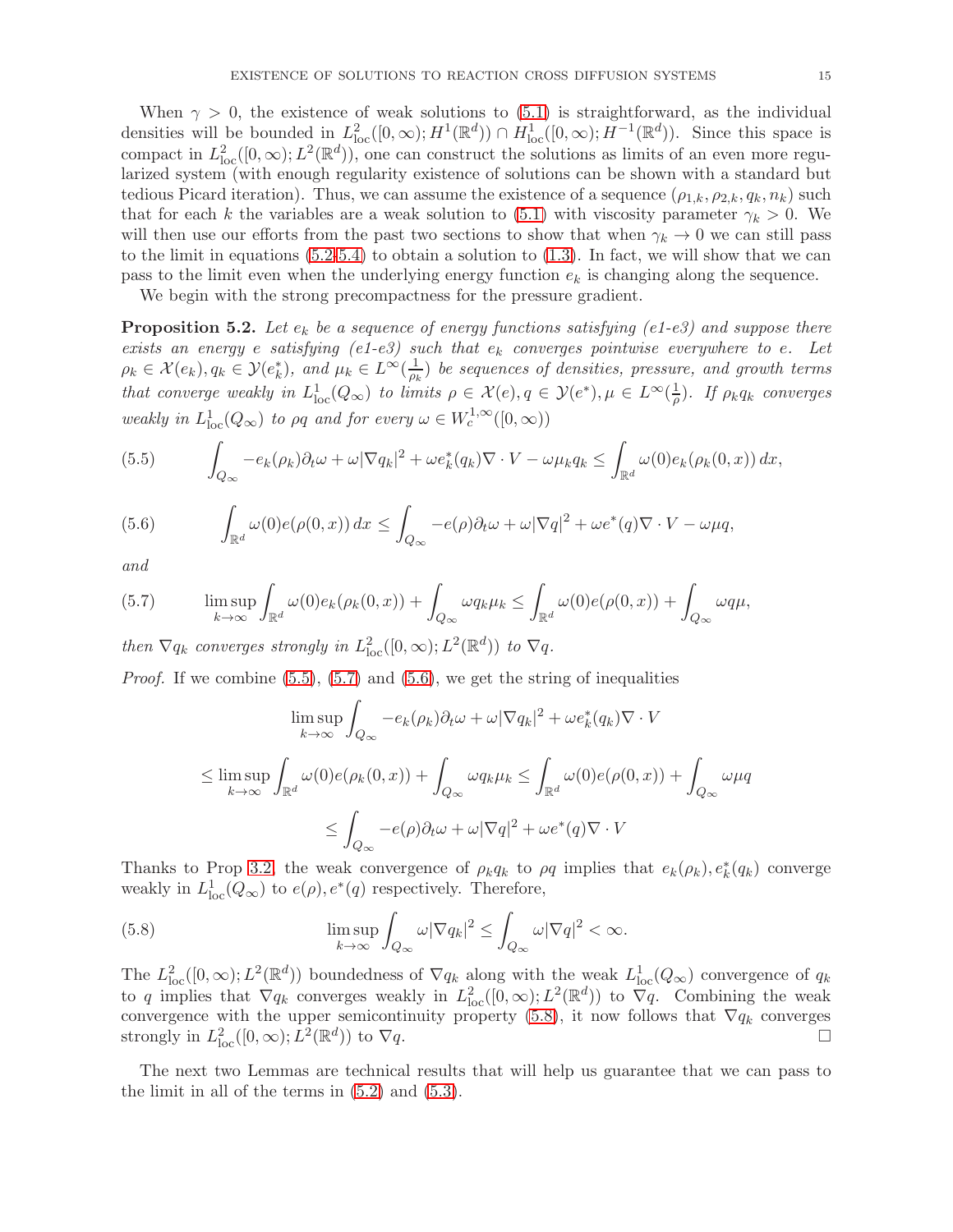#### 16 MATT JACOBS

<span id="page-15-0"></span>**Lemma 5.3.** Let  $e_k$  be a sequence of energies satisfying (e1-e3) and suppose there exists an energy e satisfying (e1-e3) such that  $e_k$  converges pointwise everywhere to e. Let  $\rho_k \in \mathcal{X}(e_k)$ ,  $q_k \in \mathcal{Y}(e_k^*)$ be sequences of uniformly bounded density and pressure variables that satisfy the duality relation  $\rho_k q_k = e_k(\rho_k) + e_k^*(q_k)$  almost everywhere. If  $q_k$  converges strongly in  $L^2_{loc}([0,\infty);\dot{H}^1(\mathbb{R}^d)) \cap$  $L_{\text{loc}}^{\frac{2d+4}{d+4}}(Q_{\infty})$  to a limit q and  $\rho_k$  converges weakly in  $L_{\text{loc}}^2([0,\infty);L^2(\mathbb{R}^d))$  to a limit  $\rho$ , then

$$
\limsup_{k \to \infty} \int_D |\rho - \rho_k| |\nabla q|^2 = 0
$$

for any compact set  $D \subset Q_{\infty}$ 

*Proof.* Clearly for any  $\varphi \in C_c^{\infty}(Q_{\infty})$  we have

$$
\limsup_{k \to \infty} \int_{Q_{\infty}} \varphi \rho_k q_k = \int_{Q_{\infty}} \varphi \rho q.
$$

Thus, by Proposition [3.2,](#page-7-0) the limiting variables satisfy the duality relation  $\rho q = e(\rho) + e^*(q)$ almost everywhere.

Let 
$$
M = \sup_k ||\rho_k||_{L^{\infty}(D)} < \infty
$$
. Define  $\bar{e}_k^*$  and  $\bar{e}^*$  such that  $\bar{e}_k^*(0) = 0, \bar{e}^*(0) = 0$ , and  
\n $\partial \bar{e}_k^*(b) = {\min(a, M) : a \in \partial e_k^*(b)}, \quad \partial \bar{e}^*(b) = {\min(a, M) : a \in \partial e^*(b)}$ 

Let  $\bar{e}_k = (\bar{e}_k^*)^*$  and  $\bar{e} = (\bar{e}^*)^*$ . Clearly, we still have the duality relations  $\rho_k q_k = \bar{e}(\rho_k) + \bar{e}^*(q_k)$ and  $\rho q = \bar{e}(\rho) + \bar{e}^*(q)$  almost everywhere. It also follows that  $\bar{e}_k^*, \bar{e}^*$  are uniformly Lipschitz on the entire real line and uniformly bounded on compact subsets of  $\mathbb{R}$ . As a result,  $\vec{e}_k^*$  must converge uniformly on compact subsets of  $\mathbb R$  to  $\bar{e}^*$ .

Fix some  $\delta > 0$ . Convexity and the duality relation imply that

$$
\rho_k \le \frac{\bar{e}_k^*(q_k + \delta) - \bar{e}_k^*(q_k)}{\delta}, \quad \rho \le \frac{\bar{e}^*(q + \delta) - \bar{e}^*(q)}{\delta}
$$

,

and

$$
\rho_k \ge \frac{\bar{e}_k^*(q_k) - \bar{e}_k^*(q_k - \delta)}{\delta}, \quad \rho \ge \frac{\bar{e}_k^*(q) - \bar{e}^*(q - \delta)}{\delta}.
$$

Therefore,

$$
\int_{D} |\rho - \rho_k| |\nabla q|^2
$$
\n
$$
\leq \int_{D} \left( |\frac{\bar{e}_k^*(q_k + \delta) + \bar{e}^*(q - \delta) - \bar{e}_k^*(q_k) - \bar{e}^*(q)}{\delta} | + |\frac{\bar{e}^*(q + \delta) + \bar{e}_k^*(q_k - \delta) - \bar{e}_k^*(q_k) - \bar{e}^*(q)}{\delta} | \right) |\nabla q|^2.
$$
\nThus,  $\int_{D} |\partial f| \leq \int_{D} |\partial f| \leq \int_{D} |\partial f| \leq \int_{D} |\partial f| \leq \int_{D} |\partial f| \leq \int_{D} |\partial f| \leq \int_{D} |\partial f| \leq \int_{D} |\partial f| \leq \int_{D} |\partial f| \leq \int_{D} |\partial f| \leq \int_{D} |\partial f| \leq \int_{D} |\partial f| \leq \int_{D} |\partial f| \leq \int_{D} |\partial f| \leq \int_{D} |\partial f| \leq \int_{D} |\partial f| \leq \int_{D} |\partial f| \leq \int_{D} |\partial f| \leq \int_{D} |\partial f| \leq \int_{D} |\partial f| \leq \int_{D} |\partial f| \leq \int_{D} |\partial f| \leq \int_{D} |\partial f| \leq \int_{D} |\partial f| \leq \int_{D} |\partial f| \leq \int_{D} |\partial f| \leq \int_{D} |\partial f| \leq \int_{D} |\partial f| \leq \int_{D} |\partial f| \leq \int_{D} |\partial f| \leq \int_{D} |\partial f| \leq \int_{D} |\partial f| \leq \int_{D} |\partial f| \leq \int_{D} |\partial f| \leq \int_{D} |\partial f| \leq \int_{D} |\partial f| \leq \int_{D} |\partial f| \leq \int_{D} |\partial f| \leq \int_{D} |\partial f| \leq \int_{D} |\partial f| \leq \int_{D} |\partial f| \leq \int_{D} |\partial f| \leq \int_{D} |\partial f| \leq \int_{D} |\partial f| \leq \int_{D} |\partial f| \leq \int_{D} |\partial f| \leq \int_{D} |\partial f| \leq \int_{D} |\partial f| \leq \int_{D} |\partial f| \leq \int_{D$ 

Thus, it follows that

$$
\limsup_{k \to \infty} \int_D |\rho - \rho_k| |\nabla q|^2 \le 2 \int_D |\frac{\bar{e}^*(q+\delta) + \bar{e}^*(q-\delta) - 2\bar{e}^*(q)}{\delta}||\nabla q|^2
$$

If  $\bar{e}^*$  is continuously differentiable at a point  $b \in \mathbb{R}$ , then

$$
\lim_{\delta \to 0} \frac{\bar{e}^*(b+\delta) + \bar{e}^*(b-\delta) - 2\bar{e}^*(b)}{\delta} = 0.
$$

The singular set  $S \subset \mathbb{R}$  of values where  $\bar{e}^*$  is not continuously differentiable is at most countable. Therefore,  $|\nabla q|$  is zero almost everywhere on the set  $\{(t, x) \in D : q(t, x) \in S\}$ . Hence, by dominated convergence,

$$
\lim_{\delta \to 0} 2 \int_D |\frac{\bar{e}^*(q+\delta) + \bar{e}^*(q-\delta) - 2\bar{e}^*(q)}{\delta}||\nabla q|^2 = 0.
$$

 $\Box$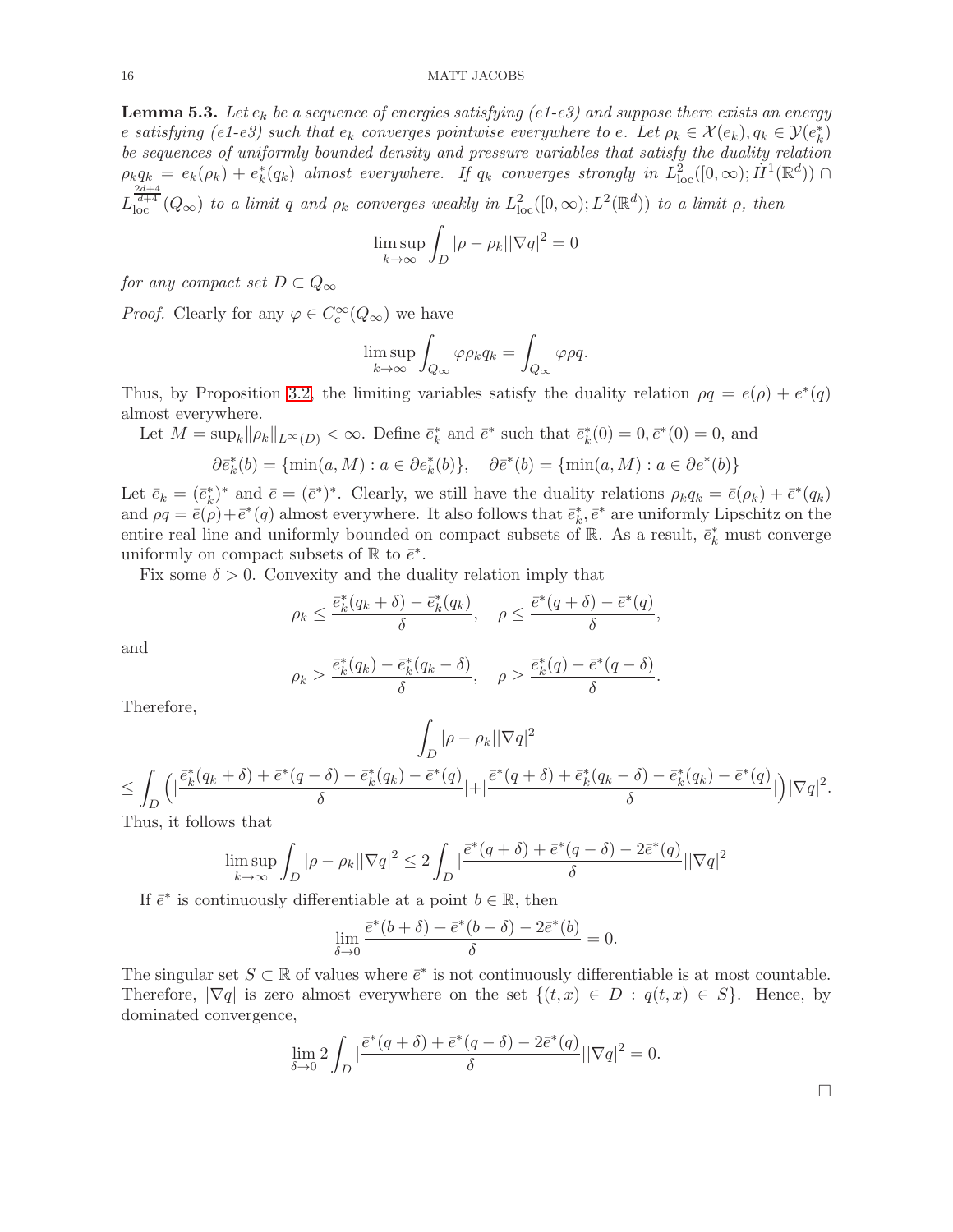<span id="page-16-2"></span>**Lemma 5.4.** Let  $z_k$  be a sequence of energies satisfying ( $z1-z3$ ) and suppose there exists an energy z satisfying (z1-z3) such that  $z_k$  converges pointwise everywhere to z. Define  $e_k$ , e by for-mula [\(2.1\)](#page-5-0). Suppose that  $(\rho_{1,k}, \rho_{2,k}, q_k, n_k) \in \mathcal{X}(e_k) \times \mathcal{X}(e_k) \times \mathcal{Y}(e_k^*) \times L^2_{loc}([0, \infty); H^1(\mathbb{R}^d))$ is a sequence such that  $(\rho_{1,k} + \rho_{2,k})q_k = e_k(\rho_{1,k} + \rho_{2,k}) + e_k^*(q_k)$  almost everywhere. Suppose that  $\rho_{1,k}, \rho_{2,k}$  converge weakly in  $L_{loc}^r([0,\infty); L^r(\mathbb{R}^d)$  to limits  $\rho_1, \rho_2 \in \mathcal{X}(e)$ ,  $q_k$  converges strongly in  $L_{\text{loc}}^{\frac{2d+4}{d+4}}([0,\infty);L_{\text{loc}}^2(\mathbb{R}^d)) \cap L_{\text{loc}}^2([0,\infty); \dot{H}^1(\mathbb{R}^d))$  to a limit q, and  $n_k$  converges strongly in  $L^2_{\text{loc}}([0,\infty);L^2(\mathbb{R}^d))$  to a limit n. If the growth terms  $F_{i,j}$  satisfy assumptions (F1-F2), then  $\rho_{j,k} F_{i,j} (z_k^{-1})$  $\mathcal{L}^{-1}_k(q_k), n_k$ ) converges weakly in  $L^r_{loc}([0,\infty); L^r(\mathbb{R}^d))$  to  $\rho_j F_{i,j}(z^{-1}(q),n)$ ) for all  $i, j \in \{1, 2\}$  and any  $r < \infty$ .

*Proof.* It suffices to prove the convergence of  $\rho_{1,k} F_{1,1} (z_k^{-1})$  $\kappa_k^{-1}(q_k), n_k$ ) to  $\rho_1 F_{1,1}(z^{-1}(q), n)$ , the argument for the other terms is identical. Let  $\varphi \in C_c^{\infty}(\mathcal{Q}_{\infty})$  and let  $D \subset \mathcal{Q}_{\infty}$  be a compact set containing the support of  $\varphi$ . For  $N \in \mathbb{R}$  define  $S_{k,N} := \{(t,x) \in D : q_k(t,x) + n_k(t,x) > N\}.$ From the uniform bounds on the norms of  $q_k, n_k$  it follows that  $\lim_{N\to\infty} \sup_k |S_{k,N}| = 0$ . Thus, we can assume without loss of generality that  $q_k, n_k$  are uniformly bounded by some  $M > 0$  (and of course this same logic applies to  $q, n$  as well).

Let  $b_{\infty} = \sup\{b \in \mathbb{R} : z^*(b) < \infty\}$ . Fix  $\epsilon \in (0, z^*(b_{\infty})/2)$  and let  $q_{k,\epsilon} = \min(\max(\epsilon, q_k), z^*(b_{\infty}) \epsilon$ ,  $q_{\epsilon} = \min(\max(\epsilon, q), z^*(b_{\infty}) - \epsilon)$ . It now follows that  $(z_k^*)^{-1}(q_{k,\epsilon}), (z^*)^{-1}(q_{\epsilon})$  are uniformly bounded in  $L^{\infty}(D)$ . Thanks to Lemma [A.1,](#page-22-0) we know that  $(z_k^*)^{-1}$  converges uniformly to  $(z^*)^{-1}$ on  $(\epsilon, z^*(b_{\infty}) - \epsilon)$ . Combining this with properties (F1-F2), and the various convergence properties of  $q_k, n_k, \rho_{1,k}$  it follows that

<span id="page-16-1"></span>
$$
\limsup_{k\to\infty}\Big|\int_{Q_{\infty}}\varphi\Big(\rho_{1,k}F_{1,1}\big((z_k^*)^{-1}(q_{k,\epsilon}),n_k\big)-\rho_1F_{1,1}\big((z^*)^{-1}(q_{\epsilon}),n\big)\Big)\Big|=0.
$$

Thus, it remains to show that

(5.9) 
$$
\lim_{\epsilon \to 0^+} \left| \int_{Q_{\infty}} \varphi \rho_1 \Big( F_{1,1} \big( (z^*)^{-1} (q_\epsilon), n \big) - F_{1,1} \big( (z^*)^{-1} (q), n \big) \Big) \right| = 0
$$

and

<span id="page-16-0"></span>
$$
(5.10) \qquad \lim_{\epsilon \to 0^+} \limsup_{k \to \infty} \Big| \int_{Q_{\infty}} \varphi \rho_{1,k} \Big( F_{1,1} \big( (z_k^*)^{-1} (q_{k,\epsilon}), n_k \big) - F_{1,1} \big( (z_k^*)^{-1} (q_k), n_k \big) \Big) \Big| = 0.
$$

To do this we will exploit the density pressure duality relationship. Thanks to the relationship between e and z, we can express the duality relation as  $(\rho_{1,k} + \rho_{2,k})(z_k^*)^{-1}(q_k) = z_k(\rho_{1,k} + \rho_{2,k}) + q_k$ . Fix some  $\delta > 0$  and split the support of  $\rho_{1,k}$  into the sets  $\rho_{1,k} < \delta$  and  $\rho_{1,k} \geq \delta$ . Again using duality, we have

$$
0 \le \rho_{1,k} \le \rho_{1,k} + \rho_{2,k} \in \partial z_k^* \circ (z_k^*)^{-1} \circ q_k
$$

Thus, for almost every  $(t, x)$  where  $\rho_{1,k}(t, x) \ge \delta$ , it follows that  $(z_k^*)^{-1}$  is at worst  $\delta^{-1}$  Lipschitz at the value  $q_k(t, x)$  and  $(z_k^*)^{-1}(q_k(t, x))$  is uniformly bounded with respect to k. Thus,

$$
\left| \int_{Q_{\infty}} \varphi \rho_{1,k} \Big( F_{1,1} \big( (z_k^*)^{-1} (q_{k,\epsilon}), n_k \big) - F_{1,1} \big( (z_k^*)^{-1} (q_k), n_k \big) \Big) \right|
$$
  
\n
$$
\leq B \delta \|\varphi\|_{L^1(D)} + \omega_{\delta} (2\epsilon \delta^{-1}) \|\rho_{1,k}\|_{L^1(D)} \|\varphi\|_{L^{\infty}(D)} + \|\rho_{1,k}\varphi\|_{L^{\infty}(D)} |D_{k,\epsilon}|
$$

where B is a bound on  $F_{1,1}$  and  $\omega_{\delta}$  is the modulus of continuity of  $F_{1,1}$  on the bounded set  $\left(\bigcup_{k} \{(z_k^*)^{-1}(q_k(t,x)) : \rho_{1,k}(t,x) \ge \delta\}\right) \times [0,M] \text{ and } D_{k,\epsilon} = \{(t,x) \in D : q_k(t,x) > z^*(b_{\infty}) + \epsilon\}.$ The convergence of  $z_k$  to z implies that  $\limsup_{k\to\infty} |D_{k,\epsilon}| = 0$  for all fixed  $\epsilon > 0$ . Thus, sending  $k \to \infty$ , then  $\epsilon \to 0^+$ , and then  $\delta \to 0^+$ , we get [\(5.10\)](#page-16-0). The strong convergence of  $q_k$  implies that the duality relation  $(\rho_1 + \rho_2)(z^*)^{-1}(q) = z(\rho_1 + \rho_2) + q$  holds, thus we can use a similar argument to obtain [\(5.9\)](#page-16-1).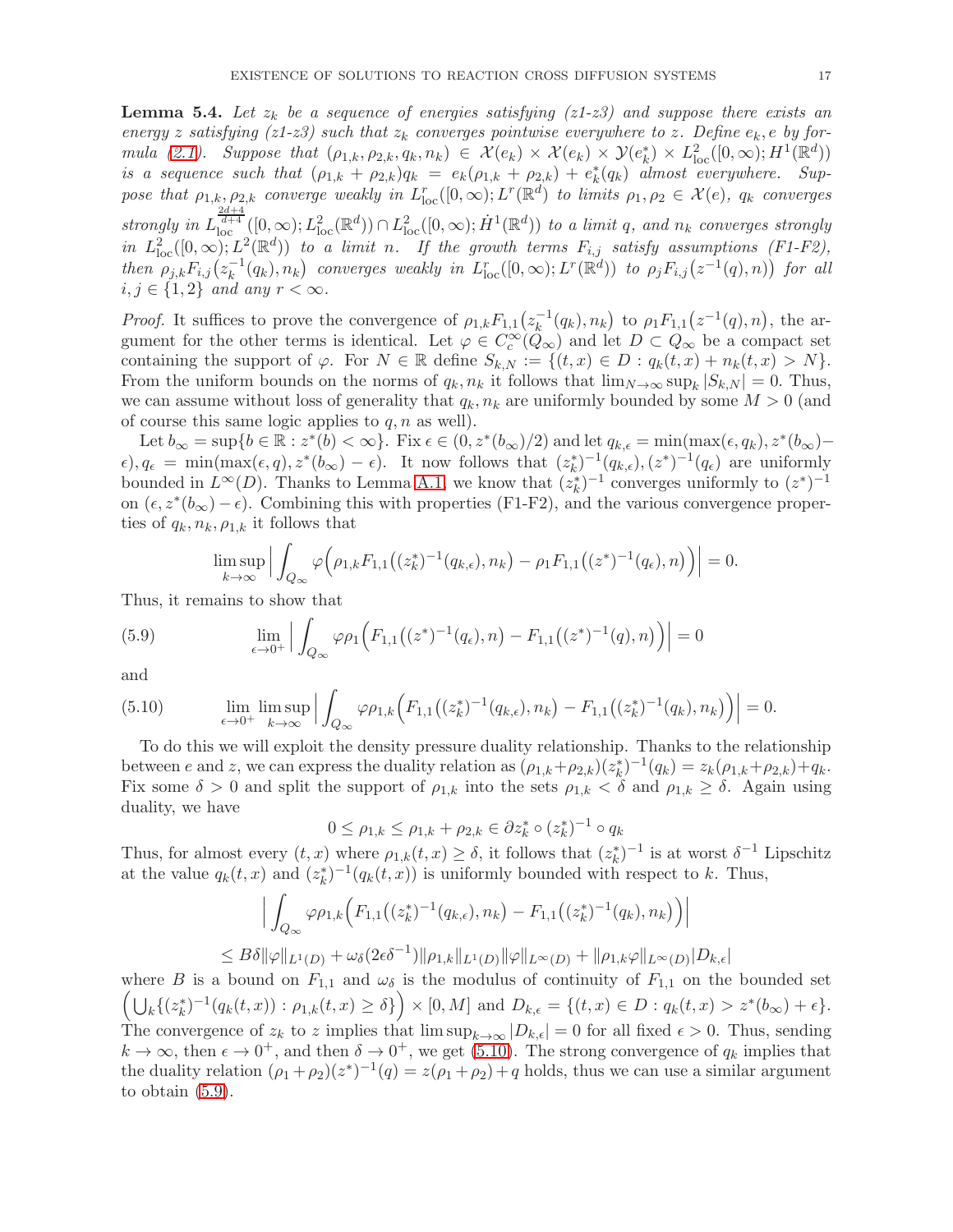At last, we are ready to prove our main result, which will let us pass to the limit when we consider sequences of weak solutions to [\(5.1\)](#page-13-1). Note that the following theorem applies in the case where the viscosity is decreasing to zero along the sequence, as well as when the viscosity is zero along the entire sequence.

<span id="page-17-0"></span>**Theorem 5.5.** Let  $z_k$  be a sequence of energies satisfying ( $z1-z3$ ). Suppose there exists an energy z satisfying (z1-z3) such that  $z_k$  converges pointwise everywhere to z. Define  $e_k$ , e by formula  $(2.1)$ . Let  $\rho_1^0, \rho_2^0 \in L^1(\mathbb{R}^d) \cap L^\infty(\mathbb{R}^d), n^0 \in L^2(\mathbb{R}^d)$  be initial data such that  $e(\rho_1^0 + \rho_2^0) \in L^1(\mathbb{R}^d)$ . Let  $V \in L^2_{loc}([0,\infty); L^2(\mathbb{R}^d))$  be a vector field such that  $\nabla \cdot V \in L^{\infty}(Q_{\infty})$  and let  $F_{i,j}$  be source terms satisfying (F1-F2). Let  $\rho_{1,k}, \rho_{2,k} \in \mathcal{X}(e_k)$ ,  $q_k \in \mathcal{Y}(e_k^*)$ ,  $n_k \in L^2_{loc}([0,\infty); H^1(\mathbb{R}^d))$  be sequences of density pressure and nutrient variables such that  $\nabla \rho_{1,k}, \nabla \rho_{2,k} \in L^2_{loc}([0,\infty); L^2(\mathbb{R}^d))$ . Suppose that for each k, the variables  $(\rho_{1,k}, \rho_{2,k}, q_k, n_k)$  are weak solutions to the system [\(5.1\)](#page-13-1) with energy  $e_k$ , viscosity constant  $\gamma_k \geq 0$ , and initial data  $(\rho_1^0, \rho_2^0, n^0)$ . If  $\gamma_k$  converges to 0 and at least one of the following two conditions hold:

<span id="page-17-4"></span><span id="page-17-3"></span>(a)  $\partial z(a)$  is a singleton for all  $a \in (0,\infty)$ ,

(b) the source terms satisfy the additional condition  $(F3)$ ,

then any limit point  $(\rho_1, \rho_2, q, n)$  of the sequence is a solution of [\(1.3\)](#page-1-1).

Proof. Step 1: Uniform bounds, basic convergence properties, and parabolic structure.

Summing the first two equations of [\(5.1\)](#page-13-1) together, we see that for any test function  $\psi \in$  $W_c^{1,1}([0,\infty); H^1(\mathbb{R}^d))$   $\rho_k, q_k$  are weak solutions to the parabolic equation

<span id="page-17-1"></span>(5.11) 
$$
\int_{\mathbb{R}^d} \psi(0, x) \rho^0 = \int_{Q_{\infty}} -\rho_k \partial_t \psi + \nabla \psi \cdot (\nabla q_k + \gamma_k \nabla \rho_k) - \rho_k \nabla \psi \cdot V - \psi \mu_k
$$

where  $\rho_k = \rho_{1,k} + \rho_{2,k}, \mu_k = \mu_{1,k} + \mu_{2,k}$  and  $\mu_{i,k} = \rho_{1,k} F_{i,1}((z_k^*)^{-1}(q_k, n_k)) + \rho_{2,k} F_{i,2}((z_k^*)^{-1}(q_k, n_k)).$ Thanks to Proposition [4.3,](#page-10-1)  $\rho_k, q_k, \mu_k$  must satisfy the energy dissipation inequality

$$
\int_{Q_{\infty}} -e(\rho_k)\partial_t \omega + \omega |\nabla q_k|^2 + \omega e^*(q_k)\nabla \cdot V - \omega \mu_k q_k \le \int_{\mathbb{R}^d} \omega(0)e(\rho^0(x)) dx,
$$

for every nonnegative  $\omega \in W^{1,\infty}([0,\infty))$  and the estimates  $(4.10)-(4.17)$  $(4.10)-(4.17)$ . After plugging estimate  $(4.10)$  into estimate  $(4.12)$ , it follows that all of the estimates  $(4.11-4.17)$  $(4.11-4.17)$  are independent of k and only depend on  $\rho^0$ , V and the bounds on  $F_{i,j}$ . Thus,  $\rho_k$ ,  $q_k$  are uniformly bounded in the norms estimated in [\(4.11\)](#page-11-2)-[\(4.17\)](#page-11-7). As a result, there must exist  $\rho \in \mathcal{X}(e)$ ,  $q \in \mathcal{Y}(e^*)$  and  $\mu \in L^{\infty}_{loc}([0,\infty); L^{\infty}(\mathbb{R}^d) \cap L^{1}(\mathbb{R}^d))$  such that  $\rho_k, q_k, \mu_k$  converge weakly in  $L^{2d+4}_{loc}([0,\infty); L^{2}_{loc}(\mathbb{R}^d))$ (along a subsequence that we do not relabel) to  $\rho$ ,  $q$ ,  $\mu$  respectively. Note that for  $\rho_k$ ,  $\mu_k$  the weak convergence in fact holds in  $L_{loc}^r(Q_\infty)$  for any  $r < \infty$ .

Property (F2) implies that  $0 \leq \rho_{1,k}, \rho_{2,k} \leq \rho_k$ . Hence,  $\rho_{1,k}, \rho_{2,k}$  are uniformly bounded in  $L^{\infty}_{loc}([0,\infty); L^{1}(\mathbb{R}^d)\cap L^{\infty}(\mathbb{R}^d))$  and there exist limit points  $\rho_1, \rho_2$  (and a subsequence that we do not relabel) such that  $\rho_{1,k}, \rho_{2,k}$  converge weakly in  $L_{loc}^r([0,\infty); L^1(\mathbb{R}^d) \cap L^r(\mathbb{R}^d)$  to  $\rho_1, \rho_2$  respectively for any  $r < \infty$ . Furthermore, the bounds on  $\rho_{1,k}, \rho_{2,k}$  combined with standard results for the heat equation imply that  $n_k$  is uniformly bounded in  $L^2_{\text{loc}}([0,\infty); H^1(\mathbb{R}^d)) \cap H^1_{\text{loc}}([0,\infty); H^{-1}(\mathbb{R}^d))$ . Hence, the Aubin-Lions Lemma implies that there exists a limit point  $n \in L^2_{loc}([0,\infty); H^1(\mathbb{R}^d))$ and a subsequence (that we do not relabel) such that  $n_k$  converges to n in  $L^2_{\text{loc}}([0,\infty);L^2(\mathbb{R}^d))$ .

Thanks to the linear structure of equation [\(5.11\)](#page-17-1), the convergence properties we have established are strong enough to send  $k \to \infty$ . Thus,  $\rho, q, \mu$  satisfy the weak equation

<span id="page-17-2"></span>(5.12) 
$$
\int_{\mathbb{R}^d} \psi(0, x) \rho^0(x) dx = \int_{Q_\infty} \nabla q \cdot \nabla \psi - \rho \partial_t \psi - \rho V \cdot \nabla \psi - \mu \psi.
$$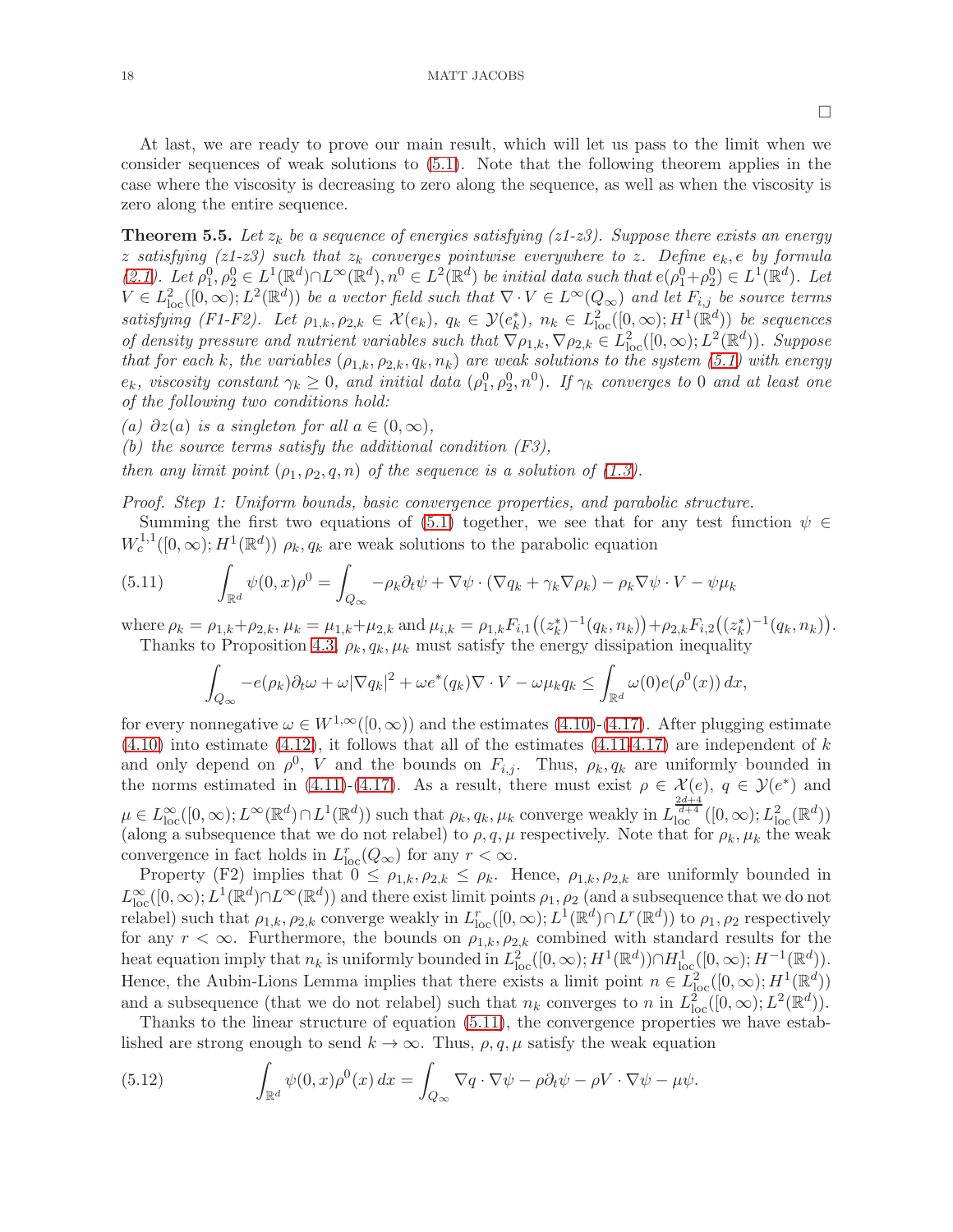for any  $\psi \in W_c^{1,1}([0,\infty); H^1(\mathbb{R}^d))$  After taking the limit, the bounds on  $\rho, q, \mu$  inherited from the estimates [\(4.11-](#page-11-2)[4.17\)](#page-11-7) allow us to conclude that [\(5.12\)](#page-17-2) holds for any  $\psi \in W_c^{1,1}([0,\infty); L^1(\rho) \cap$  $\dot{H}^1(\mathbb{R}^d)$ ). Thus, Proposition [4.2](#page-9-3) implies that for every  $\omega \in W_c^{1,\infty}([0,\infty))$  the limit variables  $\rho, \mu, q$  satisfy the energy dissipation relation

$$
\int_{\mathbb{R}^d} \omega(0) e(\rho(0, x)) dx = \int_{Q_{\infty}} -e(\rho)\partial_t \omega + \omega |\nabla q|^2 + \omega e^*(q) \nabla \cdot V - \omega \mu q.
$$

Step 2: Weak convergence of the products  $\rho_{1,k}q_k, \rho_{2,k}q_k$ .

We want to use Lemma [3.3](#page-8-0) to prove that  $\rho_{i,k}q_k$  converges weakly to  $\rho_i q$  for  $i = 1, 2$ . This will imply that  $\rho_k q_k$  converges weakly to  $\rho q$ . Fix some  $\epsilon > 0$  and let  $\eta_{\epsilon}$  be a spatial mollifier. Define  $\rho_{i,k,\epsilon} = \eta_{\epsilon} * \rho_{i,k}$  and  $\rho_{i,\epsilon} = \eta_{\epsilon} * \rho_i$ . Thanks to estimates [\(4.11-](#page-11-2)[4.13\)](#page-11-5), it follows that

$$
\sup_{k} \|\partial_t \rho_{i,k,\epsilon}\|_{L^2(Q_T)} + \|\nabla \rho_{i,k,\epsilon}\|_{L^2(Q_T)} \lesssim_{\epsilon} \sup_{k} \|\rho_{i,k}\|_{L^2(Q_T)} + \|\rho_{i,k}\|_{H^1([0,T];H^{-1}(\mathbb{R}^d))} < \infty.
$$

Thus, for  $\epsilon > 0$  fixed,  $\rho_{i,k,\epsilon}$  is uniformly equicontinuous in  $L^2(Q_T)$ . The uniform bounds [\(4.11\)](#page-11-2) and [\(4.13\)](#page-11-5) automatically upgrade this to uniform equicontinuity in  $L^r(Q_T) \cap L^1(Q_T)$  for any  $r < \infty$ . In addition, the estimates [\(4.17\)](#page-11-7) and [\(4.14\)](#page-11-6) imply that  $q_k$  is spatially equicontinuous in  $L_{\text{loc}}^{\frac{2d+4}{d+4}}(Q_{\infty})$ . Thus, we can apply Lemma [3.3](#page-8-0) to conclude that  $\rho_{i,k}q_k$  converges weakly in  $(C_c(Q_\infty))^*$  to  $\rho_i q$  for  $i = 1, 2$ . The uniform boundedness of  $\rho_{i,k} q_k$  in  $L_{\text{loc}}^{\frac{2d+4}{d+4}}([0, \infty); L^2(\mathbb{R}^d))$  gives us the automatic upgrade to weak convergence in  $L_{\text{loc}}^{\frac{2d+4}{d+4}}([0,\infty);L^2(\mathbb{R}^d))$ . Now Proposition [3.2](#page-7-0) implies that  $\rho q = e(\rho) + e^*(q)$  almost everywhere and  $e(\rho_k)$  and  $e^*(q_k)$  converge weakly to  $e(\rho)$ and  $e^*(q)$  respectively.

Step 3: Strong convergence of  $\nabla q_k$  to  $\nabla q$  in  $L^2_{loc}([0,\infty); L^2(\mathbb{R}^d))$ .

We now want to use Proposition [5.2](#page-14-4) to prove the strong convergence of the pressure gradient. Note that the pointwise everywhere convergence of  $z_k$  to z implies the pointwise everywhere convergence of  $e_k$  to e. We have already shown that  $\rho_k q_k$  converges weakly to  $\rho q$  and verified the inequalities [\(5.5\)](#page-14-0) and [\(5.6\)](#page-14-2). Thus it remains to show that the upper semicontinuity property [\(5.7\)](#page-14-1) holds. To verify this condition, we will need to consider the scenarios [\(a\)](#page-17-3) and [\(b\)](#page-17-4) separately. Step 3a: Scenario [\(a\)](#page-17-3) holds. When  $\partial z(a)$  is a singleton for all  $a \in (0,\infty)$ , it follows that  $\partial e(a)$ is a singleton for all  $a \in (0,\infty)$  and hence  $e^*$  must be strictly convex on  $(0,\infty) \cap (e^*)^{-1}(\mathbb{R})$ . Thus, Lemma [A.3](#page-23-0) implies that  $q_k$  converges in measure to  $q$ . Since  $q_k$  is uniformly bounded in  $L_{\text{loc}}^{\frac{2d+4}{d+4}}([0,\infty);L_{\text{loc}}^2(\mathbb{R}^d))$ , we can upgrade the convergence in measure to strong convergence in  $L_{\text{loc}}^r(Q_\infty)$  for any  $r < \frac{2d+4}{d+4}$ . From the strong convergence, it is automatic that

$$
\limsup_{k \to \infty} \int_{Q_{\infty}} \omega \mu_k q_k = \int_{Q_{\infty}} \omega \mu q
$$

any  $\omega \in W_c^{1,\infty}([0,\infty))$ . Step 3b: Scenario [\(b\)](#page-17-4) holds

Without strict convexity of the dual energy, the weak convergence of  $e_k^*(q_k)$  does not give us strong convergence of  $q_k$ . Thus, to prove [\(5.7\)](#page-14-1) we will need a more delicate argument that exploits the structure of the product  $q_k\mu_k$ 

We begin by fixing some  $\delta > 0$  and letting  $J_{\delta}$  be a space time mollifier. Set  $q_{k,\delta} := J_{\delta} * q_k$  and  $q_\delta := q * J_\delta$ . It is clear that  $q_{k,\delta}$  converges strongly to  $q_\delta$  in  $L^2_{\text{loc}}([0,\infty); L^2_{\text{loc}}(\mathbb{R}^d))$  and  $q_\delta$  converges strongly to q in  $L_{\text{loc}}^{\frac{2d+4}{d+4}}([0,\infty);L_{\text{loc}}^2(\mathbb{R}^d))$ . Thus, it will be enough to show that

$$
\liminf_{\delta \to 0} \limsup_{k \to \infty} \int_{Q_{\infty}} \omega(q_k - q_{k,\delta}) \mu_{i,k} \le 0,
$$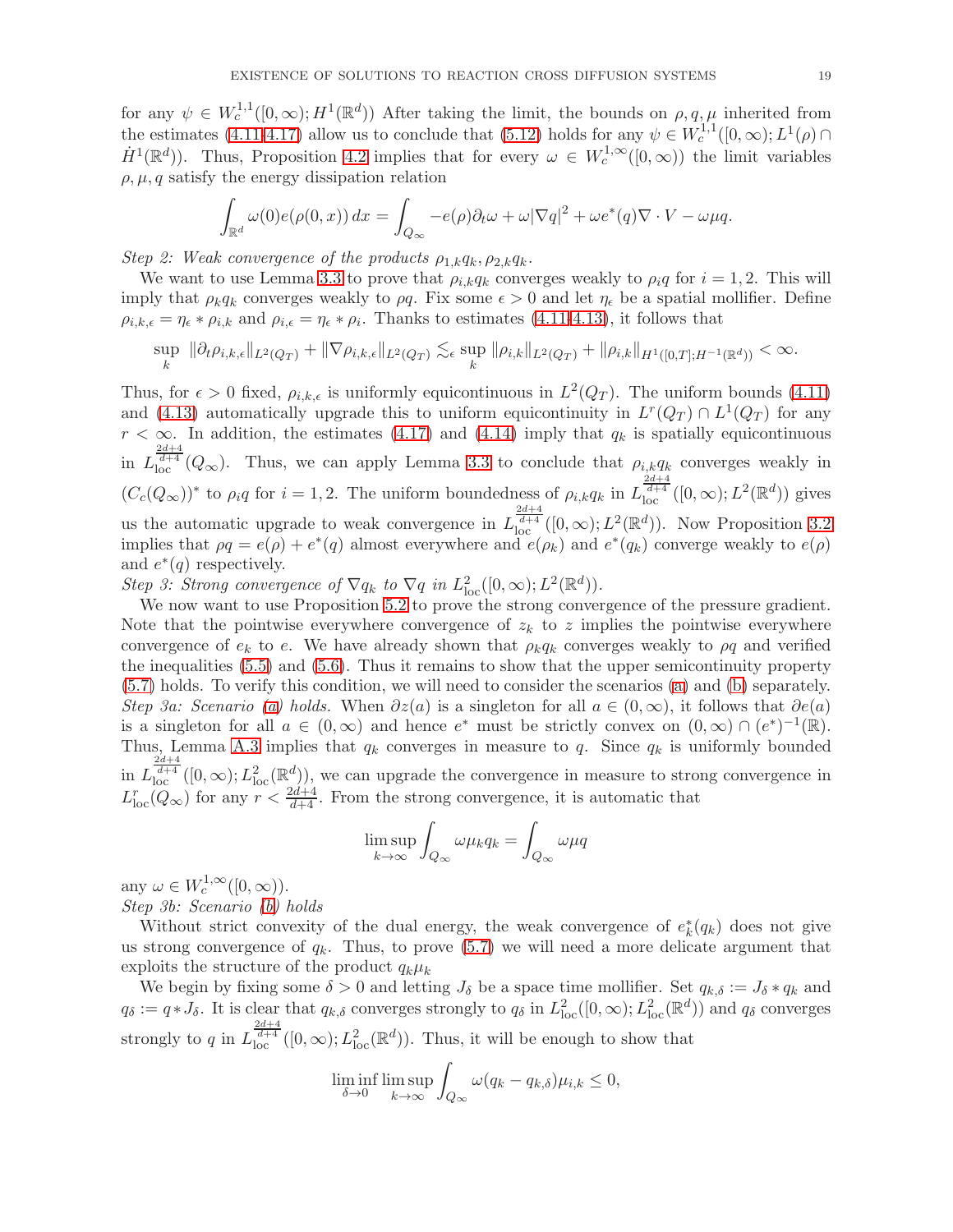for  $i = 1, 2$ .

We focus on the case  $i = 1$  (the argument for  $i = 2$  is identical). Assumption (F3) and the monotonicity of  $(z_k^*)^{-1}$  guarantees that  $q \mapsto F_{1,1}((z_k^*)^{-1}(q), n) + F_{1,2}((z_k^*)^{-1}(q), n)$  is decreasing for each fixed value of n. As a result, there must exist a function  $f_k : [0, \infty) \times [0, \infty) \to \mathbb{R}$  such that for each fixed value of n, we have  $f_k(0, n) = 0$ ,  $q \mapsto f_k(q, n)$  is convex, and  $-\partial_q f_k(q, n) =$  $F_{1,1}((z_k^*)^{-1}(q),n)+F_{1,2}((z_k^*)^{-1}(q),n)$ . The structure of  $\mu_{1,k}$  combined with the convexity of  $f_k$ implies that

$$
\int_{Q_{\infty}} \omega(q_k - q_{k,\delta}) \mu_{i,k} \leq \int_{Q_{\infty}} \omega \rho_{1,k} (f_k(q_{k,\delta}, n_k) - f_k(q_k, n_k)).
$$

Since  $F_{1,1} + F_{1,2}$  is uniformly bounded over  $\mathbb{R} \times [0,\infty)$ , it follows that  $f_k$  is uniformly Lipschitz in the first argument. Uniform equicontinuity in the second argument is clear when  $q = 0$ . For  $q > 0$ , fix some  $\epsilon \in (0, q)$  and consider  $n_1, n_2 \geq 0$ . We see that

$$
|f_k(q, n_1) - f_k(q, n_2)| \le \sum_{i=1}^2 \int_0^q |F_{1,i}((z_k^*)^{-1}(a), n_1) - F_{1,i}((z_k^*)^{-1}(a), n_2)| da.
$$
  

$$
\le 2B\epsilon + q \sup_{b \in [(z_k^*)^{-1}(e), (z_k^*)^{-1}(q)]} \sum_{i=1}^2 |F_{1,i}(b, n_1) - F_{1,i}(b, n_2)|,
$$

where B is a bound on  $F_{1,1} + F_{1,2}$ . Assumption (z3) and the pointwise everywhere convergence of  $z_k$  to z implies that  $(z_k^*)^{-1}(\epsilon), (z_k^*)^{-1}(q)$  are uniformly bounded with respect to k. Thus, it now follows that  $f_k$  is uniformly equicontinuous in the second argument on compact subsets of  $[0, \infty)^2$ . As a result,  $f_k$  must converge uniformly on compact subsets of  $[0, \infty)^2$  to a limit function f that is convex in the first variable and continuous in the second.

For all k we have  $|f_k(q, n)| \leq Bq$ . Thus, it is now clear that

$$
\liminf_{\delta \to 0} \limsup_{k \to \infty} \int_{Q_{\infty}} \omega \rho_{1,k} \Big( |f_k(q_{k,\delta}, n_k) - f(q, n)| + |f_k(q_k, n_k) - f(q_k, n_k)| + |f(q_k, n) - f(q_k, n_k)| \Big) = 0.
$$

It remains to prove that

$$
\limsup_{k \to \infty} \int_{Q_{\infty}} \omega \rho_{1,k} (f(q, n) - f(q_k, n)) \le 0.
$$

Let 
$$
f^*(a, n) = \sup_{q \in [0, \infty)} aq - f(q, n)
$$
. Given any smooth function  $\psi \in C_c^{\infty}(Q_{\infty})$ , we have\n
$$
\int_{Q_{\infty}} \omega \rho_{1,k}(f(q, n) - f(q_k, n)) \le \int_{Q_{\infty}} \omega \rho_{1,k}(f(q, n) - q_k \psi) + \omega \rho_{1,k} f^*(\psi, n).
$$

Using the weak convergence of the product  $\rho_{1,k}q_k$  to  $\rho_1q$  we see that

$$
\limsup_{k \to \infty} \int_{Q_{\infty}} \omega \rho_{1,k}(f(q,n) - q_k \psi) + \rho_{1,k} f^*(\psi, n) = \int_{Q_{\infty}} \omega \rho_1(f(q,n) - q\psi) + \omega \rho_1 f^*(\psi, n).
$$

Taking an infimum over  $\psi$ , we get

$$
\limsup_{k \to \infty} \int_{Q_{\infty}} \omega \rho_{1,k} (f(q, n) - f(q_k, n)) \le 0.
$$

as desired.

Step 4: Passing to the limit in the weak equations

Now that we have obtained the strong convergence of the pressure gradient, we are ready to pass to the limit in the weak equations. In Lemma [5.4,](#page-16-2) we showed that the source terms converge weakly to the desired limit under the convergence properties that we have established. The weak convergence of the remaining terms is clear except for the weak convergence of the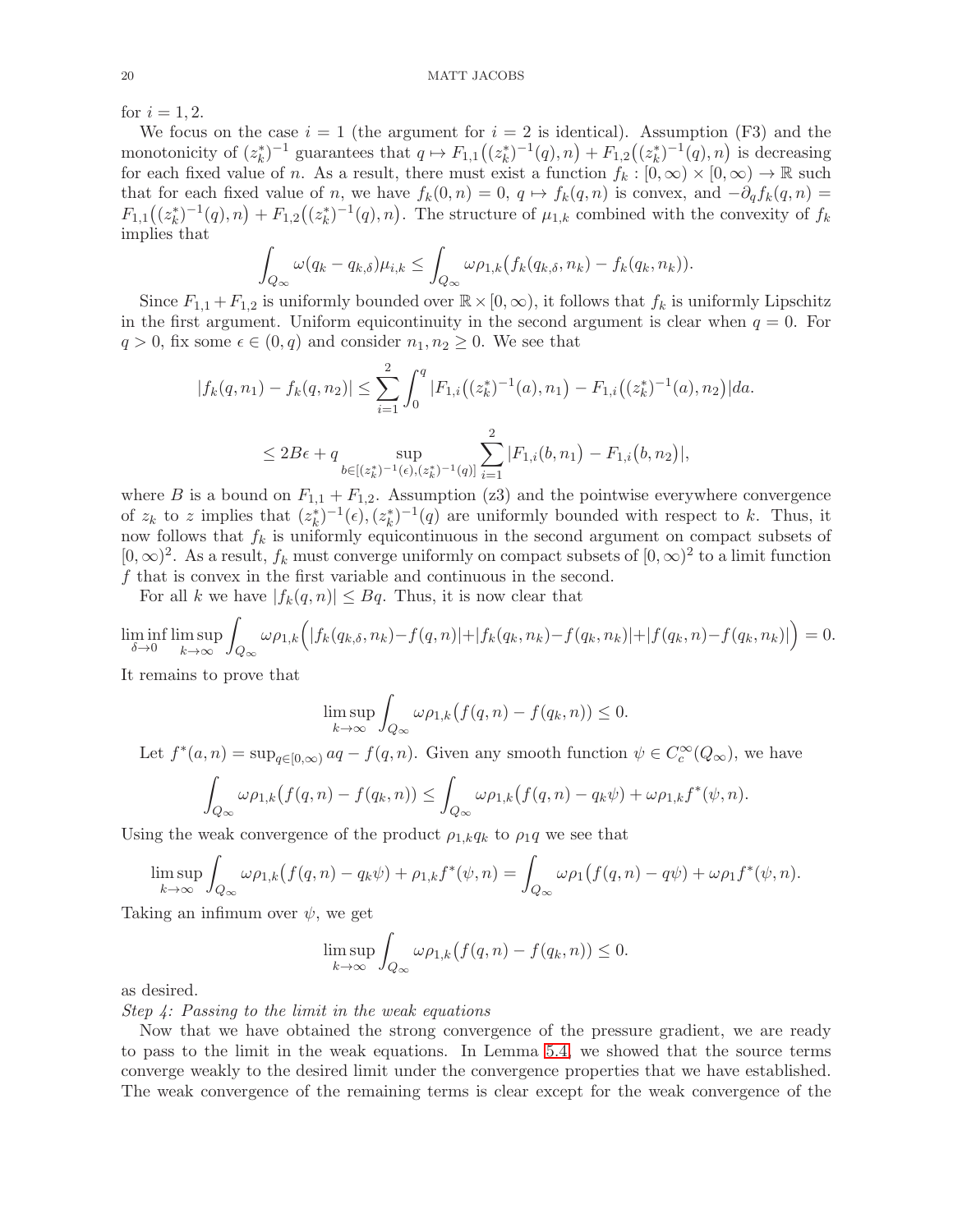product  $\frac{\rho_{i,k}}{\rho_k} \nabla q_k$  to  $\frac{\rho_i}{\rho} \nabla q$ . Given some  $\delta > 0$ , it follows from Lemma [5.3](#page-15-0) that  $\frac{1}{\rho_k+\delta} \nabla q_k$  converges strongly in  $L^2_{\text{loc}}([0,\infty); L^2(\mathbb{R}^d))$  to  $\frac{1}{\rho+\delta}\nabla q$ . Thus, if we can show that

(5.13) 
$$
\liminf_{\delta \to 0} \left( \int_{Q_T} \frac{\delta \rho_i}{\rho(\rho + \delta)} |\nabla q|^2 + \limsup_{k \to \infty} \int_{Q_T} \frac{\delta \rho_{i,k}}{\rho_k(\rho_k + \delta)} |\nabla q_k|^2 \right) = 0,
$$

then it will follow that  $\frac{\rho_{i,k}}{\rho_k} \nabla q_k$  converges weakly in  $L^2_{\text{loc}}([0,\infty);L^2(\mathbb{R}^d))$  to  $\frac{\rho_i}{\rho} \nabla q$ . Since  $\rho_{i,k} \leq \rho_k$  and  $\rho_i \leq \rho$ , the left hand side of [\(5.13\)](#page-20-0) is bounded above by

<span id="page-20-0"></span>
$$
\liminf_{\delta \to 0} \Big( \int_{Q_T} \frac{\delta}{\rho + \delta} |\nabla q|^2 + \limsup_{k \to \infty} \int_{Q_T} \frac{\delta}{\rho_k + \delta} |\nabla q_k|^2 \Big) \n= \liminf_{\delta \to 0} \int_{Q_T} \frac{2\delta}{\rho + \delta} |\nabla q|^2,
$$

where we have used Lemma [5.3](#page-15-0) to go from the first line to the second. The property  $\limsup_{a\to 0^+} \frac{e(a)}{a}$ 0 combined with the duality relation implies that  $q = 0$  whenever  $\rho = 0$ . As a result,  $|\nabla q|$  gives no mass to the set of points where  $\rho = 0$ . By dominated convergence

$$
\liminf_{\delta \to 0} \int_{Q_T} \frac{2\delta}{\rho + \delta} |\nabla q|^2 = 0.
$$

<span id="page-20-1"></span>Corollary 5.6. Let e be an energy satisfying (e1-e3) such that  $\partial e(a)$  is a singleton for all  $a \in (0,\infty)$ . Let  $F_{i,j}$  be source terms satisfying (F1-F2). Given initial data  $\rho_1^0, \rho_2^0 \in L^1(\mathbb{R}^d)$  $L^{\infty}(\mathbb{R}^d), n^0 \in L^2(\mathbb{R}^d)$  such that  $e(\rho_1^0 + \rho_2^0) \in L^1(\mathbb{R}^d)$ , there exists a weak solution  $(\rho_1, \rho_2, q, n) \in$  $\mathcal{X}(e) \times \mathcal{X}(e) \times \mathcal{Y}(e^*) \times L^2_{\text{loc}}([0,\infty); H^1(\mathbb{R}^d))$  to the system [\(1.3\)](#page-1-1).

*Proof.* For  $\gamma_k = \frac{1}{k}$  $\frac{1}{k}$ , the existence of a solution to the system [\(5.1\)](#page-13-1) for the fixed energy e is straightforward. Using these solutions, we can pass to the limit as  $k \to \infty$  using Theorem  $5.5.$ 

<span id="page-20-2"></span>**Corollary 5.7.** Let e be an energy satisfying (e1-e3) and let  $F_{i,j}$  be source terms satisfying (F1-F3). Given initial data  $\rho_1^0, \rho_2^0 \in L^1(\mathbb{R}^d) \cap L^\infty(\mathbb{R}^d), n^0 \in L^2(\mathbb{R}^d)$  such that  $e(\rho_1^0 + \rho_2^0) \in L^1(\mathbb{R}^d)$ , there exists a weak solution  $(\rho_1, \rho_2, q, n) \in \mathcal{X}(e) \times \mathcal{X}(e) \times \mathcal{Y}(e^*) \times L^2_{loc}([0, \infty); H^1(\mathbb{R}^d))$  to the system [\(1.1\)](#page-0-0).

*Proof.* See Corollary [5.6.](#page-20-1)

 $\Box$ 

**Corollary 5.8.** Let  $F_{i,j}$  be source terms satisfying (F1-F3). Given initial data  $\rho_1^0, \rho_2^0 \in L^1(\mathbb{R}^d) \cap$  $L^{\infty}(\mathbb{R}^d), n^0 \in L^2(\mathbb{R}^d)$  such that  $\rho_1^0 + \rho_2^0 \leq 1$  almost everywhere, let  $(\rho_{1,m}, \rho_{2,m}, q_m, n_m) \in \mathcal{X}(e) \times$  $\mathcal{X}(e) \times \mathcal{Y}(e^*) \times L^2_{\text{loc}}([0,\infty);H^1(\mathbb{R}^d))$  be weak solutions of the system  $(1.3)$  with the energy  $e_m(a)$  $\frac{1}{m}a^m$ . As  $m \to \infty$ , any weak limit point of the sequence  $(\rho_{1,m}, \rho_{2,m}, q_m, n_m)$  is a solution to the system [\(1.3\)](#page-1-1) with the incompressible energy

$$
e_{\infty}(a) = \begin{cases} 0 & \text{if } a \in [0,1], \\ +\infty & \text{otherwise.} \end{cases}
$$

*Proof.* It is clear that  $e_m$  converges pointwise everywhere to  $e_{\infty}$ . We can use Corollary [5.6](#page-20-1) to construct weak solutions of  $(1.3)$  for each  $m > 0$ . We can then use Theorem [5.5](#page-17-0) to pass to the limit  $m \to \infty$ .

At last, we will show that weak solutions to [\(1.3\)](#page-1-1) can be easily converted into weak solutions to [\(1.1\)](#page-0-0).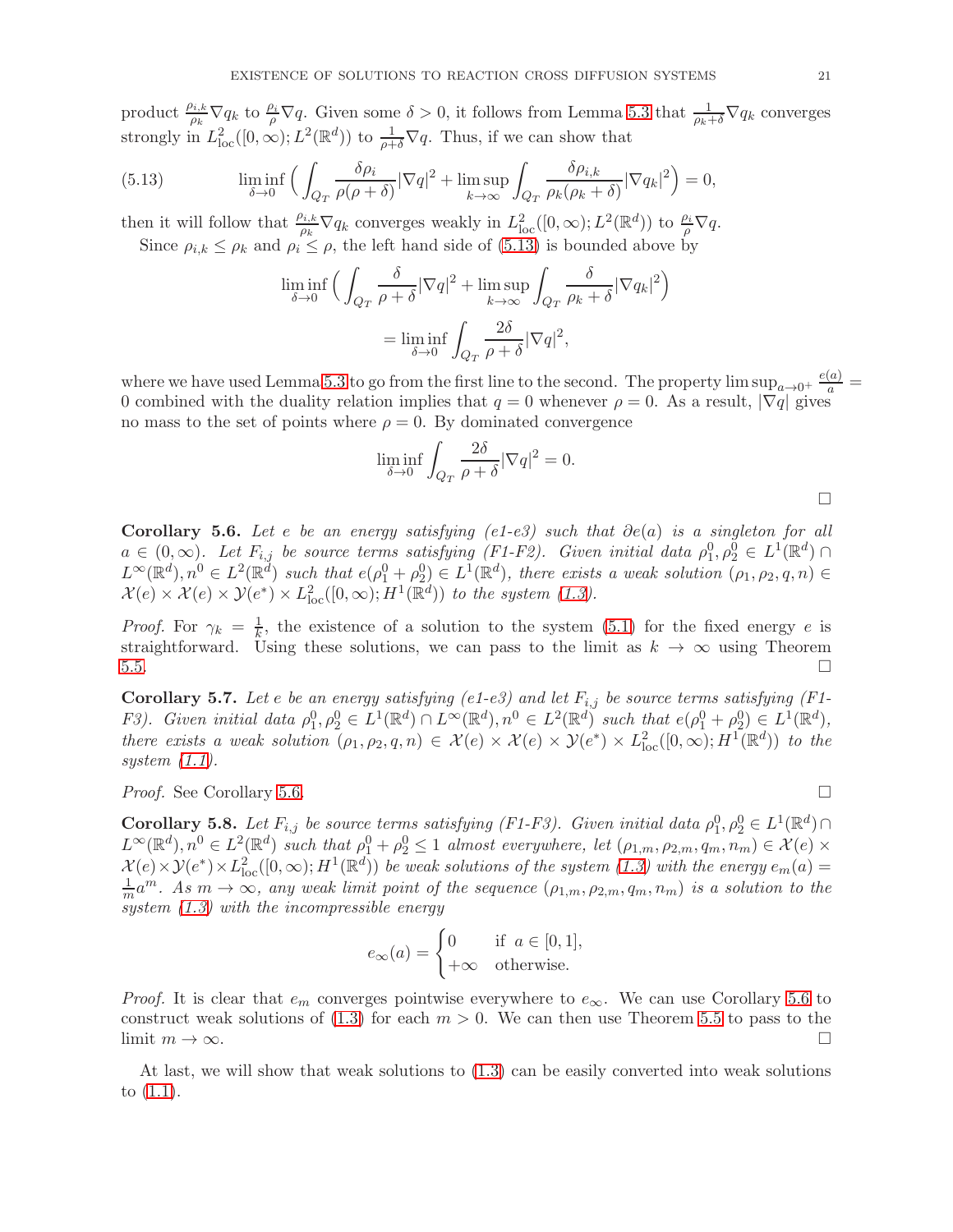**Proposition 5.9.** Let z be an energy satisfying  $(z1-z3)$  and define e by formula  $(2.1)$ . Suppose that  $\rho_1^0, \rho_2^0 \in L^1(\mathbb{R}^d) \cap L^\infty(\mathbb{R}^d)$ ,  $n^0 \in L^2(\mathbb{R}^d)$  is initial data such that  $e(\rho_1^0 + \rho_2^0), z(\rho_1^0 + \rho_2^0) \in L^1(\mathbb{R}^d)$ . If  $(\rho_1, \rho_2, q, n) \in \mathcal{X}(e) \times \mathcal{X}(e) \times \mathcal{Y}(e^*) \times L^2_{\text{loc}}([0, \infty); H^1(\mathbb{R}^d))$  is a weak solution to the system [\(1.3\)](#page-1-1) and we set  $p = (z^*)^{-1}(q)$ , then  $(\rho_1, \rho_2, p, n) \in \mathcal{X}(e) \times \mathcal{X}(e) \times L_{\text{loc}}^{\frac{2d+4}{d+4}}([0, \infty); L_{\text{loc}}^1(\rho)) \cap$  $L^2_{\text{loc}}([0,\infty); \dot{H}^1(\rho)) \times L^2_{\text{loc}}([0,\infty); H^1(\mathbb{R}^d))$  is a weak solution of [\(1.1\)](#page-0-0).

*Proof.* The duality relation  $\rho q = e(\rho) + e^*(q)$  is equivalent to  $p\rho = z(\rho) + z^*(p) = z(\rho) + q$ . Given a compact subset  $D \subset Q_{\infty}$  we have

$$
\int_D \rho |p| \le \int_D |z(\rho)| + q
$$

Thus,  $p \in L^1_{loc}(\rho)$ .

If sup  $\partial e^{*}(0) > 0$ , then  $(z^{*})^{-1}$  is uniformly Lipschitz on all of  $[0, \infty)$  and  $\rho$  is bounded away from zero on  $q > 0$ . By the duality relation and the chain rule for Sobolev functions, we have  $\nabla p = \frac{1}{\rho} \nabla q$  and  $\nabla p \in L^2_{loc}([0,\infty); L^2(\mathbb{R}^d))$ . In this case, it is now clear that  $(\rho_1, \rho_2, p, n)$  is a weak solution to  $(1.1)$ .

Otherwise, we are in the case where  $q = 0$  implies that  $\rho = 0$  and we cannot extend  $(z^*)^{-1}$  to be uniformly Lipschitz on  $[0,\infty)$ . Fix some  $\delta > 0$  and let  $\eta_{\delta} : [0,\infty) \to \mathbb{R}$  be a smooth increasing function such that  $\eta_{\delta}(a) = 0$  if  $a \leq \delta$  and  $\eta_{\delta}(a) = 1$  if  $a \geq 2\delta$ . Since  $\limsup_{a \to 0^+} \frac{e(a)}{a} = 0$ , it follows that  $\frac{1}{\rho}$  is bounded on  $q \geq \delta$ . Given any test function  $\varphi \in L_c^{\infty}([0,\infty);W_c^{1,\infty}(\mathbb{R}^d))$  we see that

$$
\int_{Q_{\infty}} p \nabla \cdot (\varphi \eta_{\delta}(q)) = \int_{Q_{\infty}} p \rho \frac{\eta_{\delta}(q)}{\rho} \nabla \cdot \varphi + p \rho \frac{\eta'_{\delta}(q)}{\rho} \nabla q \cdot \varphi
$$

Since p must be bounded on the support of  $\eta'_{\delta}(q)$ , it follows that the above integral is well defined. Define  $q_{\delta} := \max(q, \delta)$ , and  $p_{\delta} := (z^*)^{-1}(q_{\delta})$ . Since  $(z^*)^{-1}$  is Lipschitz on  $[\delta, \infty)$ , the chain rule for Sobolev functions allows us to compute  $\nabla p_{\delta} = \frac{\chi_{\delta}(q)}{\rho} \nabla q$  where  $\chi_{\delta}$  is the characteristic function  $[\delta, \infty)$ . Furthermore, on the support of  $\eta_{\delta}, \eta'_{\delta}$  it follows that  $p = p_{\delta}$ . Hence,

<span id="page-21-0"></span>(5.14) 
$$
\int_{Q_{\infty}} p \nabla \cdot (\varphi \eta_{\delta}(q)) = \int_{Q_{\infty}} p_{\delta} \rho \frac{\eta_{\delta}(q)}{\rho} \nabla \cdot \varphi + p_{\delta} \rho \frac{\eta'_{\delta}(q)}{\rho} \nabla q \cdot \varphi = \int_{Q_{\infty}} \frac{\eta_{\delta}(q)}{\rho} \nabla q \cdot \varphi
$$

Thus,  $\nabla p$  is well defined as a distribution against any test vector field of the form  $\eta_{\delta}(q)\psi$  where  $\psi \in L_c^{\infty}([0,\infty);W_c^{1,\infty}(\mathbb{R}^d))$  and when tested against these fields we have  $\nabla p = \frac{1}{\rho} \nabla q$ . Examining equation [\(5.14\)](#page-21-0), we see that we can in fact relax  $\varphi$  to belong to  $L_c^2([0,\infty); L^2(\mathbb{R}^d))$ .

It is now clear that if g is some function such that  $0 \leq g \leq \rho$  then we have  $g\nabla p = \frac{g}{\rho}\nabla q$  on the support of  $\eta_{\delta}(q)$ . Since  $\eta_{\delta}(q) \frac{q}{\rho} \nabla q \in L^2_{\text{loc}}([0,\infty);L^2(\mathbb{R}^d))$  independently of  $\delta$ , it follows that  $g\nabla p \in L^2_{loc}([0,\infty); L^2(\mathbb{R}^d))$ . Thus, we can conclude that

$$
\frac{\rho_i}{\rho} \nabla q \cdot \varphi = \rho_i \nabla p \cdot \varphi
$$

where  $\varphi$  is any element of  $L_c^2([0,\infty);L^2(\mathbb{R}^d))$ . It now follows that  $(\rho_1,\rho_2,p,n)$  is a solution to the system  $(1.1)$ . The regularity of p can then be improved by arguing as in Propositions [4.2](#page-9-3) and [4.3.](#page-10-1)

The proofs of Theorems [1.1](#page-3-1) [1.2,](#page-3-2) and [1.3](#page-3-0) are now just corollaries of the previous proposition, Theorem [5.5,](#page-17-0) and Corollaries [5.6](#page-20-1) and [5.7.](#page-20-2)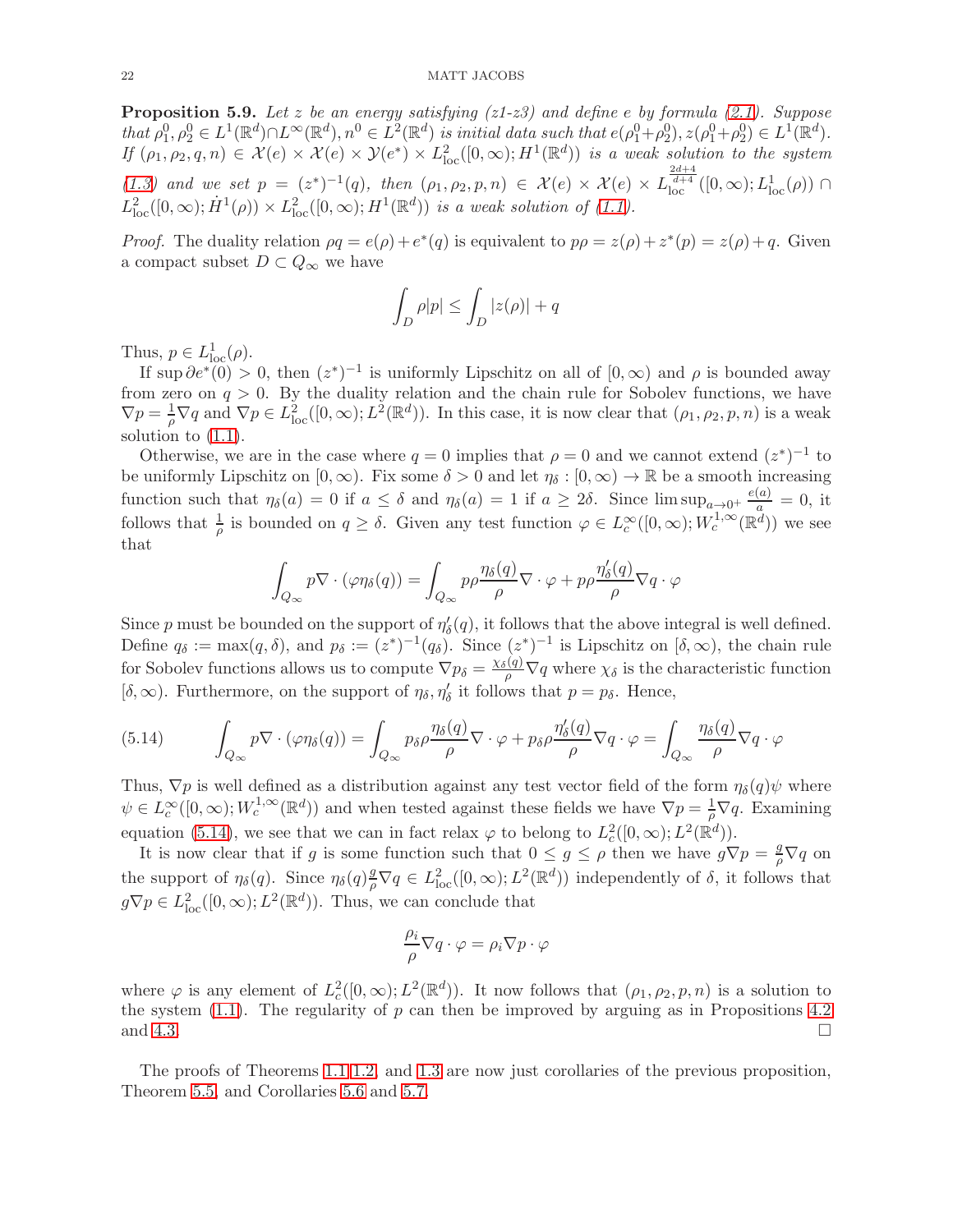Appendix A. Some Convergence results for sequences of convex functions

<span id="page-22-0"></span>**Lemma A.1.** Let  $f : \mathbb{R} \to \mathbb{R} \cup \{+\infty\}$  be a proper, lower semicontinuous, convex function such that  $f^{-1}(\mathbb{R})$  is not a singleton. If  $f_k : \mathbb{R} \to \mathbb{R} \cup \{+\infty\}$  is a sequence of proper, lower semicontinuous convex functions such that  $f_k$  converges pointwise everywhere to f then the following properties hold:

(1) If f is differentiable at a point  $a \in \mathbb{R}$ , then

$$
\limsup_{k \to \infty} \max \left( |\sup \partial f_k(a) - f'(a)| , |\inf \partial f_k(a) - f'(a)| \right) = 0.
$$

- (2) The convergence of  $f_k$  to f is uniform on compact subsets of the interior of  $f^{-1}(\mathbb{R})$ .
- (3)  $f_k^*$  converges pointwise everywhere to  $f^*$  except possibly at the two exceptional values  $b_{\infty}^{+} = \sup\{b \in \mathbb{R} : z^{*}(b) < \infty\}, b_{\infty}^{-} = \inf\{b \in \mathbb{R} : z^{*}(b) < \infty\}.$
- (4) If  $f^*$  is differentiable at a point  $b \in \mathbb{R}$ , then

$$
\limsup_{k \to \infty} \max \left( |\sup \partial f_k^*(b) - f^{*'}(b)| , |\inf \partial f_k^*(b) - f^{*'}(b)| \right) = 0,
$$

and the convergence of  $f_k^*$  to  $f^*$  is uniform on compact subsets of the interior of  $(f^*)^{-1}(\mathbb{R})$ .

*Proof.* Let a be a point of differentiability for f. Since  $f'(a)$  exists and is finite, there exists  $\delta_0 > 0$ such that f is finite on  $[a - \delta_0, a + \delta_0]$ . Fix some  $\delta \in (0, \delta_0)$ . The convergence of  $f_k$  to f implies that there must exist some  $N, B$  sufficiently large such that  $|f_k(a)|, |f_k(a - \delta)|, |f_k(a + \delta)| < B$ for all  $k > N$ . Now we can use convexity to bound

$$
\frac{f_k(a) - f_k(a - \delta)}{\delta} \le \inf \partial f_k(a) \le \sup \partial f_k(a) \le \frac{f_k(a + \delta) - f_k(a)}{\delta}.
$$

Thus,

$$
\limsup_{k \to \infty} \max \left( |\sup \partial f_k(a) - f'(a)| , |\inf \partial f_k(a) - f'(a)| \right) \leq \left| \frac{f(a) - f(a - \delta)}{\delta} - f'(a) \right| + \left| \frac{f(a + \delta) - f(a)}{\delta} - f'(a) \right|.
$$

Sending  $\delta \to 0$  and using the fact that f is differentiable at a, we get the desired result.

Now suppose that  $[a_0, a_1]$  is an interval in the interior of  $f^{-1}(\mathbb{R})$  and choose some  $\delta > 0$  such that  $[a_0 - \delta, a_1 + \delta]$  is still in the interior of  $f^{-1}(\mathbb{R})$  and f is differentiable at  $a_0 - \delta, a_1 + \delta$ . Given any  $a \in [a_0, a_1]$ , we have

$$
f'(a_0 - \delta) \le \inf \partial f(a) \le \sup \partial f(a) \le f'(a_1 + \delta).
$$

It then follows from our above work that  $\partial f_k(a)$  is uniformly bounded on [a<sub>0</sub>, a<sub>1</sub>] for all k sufficiently large. Hence,  $f_k$  is uniformly equicontinuous on  $[a_0, a_1]$  and thus converges uniformly to f.

Now we consider  $f^*$ . Fix some  $b \in \mathbb{R}$ . If  $f^*(b) = +\infty$ , then for each  $j \in \mathbb{Z}_+$  there exists  $a_j \in \mathbb{R}$ such that  $a_j b - f(a_j) > j$ . We can then compute

$$
\liminf_{k \to \infty} f_k^*(b) \ge \liminf_{k \to \infty} a_j b - f_k(a_j) > j.
$$

Thus,  $\liminf_{k \to \infty} f_k^*(b) = +\infty$ .

If  $b_{\infty}^- = b_{\infty}^+$  then we are already done. Otherwise, given  $b \in (b_{\infty}^-, b_{\infty}^+)$ , let  $a_0, a_1$  be the infimum and supremum of the set  $\{a \in \mathbb{R} : b \in \partial f(a)\}$  respectively. Since  $b \in (b_{\infty}^-, b_{\infty}^+)$ ,  $a_0, a_1$  must exist and are finite. Furthermore, for any  $a \in [a_0, a_1]$  we have  $f^*(b) = ab - f(a)$ .

If we fix some  $\delta > 0$ , it follows that  $\frac{f(a_0)-f(a_0-\delta)}{\delta} < b < \frac{f(a_1+\delta)-f(a_1)}{\delta}$ , and hence for all k sufficiently large  $\frac{f_k(a_0)-f_k(a_0-\delta)}{\delta} < b < \frac{f_k(a_1+\delta)-f_k(a_1)}{\delta}$  Hence, for all k sufficiently large

$$
f_k^*(b) = \sup_{a \in [a_0 - \delta, a_1 + \delta]} ab - f_k(a).
$$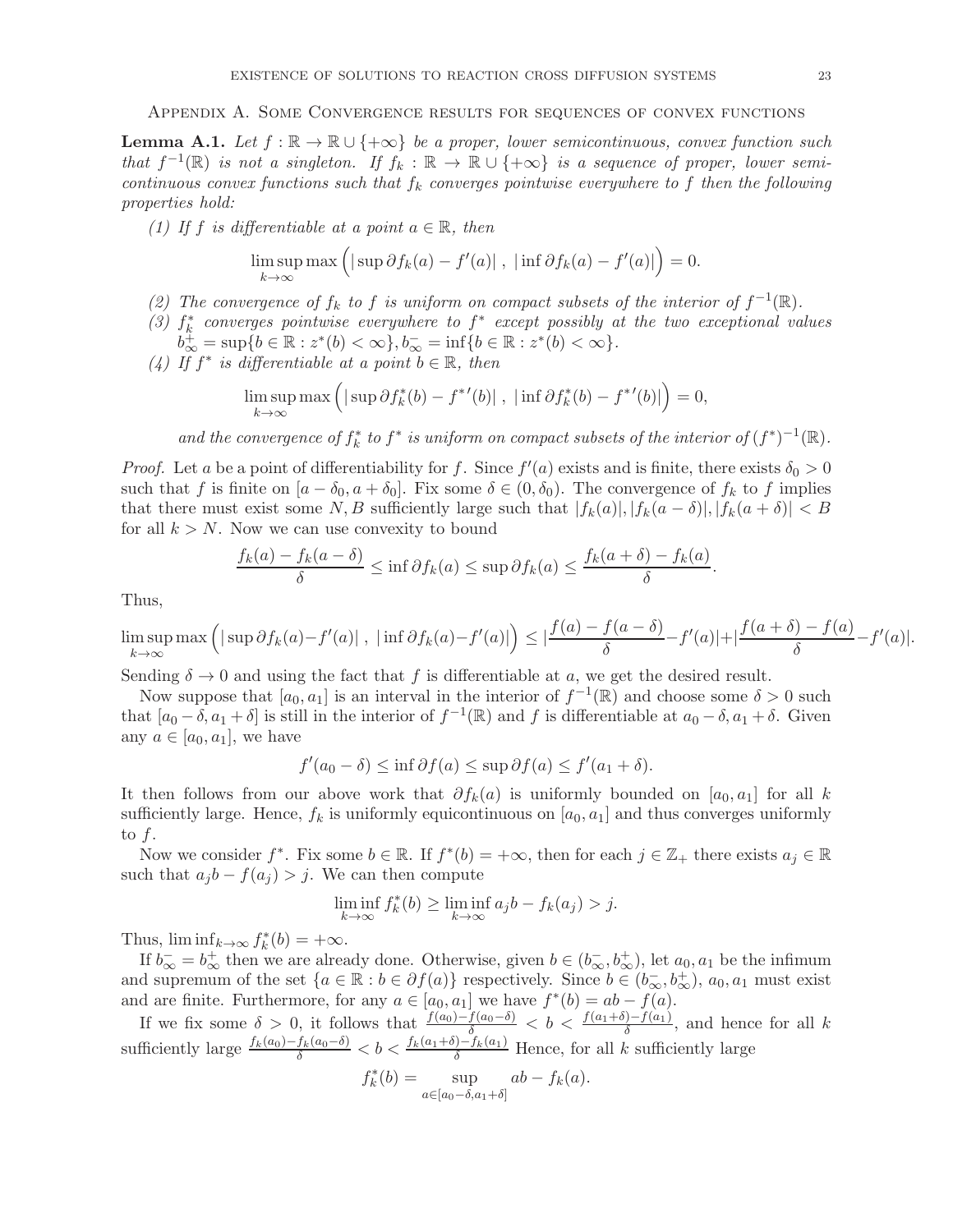It is now clear that  $\liminf_{k\to\infty} f_k^*(b) \geq f^*(b)$ .

If  $a_0 < a_1$  then f is differentiable at all  $a \in (a_0, a_1)$  and  $f'(a) = b$ . Therefore if we fix some  $a' \in (a_0, a_1)$  and for each k choose some  $b_k \in \partial f_k(a')$  then

$$
f_k^*(b) \le \sup_{a \in [a_0 - \delta, a_1 + \delta]} ab - f_k(a') - b_k(a - a') \le \max\left( (a_0 - \delta)b - b_k(a_0 - \delta - a') \right), (a_1 + \delta)b - b_k(a_1 + \delta - a') - f_k(a - a') = 0
$$

Since  $b_k \to b$ , we get

$$
\limsup_{k \to \infty} f_k^*(b) \le a'b - f(a') = f^*(b).
$$

Otherwise if  $a_0 = a_1$ , then since  $f^{-1}(\mathbb{R})$  is not a singleton, we can find a sequence  $a_j$  converging to  $a_0$  such that f is differentiable at  $a_j$  for all j. For each j, k choose some  $b_{j,k} \in \partial f_k(a_j)$  and note that  $\lim_{k\to\infty} b_{j,k} = f'(a_j)$ . Thus, we can compute

$$
\limsup_{k \to \infty} f_k^*(b) \le \limsup_{k \to \infty} \sup_{a \in [a_0 - \delta, a_0 + \delta]} ab - f_k(a_j) - b_{j,k}(a - a_j)
$$

$$
\leq a_0 b - f(a_j) - f'(a_j)(a_0 - a_j) + \delta(|b| + |f'(a_j)|)
$$

Sending  $\delta \to 0$  and then  $j \to \infty$ , it follows that

$$
\limsup_{k \to \infty} f_k^*(b) \le a_0 b - f(a_0) = f^*(b)
$$

as desired.

We have now shown that  $\lim_{k\to\infty} f_k^*(b) = f^*(b)$  except possibly at  $b = b^+_{\infty}, b^-_{\infty}$ . Since  $b^+_{\infty}, b^-_{\infty}$ does not lie in the interior of  $(f^*)^{-1}(\mathbb{R})$ , we can use the same argument we used to establish properties (1) and (2) to establish property (4).

**Lemma A.2.** Let  $z : \mathbb{R} \to \mathbb{R} \cup \{+\infty\}$  be an energy satisfying (z1-z3) and let  $z_k : \mathbb{R} \to \mathbb{R} \cup \{+\infty\}$ be a sequence of energies satisfying (z1-z3) such that  $z_k$  converges pointwise everywhere to z. If we set  $b_{\infty} = \inf \{ b \in \mathbb{R} : z^*(b) = +\infty \}$  then  $(z_k^*)^{-1}$  converges uniformly to  $(z^*)^{-1}$  on compact subsets of  $(0, z^*(b_{\infty}))$ .

*Proof.* If  $z^*(b_\infty) = 0$ , then there is nothing to prove. Otherwise, given  $\epsilon \in (0, z^*(b_\infty))$  there must exist  $b_{\epsilon/2} < b_{\epsilon} \in \mathbb{R}$  such that  $z^*(b_{\epsilon/2}) = \epsilon/2$  and  $z^*(b_{\epsilon}) = \epsilon$ . It then follows that for all  $b \ge b_{\epsilon}$  and k sufficiently large

$$
\frac{\epsilon}{4(b_{\epsilon}-b_{\epsilon/2})} \leq \inf \partial z_k^*(b).
$$

As a result,  $(z_k^*)^{-1}$  is uniformly Lipschitz on  $[\epsilon, z^*(b_\infty))$ . Choose some value  $a \in [\epsilon, z^*(b_\infty))$ and let  $\bar{b} = (z^*)^{-1}(a)$ . Let  $a_k = z_k^*(\bar{b})$  and note that once k is sufficiently large we must have  $a \in z_k^*(\mathbb{R})$ . Thus,

$$
|(z^*)^{-1}(a)-(z_k^*)^{-1}(a)|=|\bar{b}-(z_k^*)^{-1}(a_k+a-a_k)|\leq L_{\epsilon}|a-a_k|=L_{\epsilon}|z^*(\bar{b})-z_k^*(\bar{b})|
$$

Now the uniform convergence of  $z_k^*$  to  $z^*$  on compact subsets of  $(-\infty, b_{\infty})$  combined with the Lipschitz bound implies the uniform convergence of  $(z_k^*)^{-1}$  to  $(z^*)^{-1}$  on compact subsets of  $(0, z^*(b_{\infty}))$ .

 $\Box$ 

′ )

<span id="page-23-0"></span>**Lemma A.3.** Suppose that  $f_k : \mathbb{R} \to \mathbb{R}$  is a sequence of proper, lower semicontinuous, convex functions that converge pointwise everywhere to a function  $f : \mathbb{R} \to \mathbb{R}$  that is also proper, lower semicontinuous, and convex with  $a_0 := \inf\{a \in \mathbb{R} : f(a) < \infty\} < \sup\{a \in \mathbb{R} : f(a) < \infty\} =: a_1$ . Let  $u_k \in L^1_{loc}(Q_\infty)$  be a sequence of uniformly integrable functions such that  $u_k$  converges weakly in  $L^1_{loc}(Q_\infty)$  to a limit  $u \in L^1_{loc}(Q_\infty)$ . Suppose in addition that the sequence  $f_k(u_k)$  converges weakly in  $L^1_{loc}(Q_\infty)$  to  $f(u) \in L^1_{loc}([0,\infty); L^1(\mathbb{R}^d))$ . If there exists  $v \in L^\infty_{loc}(Q_\infty)$  such that  $v \in \partial f(u)$  and f is strictly convex on the interior of  $f^{-1}(\mathbb{R})$ , then  $u_k$  converges locally in measure to u.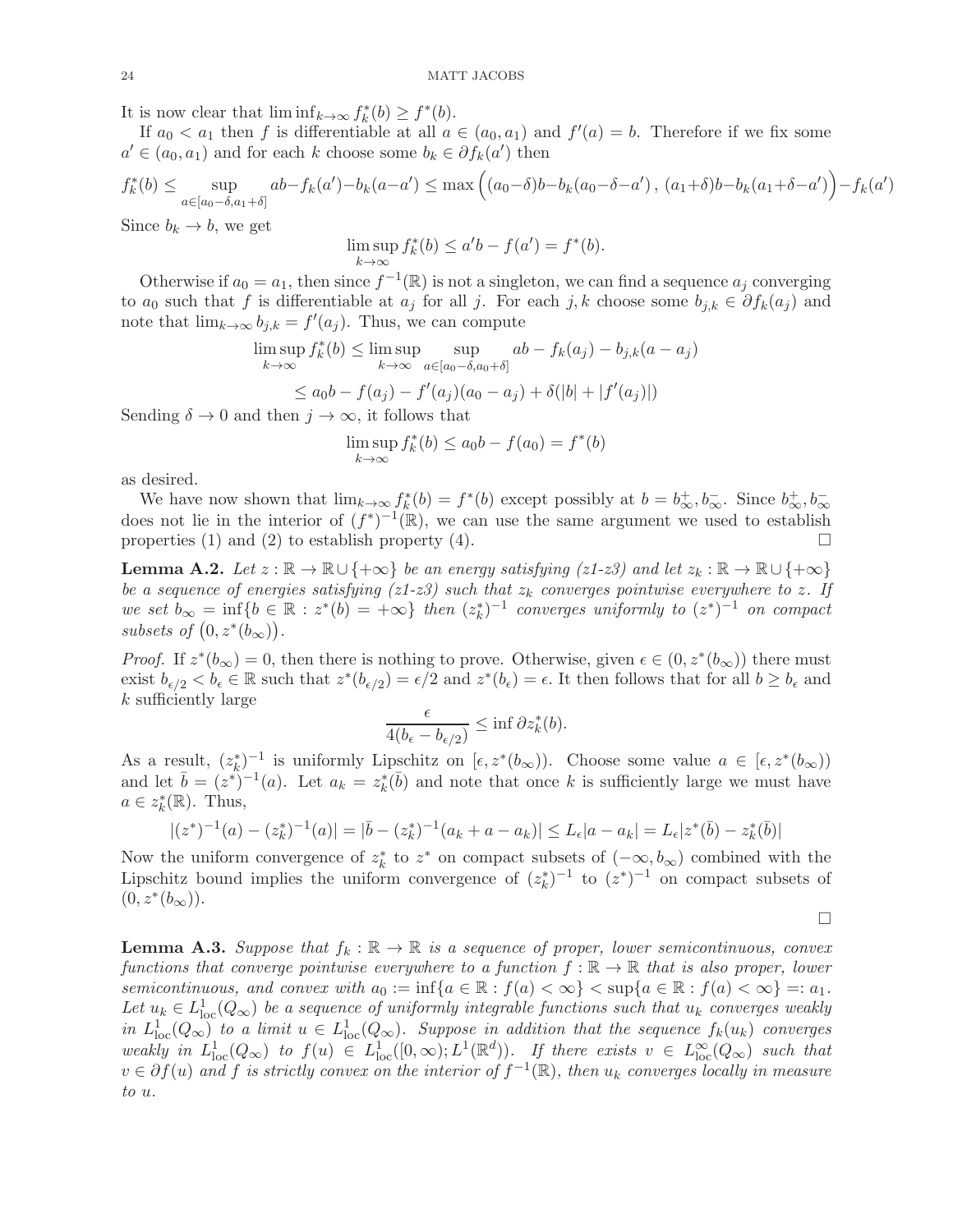*Proof.* Fix a compact set  $D \subset Q_\infty$ . Fix  $\epsilon > 0$  and let  $S_{k,\epsilon} = \{(t,x) \in D : u_k > a_1 + \epsilon\}$ . Choose some value  $a \in (a_0, a_1)$ . Since  $f(a)$  is finite and  $f_k(a_1 + \epsilon)$  must approach  $\infty$  as  $k \to \infty$ , it follows that  $f_k$  is increasing at  $a_1 + \epsilon$  for all k sufficiently large. Therefore,

$$
\limsup_{k \to \infty} |S_{k,\epsilon}| f_k(a_1 + \epsilon) \le \limsup_{k \to \infty} \int_{S_{k,\epsilon}} f_k(u_k) \le \limsup_{k \to \infty} \int_D |f_k(u_k)| < \infty,
$$

where in the last inequality we used the fact that the sequence  $f_k(u_k)$  is uniformly bounded in  $L^1_{loc}(Q_\infty)$ . Of course the above inequality is only possible if  $\limsup_{k\to\infty} |S_{k,\epsilon}| = 0$ . A similar argument shows that the measure of the sets  $\{(t, x) \in D : u_k(t, x) < a_0 - \epsilon\}$  also vanishes in the  $k \to \infty$  limit.

Given some  $\delta < (a_1 - a_0)/2$ , define  $u_{k,\delta} = \max(a_0 + \delta, \min(u_k, a_1 - \delta))$  and  $v_{k,\delta} = \inf \partial f_k(u_{k,\delta})$ . From the convergence properties of  $u_k$  and  $f_k(u_k)$  we have

$$
\lim_{k \to \infty} \int_D f_k(u_k) - f(u) - v(u_k - u) = 0.
$$

Therefore,

$$
0 \geq \limsup_{k \to \infty} \int_D f_k(u_{k,\delta}) + v_{k,\delta}(u_k - u_{k,\delta}) - f(u) - v(u_k - u).
$$

For  $\delta > 0$  fixed, Lemma [A.1](#page-22-0) implies that  $f_k(u_{k,\delta}) - f(u_{k,\delta})$  converges uniformly to zero. Hence,

$$
0 \geq \limsup_{k \to \infty} \int_D v_{k,\delta}(u_k - u_{k,\delta}) + f(u_{k,\delta}) - f(u) - v(u_k - u).
$$

For  $\delta$  sufficiently small, either  $v_{k,\delta}(u_k - u_{k,\delta})$  is positive or  $v_{k,\delta}$  is bounded. Either way, from the uniform integrability of  $u_k$  and our work in the first paragraph, it follows that

<span id="page-24-5"></span>
$$
\lim_{\delta \to 0} \limsup_{k \to \infty} \int_D v_{k,\delta}(u_k - u_{k,\delta}) + v(u_k - u_{k,\delta}) \ge 0.
$$

Thus,

(A.1) 
$$
0 \geq \lim_{\delta \to 0} \limsup_{k \to \infty} \int_{D} f(u_{k,\delta}) - f(u) - v(u_{k,\delta} - u).
$$

Given  $\epsilon > 0$ , let  $D_{k,\delta,\epsilon} = \{(t,x) \in D : |u_{k,\delta} - u| > \epsilon\}$ . Equation  $(A.1)$  is a Bregman divergence of a strictly convex function, therefore,

$$
\lim_{\delta \to 0} \limsup_{k \to \infty} |D_{k,\delta,\epsilon}| = 0.
$$

If we let  $u'_k = \max(\min(a_1, u_k), a_0)$  and  $D'_{k,\epsilon} = \{(t, x) \in D : |u'_k - u| > \epsilon\}$  then it is clear that  $\limsup_{k\to\infty} |D_{k,\epsilon}| = 0.$  Thus,  $u'_{k}$  converges locally in measure to u. From our work in the first paragraph we know that  $u_k - u'_k$  converges locally in measure to zero, thus we are done.

 $\Box$ 

#### **REFERENCES**

- <span id="page-24-3"></span>[AKY14] Damon Alexander, Inwon Kim, and Yao Yao. Quasi-static evolution and congested crowd transport. Nonlinearity, 27(4):823–858, mar 2014.
- <span id="page-24-1"></span>[BCP20] Xiangsheng Xu Brock C. Price. Global existence theorem for a model governing the motion of two cell populations. Kinetic & Related Models, 13(6):1175–1191, 2020.
- <span id="page-24-0"></span>[BKMP03] H.M. Byrne, J.R. King, D.L.S. McElwain, and L. Preziosi. A two-phase model of solid tumour growth. Applied Mathematics Letters, 16(4):567–573, 2003.
- <span id="page-24-4"></span>[BM14] Filippo Santambrogio Bertrand Maury, Aude Roudneff-Chupin. Congestion-driven dendritic growth. Discrete & Continuous Dynamical Systems, 34(4):1575–1604, 2014.
- <span id="page-24-2"></span>[BPPS19] Federica Bubba, Benoît Perthame, Camille Pouchol, and Markus Schmidtchen. Hele–shaw limit for a system of two reaction-(cross-)diffusion equations for living tissues. Archive for Rational Mechanics and Analysis, 236(2):735–766, Dec 2019.